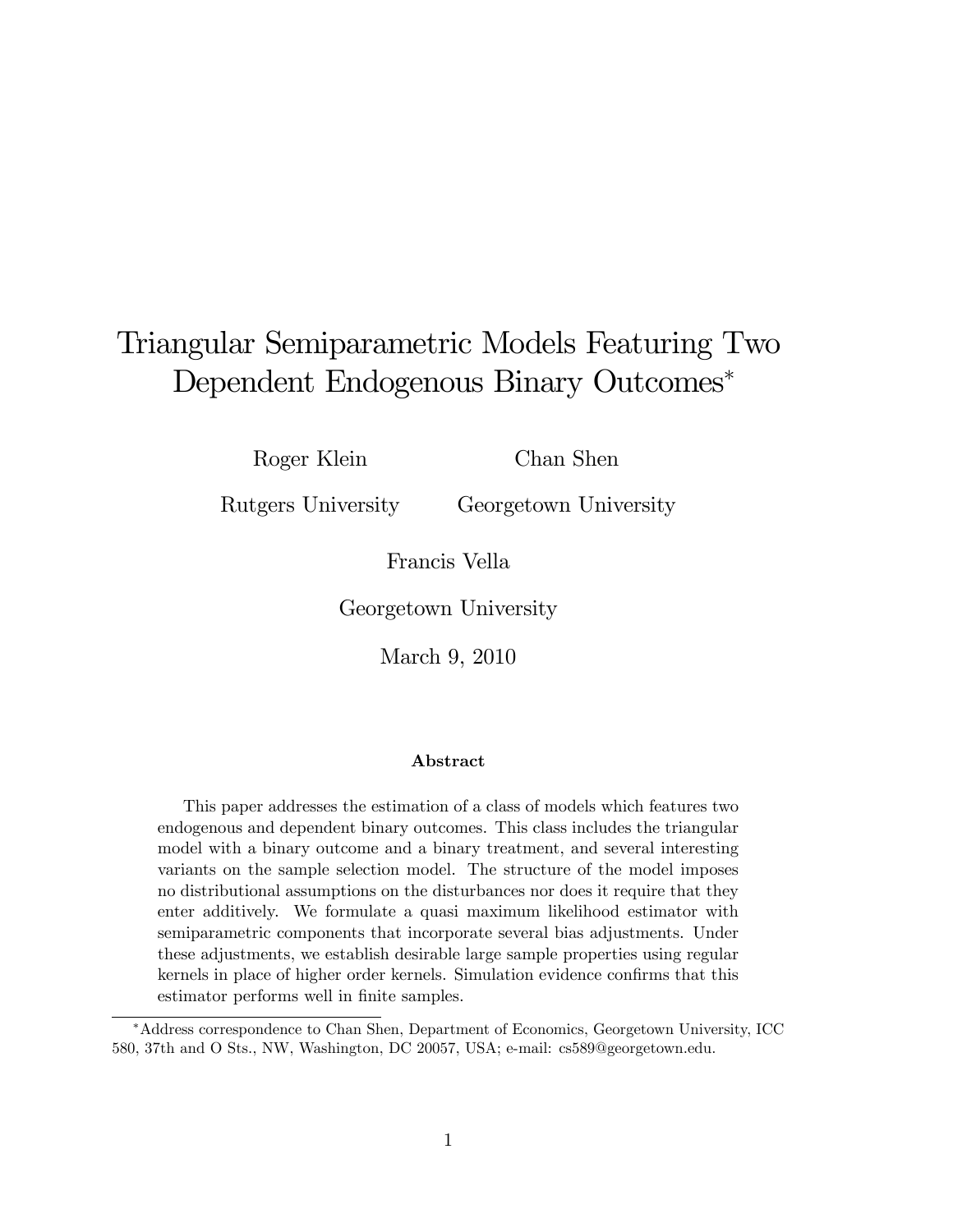## 1 Introduction

This paper analyses the estimation of a class of semiparametric index models which feature two endogenous binary outcomes. This class incorporates a large range of models that are important for empirical work including binary treatment models with non-additive errors where the outcome of interest is binary. It covers the selection model with non-additive errors where the selection process is captured by an indicator function and the outcome of interest for the selected sample is binary. It also includes models where the outcome of interest for the selected sample is measured by a continuous outcome but the selection process is a function of two binary rules. Earlier papers in the semi parametric literature have focussed on other variants of the binary choice model. For example, Blundell and Powell (2004) and Rothe (2009) have developed estimators for semiparametric binary response models that depend on a continuous endogenous variable, as opposed to an endogenous binary variable as considered here. Hoderlein (2009) formulates an estimator for binary response models when the coefficients are random. However, for the class of index models with joint binary outcomes considered here, to the best of our knowledge, it has not been previously estimated in a semiparametric index framework.

To establish large sample properties for index models, it is necessary to control for the bias in the estimator. There is a literature on multiple and single index models that controls for the bias by selecting a kernel function that is not regular (see, for example, Ichimura and Lee (1991), Klein and Spady (1993), Lee (1995) and Klein and Vella (2009)). However, while it is well known that regular kernels generally perform better than higher order kernels in finite samples, they do not have desirable theoretical properties. For a variant of Semiparametric Least-Squares, Klein and Shen (2009)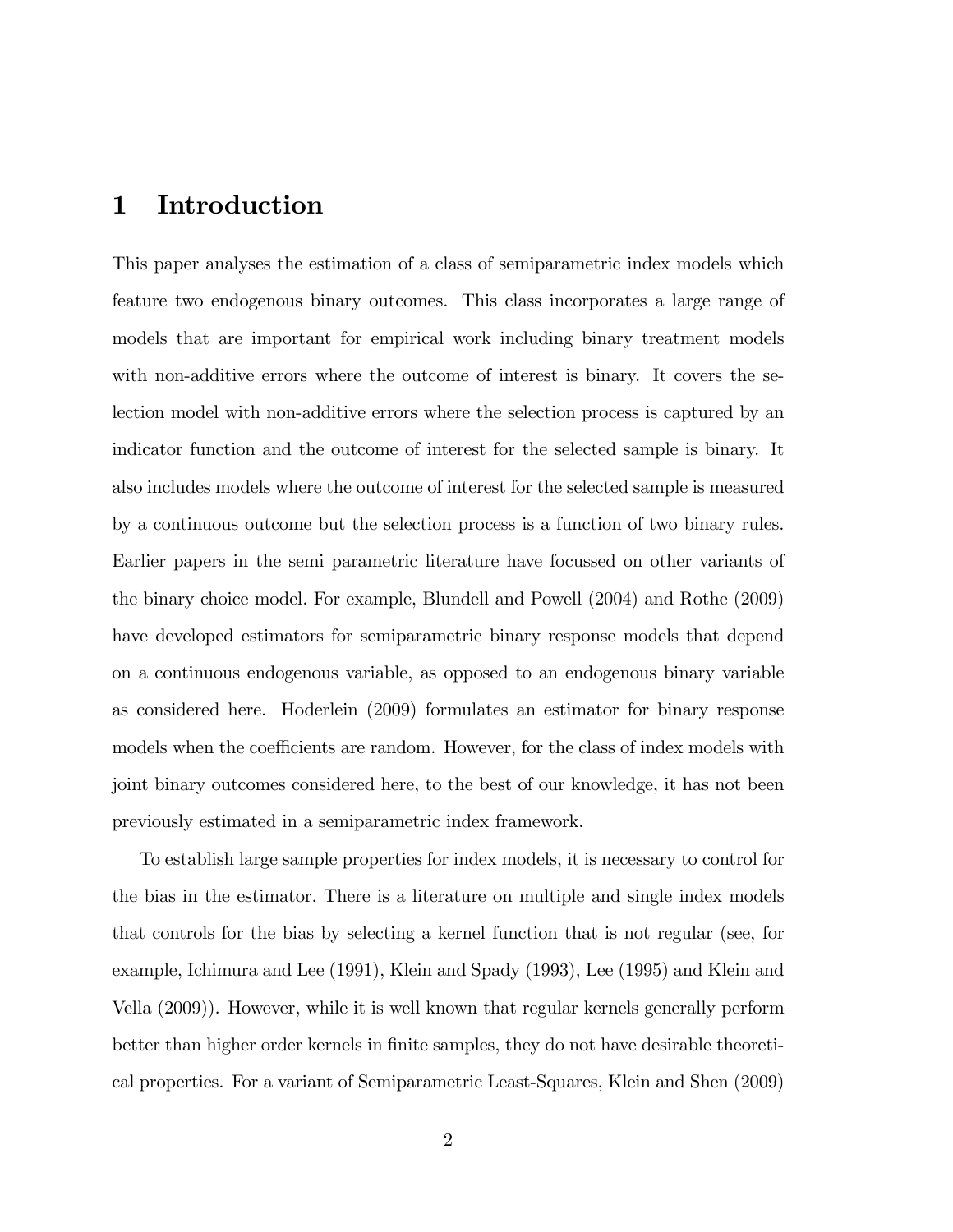provide a bias reducing mechanism that makes it possible to employ regular kernels under a single index assumption. In this paper we relax the single index assumption and propose an estimator under the quasi-likelihood framework. Employing the appropriate bias adjustments, we show that the estimator based on regular kernels has both desirable theoretical properties and finite sample performance.<sup>1</sup> We note that these bias reduction mechanisms can be extended to index models other than the particular class considered here. We also note that in these index models, estimates of marginal effects can be obtained from these index parameters. When a binary response model is fully observed and does depend on a binary exogenous treatment variable, the theory for these marginal effects is immediate. Here we consider joint binary models where either one of the explanatory variables is an endogenous binary treatment or one binary relation is subject to sample selection. In these cases, the theory for estimating marginal effects is substantially different from that for index parameters and is beyond the scope of the present paper.<sup>2</sup>

The following section outlines the general model and highlights some special cases. It also briefly describes the estimation procedure. Sections 3 and 4 provide the assumptions and the details of the estimator. Section 5 provides simulation evidence, and concluding comments are offered in section 6.

<sup>&</sup>lt;sup>1</sup>There are other alternative methods that control for the bias under regular kernels. For example, Powell and Honore (2005) employ a jackknife approach where the Önal estimator is a linear combination of estimators using different windows.

 ${}^{2}$ In the context of an index model, we address these issues in Klein, Shen, and Vella (2009a-b).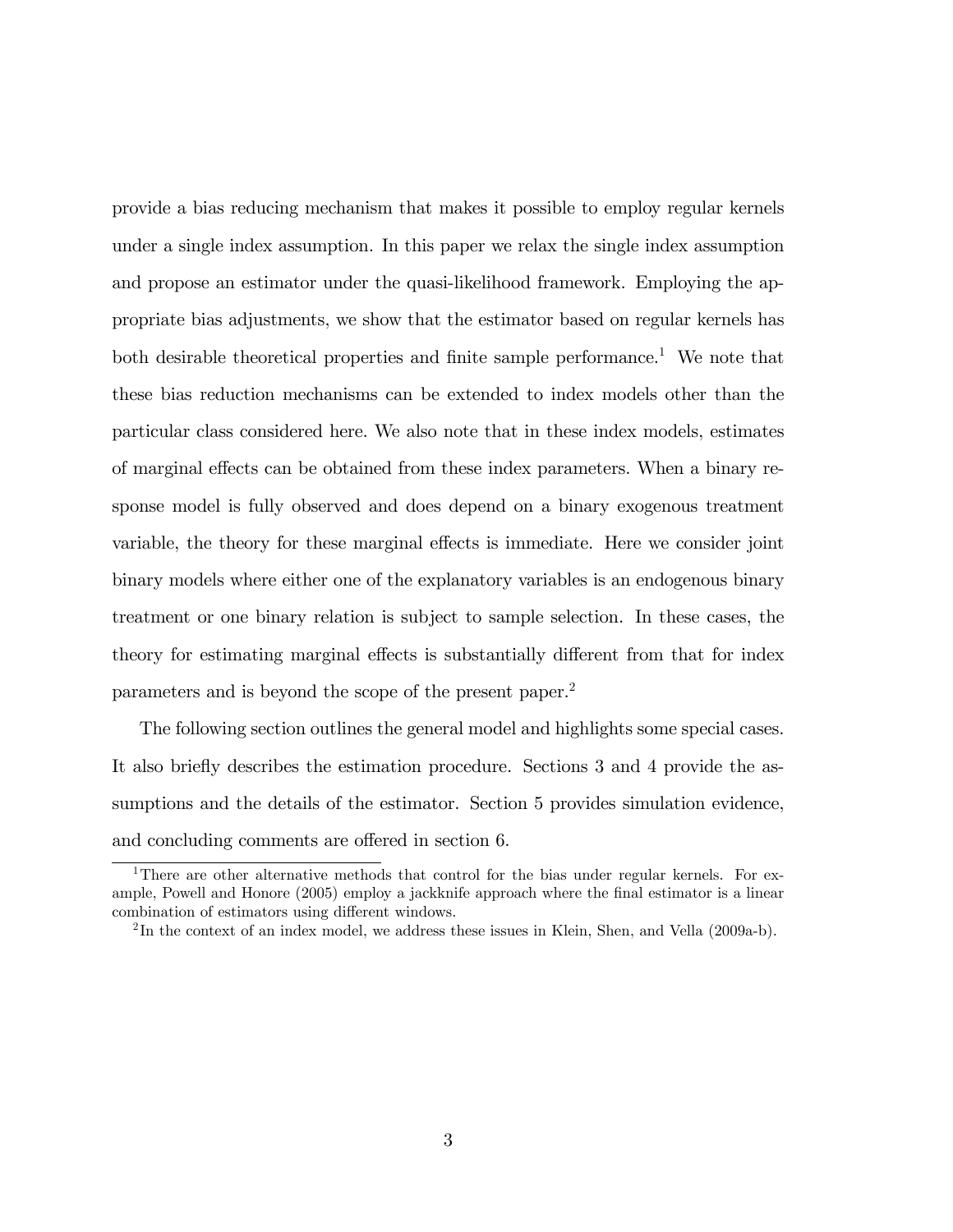# 2 Models

The models considered here all contain the following underlying component:

$$
Y_{1i} = I\{g(Y_{2i}, X_i\beta_o, \epsilon_i) > 0\}
$$
 (1)

$$
Y_{2i} = I\{h(Z_i \pi_o, u_i) > 0\}
$$
 (2)

where the  $Y's$  are the endogenous binary variables generated via the indicator function  $I\{\cdot\}; X$  and Z are vectors of exogenous variables;  $\epsilon_i$  and  $u_i$  are error terms with a non-zero correlation;  $g(.)$  and  $h(.)$  are unknown functions; and the  $\beta_o$  and  $\pi_o$  are unknown parameter values.

Notice that linear combinations of exogenous variables,  $X_i \beta_o$  and  $Z_i \pi_o$ , enter each equation. We refer to these linear combinations as indices and assume in (A 3) that probabilities of interest only depend on X and Z through these indices. . We impose this index structure, as opposed to a non-parametric one, to improve the performance of the estimator. As is well known in the literature, the indices are identified up to location and scale. Namely, the  $\theta's$  are identified in the following normalized indices:

$$
X_i \beta_o = b_{1o}(X_{1i} + X_{2i}\theta_{1o}) + c_{1o}
$$
  

$$
Z_i \pi_o = b_{2o}(Z_{1i} + Z_{2i}\theta_{2o}) + c_{2o}
$$

where  $X_{1i}$  is a continuous variable which belongs to the model,  $X_{2i}$  is the vector of all other X-variables. The  $Z$ -variables are defined similarly. Note that identifying  $\theta's$  will generally make it possible to identify the probabilities and marginal effects of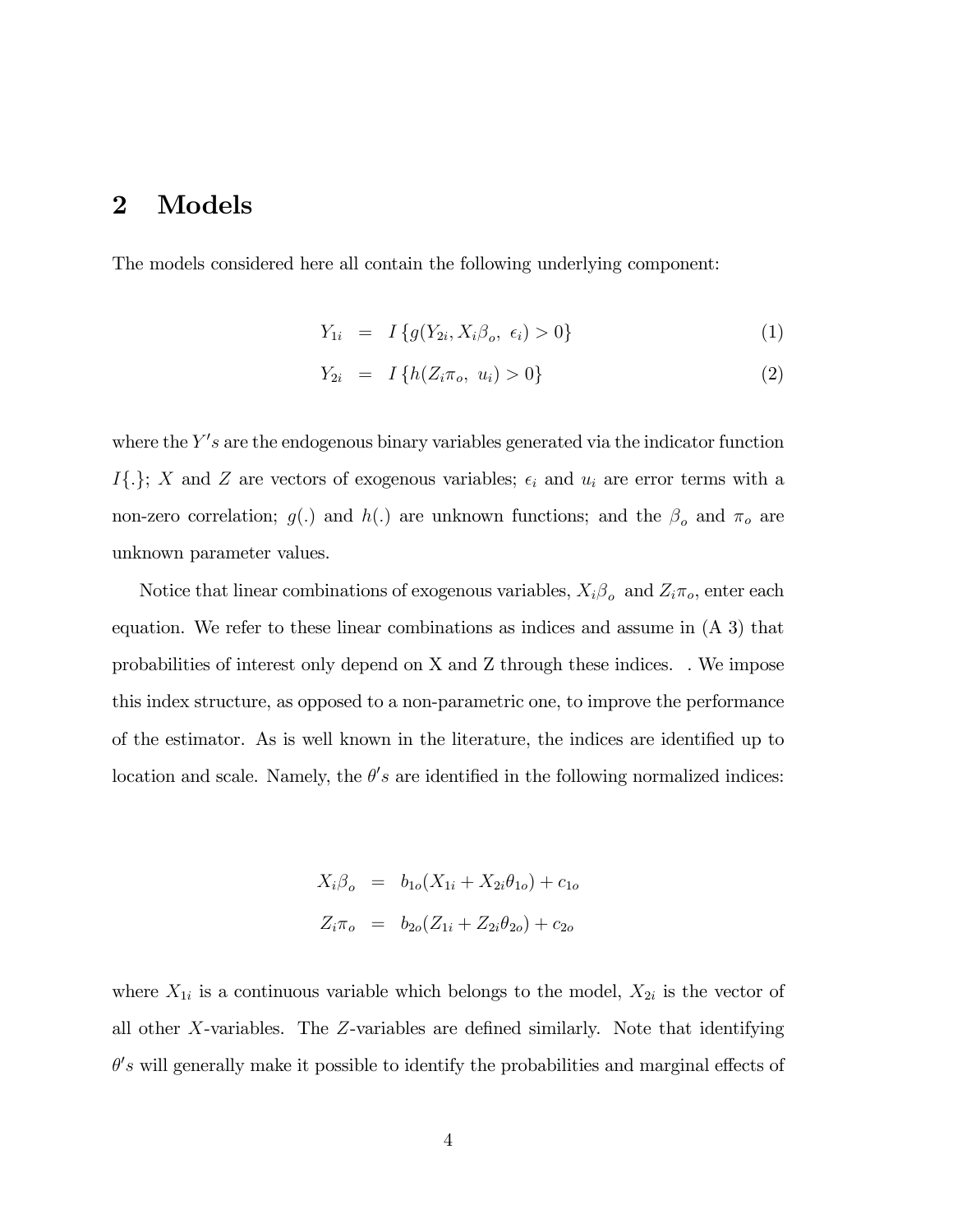interest.

The model can be characterized as a triangular system with a binary outcome and a binary endogenous explanatory variable. We allow the index in the reduced form equation,  $(2)$ , to interact in an unspecified way with the disturbance, while in the main equation, (1), the index freely interacts with both the disturbance and the endogenous explanatory variable. The model can be viewed as a basic component of a number of different models, several of which we discuss below. The models below differ along two dimensions. First, there are endogenous treatment and selection versions. Second, the models differ according to whether or not they contain an additional equation for a continuous outcome.

#### 2.1 Binary Outcomes with Binary Selection Rule

The first model is a semiparametric variant on the Heckman (1974, 1979) selection model where the outcome of interest is binary. More explicitly:

$$
Y_{1i} = I\{g(V_{1i}, \epsilon_i) > 0\} * Y_{2i}, V_{1i} \equiv V_{1i}(\theta_{1o}) \equiv X_{1i} + X_{2i}\theta_{1o}
$$
(3)

$$
Y_{2i} = I\{h(V_{2i}, u_i) > 0\}, V_{2i} \equiv V_{2i}(\theta_{2o}) \equiv Z_{1i} + Z_{2i}\theta_{2o}
$$
(4)

where  $Y_{1i}$  is only observed for the subsample for which  $Y_{2i} = 1$ . When the model is additive, and the joint distribution of the errors is parametrically known, it can be estimated by maximum likelihood (see e.g., Poirier (1980) and Vella (1998)). However, in the present binary context, with neither separability nor known error distributions, the existing available estimators do not apply. We propose a suitable estimator.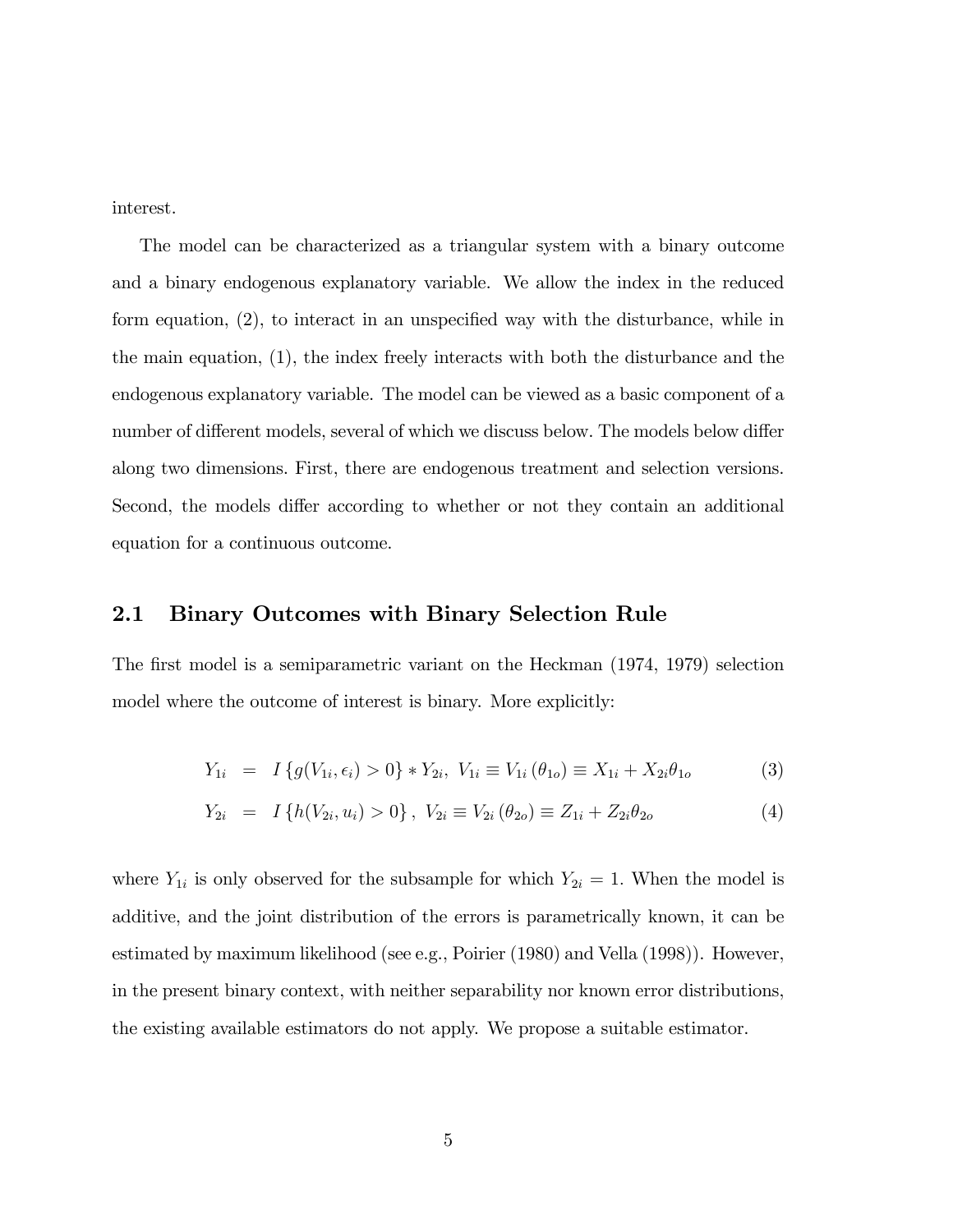#### 2.2 Binary Outcomes with Binary Endogenous Treatment

The second model has an endogenous binary treatment variable without sample selection. Namely:

$$
Y_{1i} = I\{g(Y_{2i}, V_{1i}, \epsilon_i) > 0\}
$$
\n(5)

$$
Y_{2i} = I\{h(V_{2i}, u_i) > 0\}.
$$
 (6)

If the g and h functions in both equations are additively separable (i.e. thresholdcrossing models) and the errors are jointly normal, then maximum likelihood may be employed to estimate the parameters. We provide an estimator when these restrictions do not hold.

Several important extensions of the above models add a continuous outcome equation. With the binary indicator  $Y_2$  not appearing in the  $Y_1$ -model, consider the following example of multiple selection:

$$
Y_{3i} = (W_i \alpha_o + c_o + e_i) * I\{Y_{1i} = 1, Y_{2i} = 1\}
$$

noting that the manner in which the two indicators interact to determine the observability of  $Y_{3i}$  determines the applicability of the available procedures. Das et. al. (2003) focus on the above continuous outcome equation and assume that the sample selection correction is a function of the propensity scores from the joint binary model shown above. When the joint binary model is fully observed or does not contain an endogenous variable, this assumption holds.

De Luca and Peracchi (2010) employ the procedure of Gallant and Nychka (1987)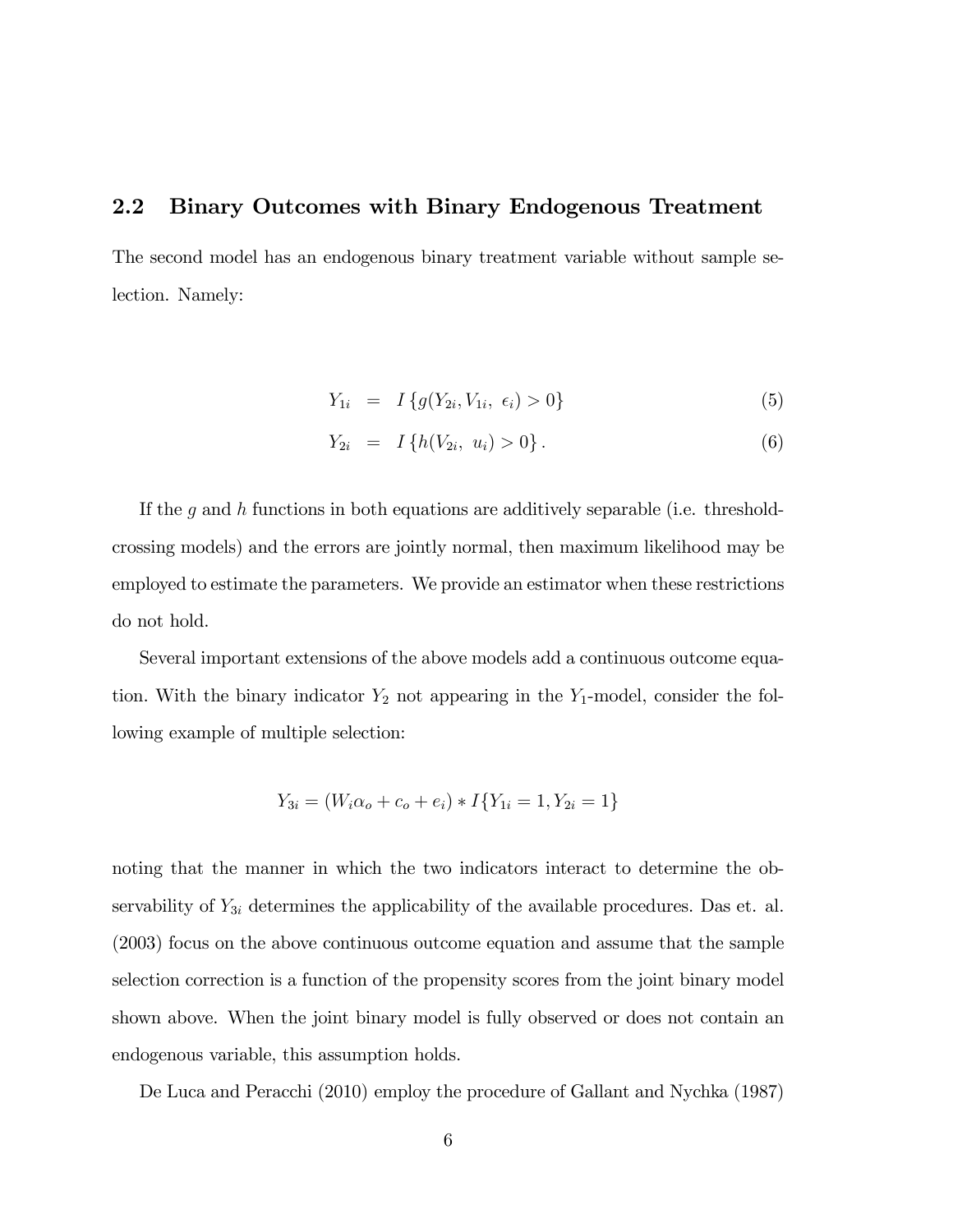and provide a semiparametric estimator under a threshold crossing structure. Their approach estimates the indices for the selection equations and then uses a Robinson (1988) differencing approach to account for the selection in the  $Y_{3i}$  equation. Yavuzoglua and Tunali (2009) consider a similar structure to that of De Luca and Peracchi but impose normality in the selection equations. Normality is relaxed in the  $Y_{3i}$  equation by including control functions based on appropriate expansions. We impose neither distributional or threshold crossing assumptions here and note that a Robinson (1988) style can be constructed to estimate the  $Y_{3i}$  equation when one has estimates of the indices in the selection equations.

Another extension has  $Y_2$  appearing in the  $Y_1$ -model and considers the case where the continuous outcome is subject to sample selection and contains an endogenous binary treatment indicator:

$$
Y_{3i} = (W_i \alpha_o + c_o + Y_{2i} \gamma_o + e_i) * I(Y_{1i} = 1)
$$

Shen (2009) estimates such a model, where  $Y_{2i}$  is a binary insurance decision,  $Y_{1i}$ is a binary healthcare utilization decision, and  $Y_{3i}$  is a continuous healthcare expenditure variable that is positive for individuals that access healthcare and depends on the insurance decision. In that paper, there is a difficult problem in estimating the marginal treatment effect. Part of the theory for it depends on a  $\sqrt{N}$ -consistent estimator for the double binary component which we develop here.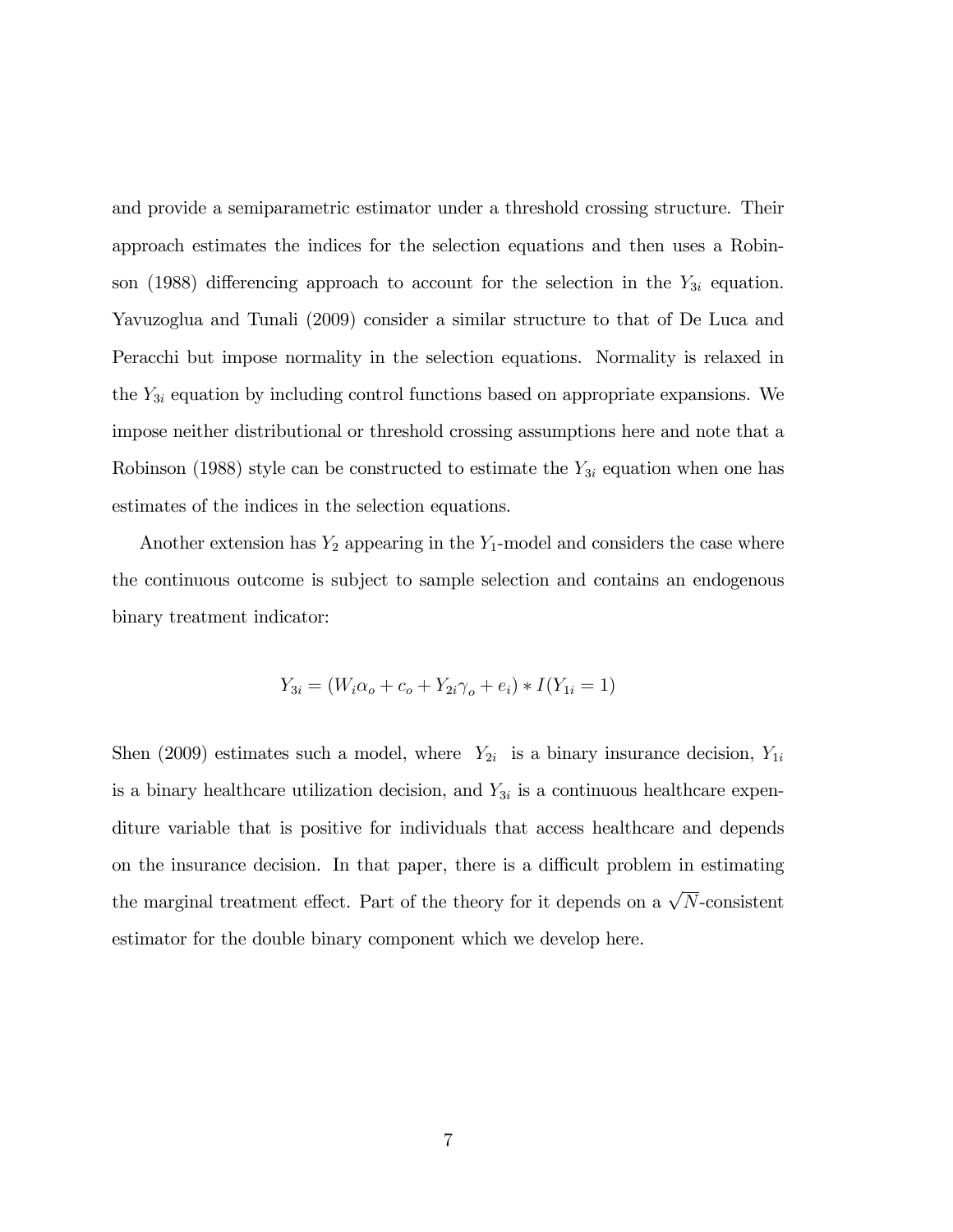# 3 Estimation

We now develop estimators for both the binary selection case and the binary treatment case. To accommodate both we introduce the following notation: For  $\{d_1, d_2\}$  =  $\{0,1\},$  in the binary treatment model, let:

$$
Y_i(d_1, d_2) = I\{Y_{1i} = d_1, Y_{2i} = d_2\}.
$$

In the binary selection case, let:

$$
Y_i(d_1, d_2) = \begin{cases} I\{Y_{1i} = d_1, Y_{2i} = d_2\} & \text{for } d_2 = 1\\ I\{Y_{2i} = d_2\} & \text{for } d_2 = 0 \end{cases}
$$

:

Finally, let:

$$
\hat{P}_i(d_1, d_2; \theta) \equiv \hat{P}(Y_i(d_1, d_2) = 1 | V_i(\theta) = v_i(\theta))
$$

where  $V_i(\theta) = (V_{1i}(\theta), V_{2i}(\theta))$ . The parameter estimates are given by maximizing a quasi or estimated likelihood:

$$
\hat{\theta} \equiv \arg \max_{\theta} \hat{L}(\theta),
$$
  

$$
\hat{L}(\theta) \equiv \sum_{i=1}^{N} \tau_i \sum_{d_1, d_2} Y_i(d_1, d_2) Ln \left( \hat{P}_i(d_1, d_2; \theta) \right).
$$

where  $\tau_i$  is a trimming function defined below to control for small density denominators.

When  $Y_{1i}$  and  $Y_{2i}$  are both observed, there are four possible outcomes corresponding to different combinations of  $\{d_1, d_2\}$ . For the binary model for which  $Y_{1i}$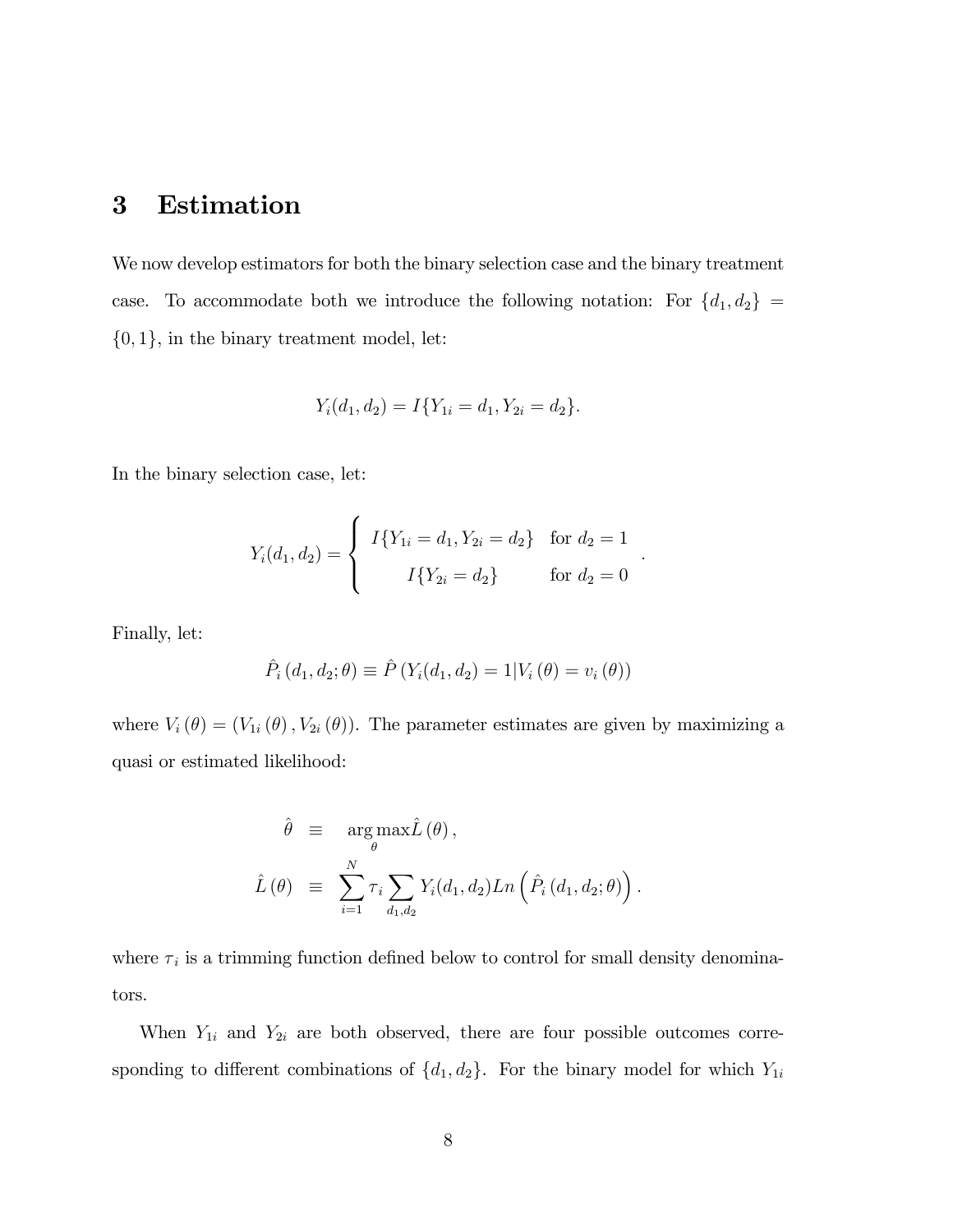is observed only if  $Y_{2i} = 1$ , there are only three possible outcomes because of partial observability.

In maximizing the above likelihood, the properties of the estimates depend on how the probabilities are estimated. If they are based on appropriately chosen higher order or bias-reducing kernels, they have desirable large sample properties, but often do not perform well in Önite samples. On the other hand, if they are based on regular kernels without employing any bias reduction mechanisms, the estimates frequently have good finite sample properties but are not asymptotically distributed as normal at a  $\sqrt{N}$ -rate. Our objective is to avoid this trade-off by providing an estimator that performs well in Önite sample while retaining desirable large sample properties. To do so we introduce several bias control mechanisms other than higher-order kernels.

To motivate these mechanisms, we show below that the gradient to the quasilikelihood is a product of terms, one of which is the derivative of the probability function,  $\nabla_{\theta} \hat{P}_i(d_1, d_2; \theta_0)$ , noting that  $\theta_0$  denotes the true value. From Theorem 0 below, which is due to Whitney Newey:

$$
E(\nabla_{\theta} P_i(d_1, d_2; \theta_0) | V_i(\theta_0)) = 0.
$$

In an iterated expectations argument, we show that if the trimming function only depended on the index and if the probability derivative could be taken as known, the gradient would have expectation  $0<sup>3</sup>$  We now need to solve three problems. First, the trimming function must depend on the estimated indices. To this end, in (D8) below, we define a two stage estimation procedure, where the estimated indices are

 $3$ As shown below, in an iterated expectations argument, conditioning first on  $X$ , the indicator has conditional expectation that only depends on indices. The result then follows.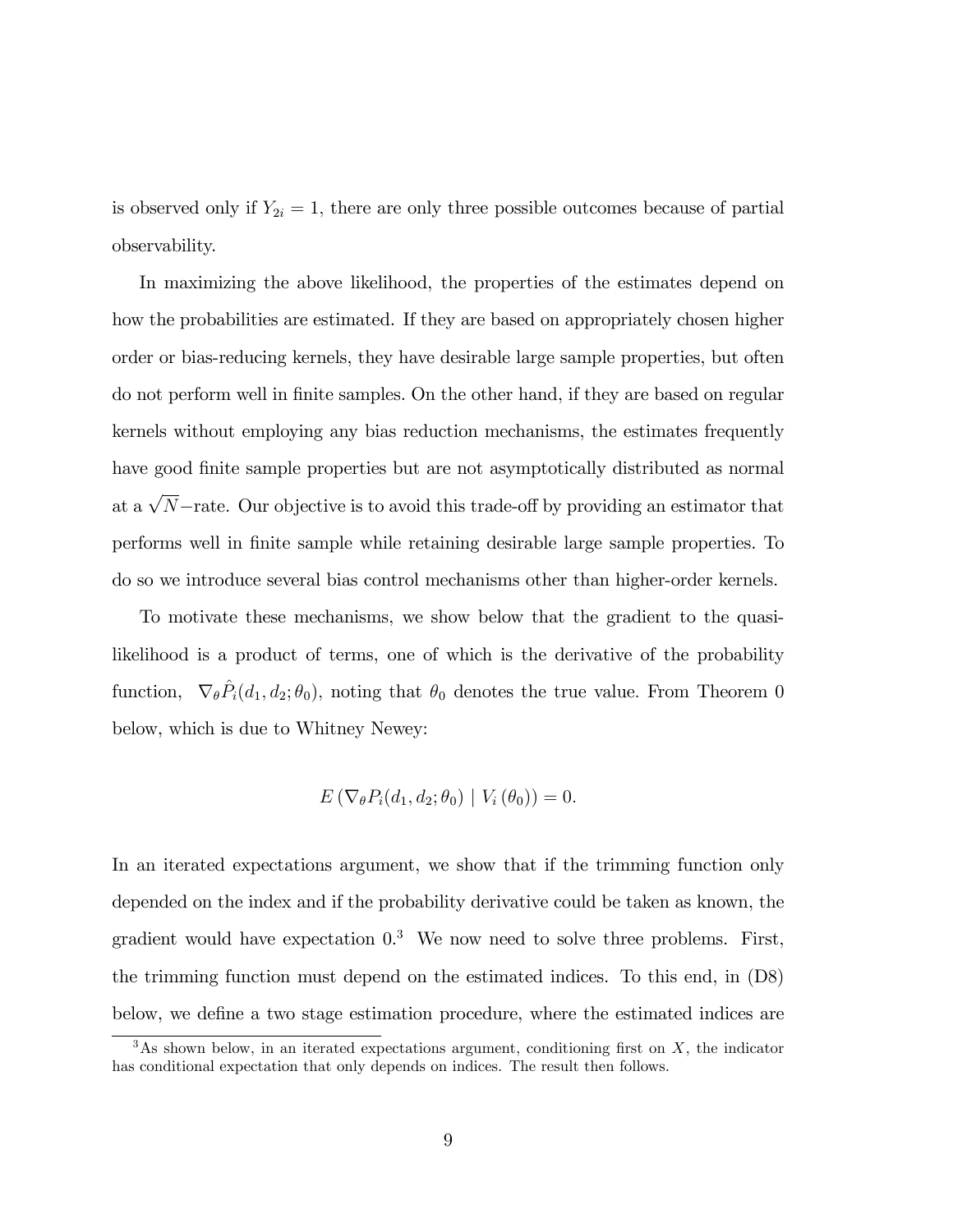recovered in the first stage. Second, we need to prove that we can take the estimated probability derivative function as known. Employing the adjustment in (D9) below, we are able to resolve this problem. Third, index trimming poses a problem for the consistency argument. We discuss the nature of this problem below and show that it is resolved by employing the adjusted semiparametric probabilities in (D6). With these bias controls, we are able to obtain asymptotic results using regular kernels.

## 4 Assumptions and Definitions

We now provide the assumptions and definitions that we employ to establish the asymptotic properties for the estimators of the index parameters in the double binary component.

- **A1.** The Data. In the fully observed case,  $(Y_{1i}, Y_{2i}, S_i)$ ,  $i = 1, ..., N$ , are i.i.d. observations from the model in  $(1)-(2)$ . With S as the NXK matrix of observations on the explanatory variables and with  $\mathbf{\underline{1}}$ Ø as an NX1 column vector of ones, the columns of  $[S \space \underline{1}]$ Ø ] are linearly independent with probability 1. In the case of partial observability,  $Y_{1i}$  is only observed when  $Y_{2i} = 1$ , and  $S_i$  may or may not be partially observed.
- **A2. Parameter Space.** The vector of true parameter values  $\theta_o = (\beta_o, \pi_o)$  for the model in  $(1)-(2)$  lies in the interior of a compact parameter space,  $\Theta$ .
- **A3. Model.** Define the indices for the reduced form and primary equations as  $V_2$ and  $V_1$  respectively, and assume each contains a continuous exogenous variable. Further,  $V_2$  contains at least one continuous variable, which is excluded from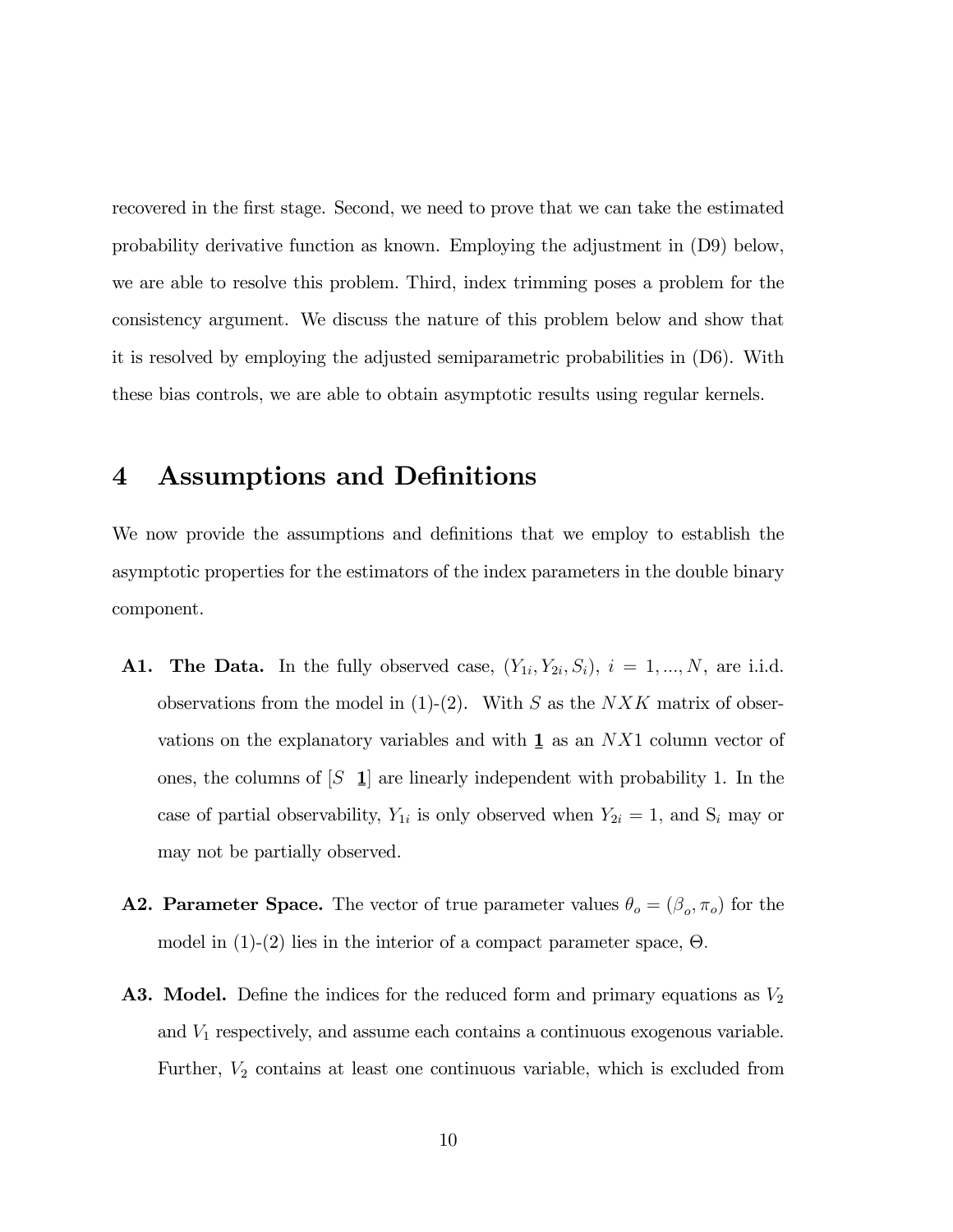$V_1$ . With  $d_k = 0, 1$ , assume:

$$
\Pr(Y_{1i} = d_1, Y_{2i} = d_2 | X_i) = \Pr(Y_{1i} = d_1, Y_{2i} = d_2 | V_{1i}, V_{2i})
$$

$$
\Pr(Y_{2i} = d_2 | X_i) = \Pr(Y_{2i} = d_2 | V_{1i}, V_{2i}).
$$

**A4.** Densities. Let  $g(v_1, v_2|Y_1, Y_2)$  be the indicated conditional density for the indices. Let  $\nabla^p g$  be any of the partials or cross partials of g up to order p, with  $\nabla^0 g = g$ . Assume that  $g > 0$  on all fixed compact subsets of the support for the indices. Further, assume that  $\nabla^p g$ ,  $\frac{\partial}{\partial \theta} (\nabla^p g)$ , and  $\frac{\partial^2}{\partial \theta \partial \theta} (\nabla^p g)$  are bounded for  $p = 0, 1, 2$ .

Assumptions (A1) and (A2) are standard. Assumption (A3) imposes a double index structure on the  $Y_1$ -model and a single index structure on the  $Y_2$ -model. These index assumptions are automatically satisfied when the errors are independent of the index variables. Finally, assumption (A4) provides required smoothness conditions for determining the order of the bias for density estimators. In addition to the above assumptions, we also need a number of definitions for densities, probability functions and estimators.

**D1.** Unadjusted Densities. Term  $K(\cdot)$  as a regular kernel if it is a density symmetric about zero. For  $d_2 = 0, 1$ , define:

$$
\hat{f}_2(t_2; d_2) \equiv \sum_{j=1}^N \frac{Y_{2j}^{d_2} (1 - Y_{2j})^{1 - d_2}}{N h_m} K\left[\frac{t_2 - V_{2j}}{h_m}\right],
$$

where with  $\sigma_2$  as the standard deviation for  $V_2$ , the window parameter is given as:  $h_m \equiv \sigma_2 N^{-r_m}, r_m = \frac{1}{6+1}$  $\frac{1}{6+\xi}$ . For regular kernels  $K_1$  and  $K_2$ , and with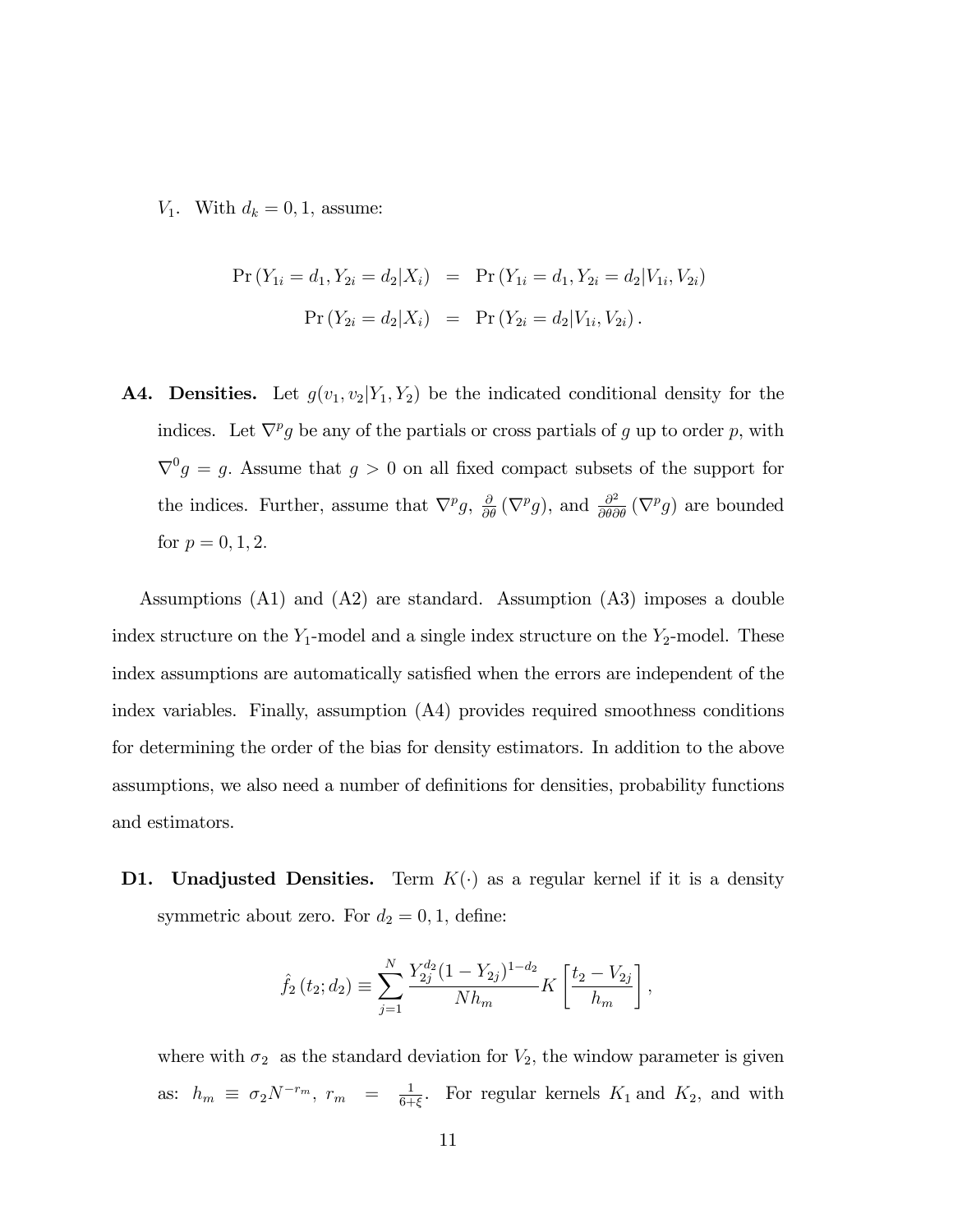$d_1, d_2 = 0, 1$ , define:

$$
\hat{f}(t; d_1, d_2) \equiv \sum_{j=1}^{N} \frac{Y_{1j}^{d_1} (1 - Y_{1j})^{1 - d_1} Y_{2j}^{d_2} (1 - Y_{2j})^{1 - d_2}}{N h_{c1} h_{c2}} K_1(\frac{t_1 - V_{1j}}{h_{c1}}) K_2(\frac{t_2 - V_{2j}}{h_{c2}}),
$$

where with  $\sigma_k$  as the standard deviation for  $V_k$ ,  $k = 1, 2$ , the window parameters are given as:  $h_{c1} \equiv \sigma_1 h_c, h_{c2} \equiv \sigma_2 h_c, h_c \equiv N^{-r_c}, r_c = \frac{1}{8+1}$  $\frac{1}{8+\xi}$ . When the conditioning value  $t_k$ , is replaced by the observation  $V_{ik}$ , then the above averages are taken over the  $(N - 1)$  observations for which  $j \neq i$ <sup>4</sup>

#### D2. Unadjusted Probabilities. Let:

$$
\hat{P}(Y_{2i} = d_2 | V_{2i} = t_2) \equiv \hat{f}_2(t_2; d_2) / \sum_{d_2=0}^{1} \hat{f}_2(t_2; d_2)
$$
  

$$
\hat{P}(Y_{1i} = d_1 | Y_{2i} = d_2, V_i = t) \equiv \hat{f}(t; d_1, d_2) / \sum_{d_1=0}^{1} \hat{f}(t; d_1, d_2).
$$

With  $d_2 = 1$  for the binary selection model and  $d_2 = 0, 1$  for the binary treatment model, define:

$$
\hat{P}(Y_{1i} = d_1, Y_{2i} = d_2 | V_i = t) = \hat{P}(Y_{2i} = d_2 | V_{2i} = t_2) \hat{P}(Y_{1i} = d_1 | Y_{2i} = d_2, V_i = t).
$$

D3. Smooth Trimming. Define a smooth trimming function as:

$$
\tau(z,m) \equiv [1 + \exp(Ln(N)[z-m])]^{-1}.
$$

<sup>&</sup>lt;sup>4</sup>It can easily be shown that all estimators with windows depending on population standard deviations are asymptotically the same as those based on sample standard deviations. For notational simplicity, we employ population standard deviations throughout.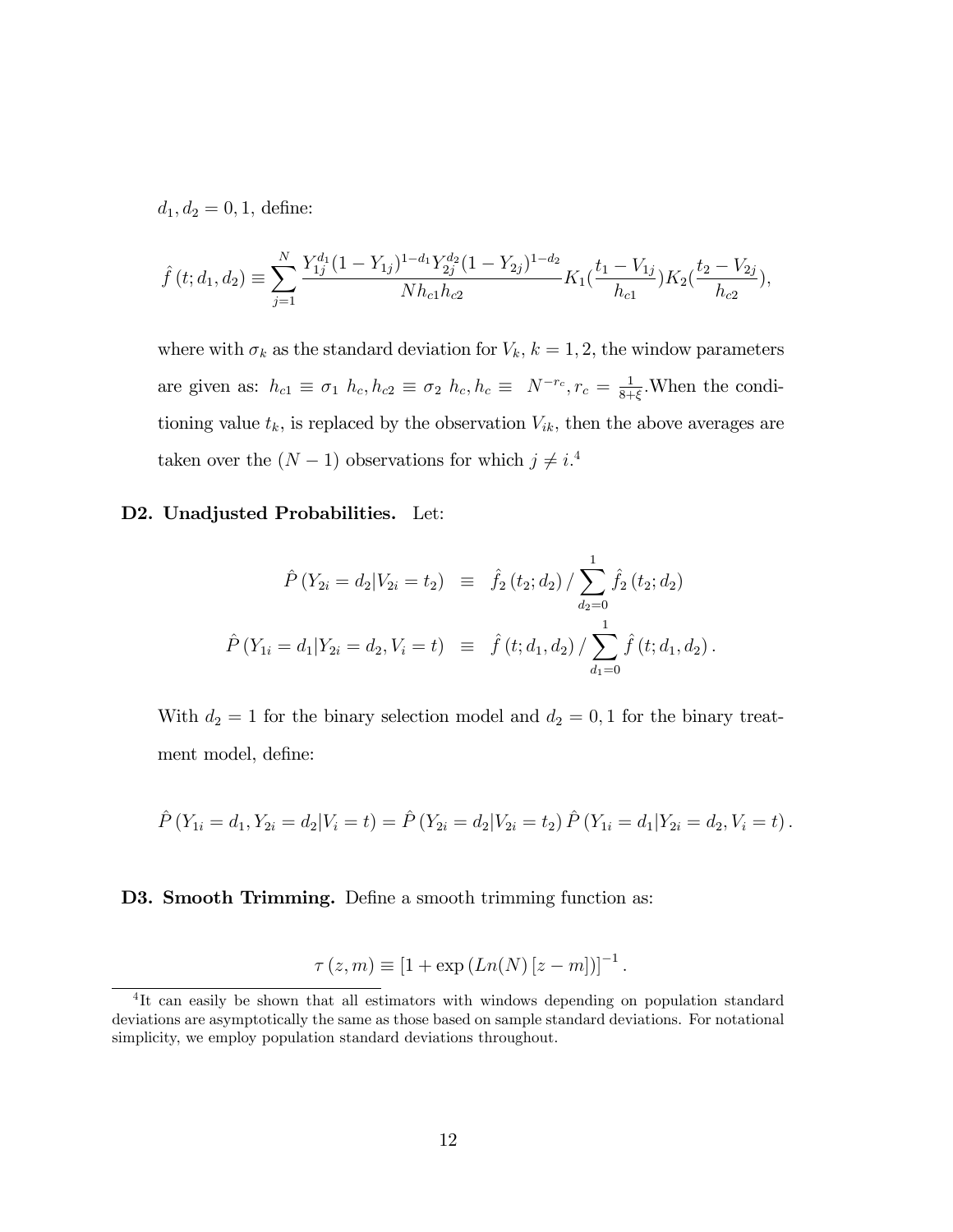**D4.** Interior Index Trimming. Let  $\hat{V}^U_k$  and  $\hat{V}^L_k$  be the upper and lower sample index quantiles for the indices:  $V_k \equiv V_k(\theta)$ ,  $k = 1, 2$ ; and let  $V_k^U$  and  $V_k^L$  be the corresponding population quantiles. Then, define smooth interior trimming functions as:

$$
\hat{\tau}_I(t_k) \equiv \tau \left( \hat{V}_k^L, t_k \right) \tau \left( t_k, \hat{V}_k^U \right) \n\tau_I(t_k) \equiv \tau \left( V_k^L, t_k \right) \tau \left( t_k, V_k^U \right).
$$

**D5. Density Adjustment.** Let  $\hat{q}_2$  be a lower sample quantile for  $\hat{f}_2 (V_2; d_2)$ , and  $\hat{q}$ be a lower sample quantile for  $\hat{f}$  (V;  $d_1, d_2$ ), and let  $q_2$  and q be the corresponding population quantiles. Then, define estimated adjusted densities as:

$$
\hat{f}_2^*(t_2; d_2) = \hat{f}_2(t_2; d_2) + \hat{\Delta}_2(d_2), \ \hat{\Delta}_2(d_2) \equiv a_{2N} \left[1 - \hat{\tau}_I(t_2)\right] \hat{q}_2
$$
\n
$$
\hat{f}^*(t; d_1, d_2) = \hat{f}(t; d_1, d_2) + \hat{\Delta}(d_1, d_2), \ \hat{\Delta}(d_1, d_2) \equiv a_N \left[1 - \hat{\tau}_I(t_1)\,\hat{\tau}_I(t_2)\right] \hat{q}.
$$

With  $f_2$  and f as the probability limits of  $\hat{f}_2$  and  $\hat{f}$ , define the adjusted densities:

$$
f_2^*(t_2; d_2) = f_2(t_2; d_2) + \Delta_2(d_2), \ \Delta_2(d_2) \equiv a_{2N} [1 - \tau_I(t_2)] q_2
$$

$$
f^{*}(t; d_1, d_2) = f(t; d_1, d_2) + \Delta(d_1, d_2), \ \Delta(d_1, d_2) \equiv a_N [1 - \tau_I(t_1) \tau_I(t_2)] q.
$$

Referring to the window parameters in (D1),  $a_N \equiv N^{-r/2}$  and  $a_{2N} \equiv N^{-r_2/2}$ .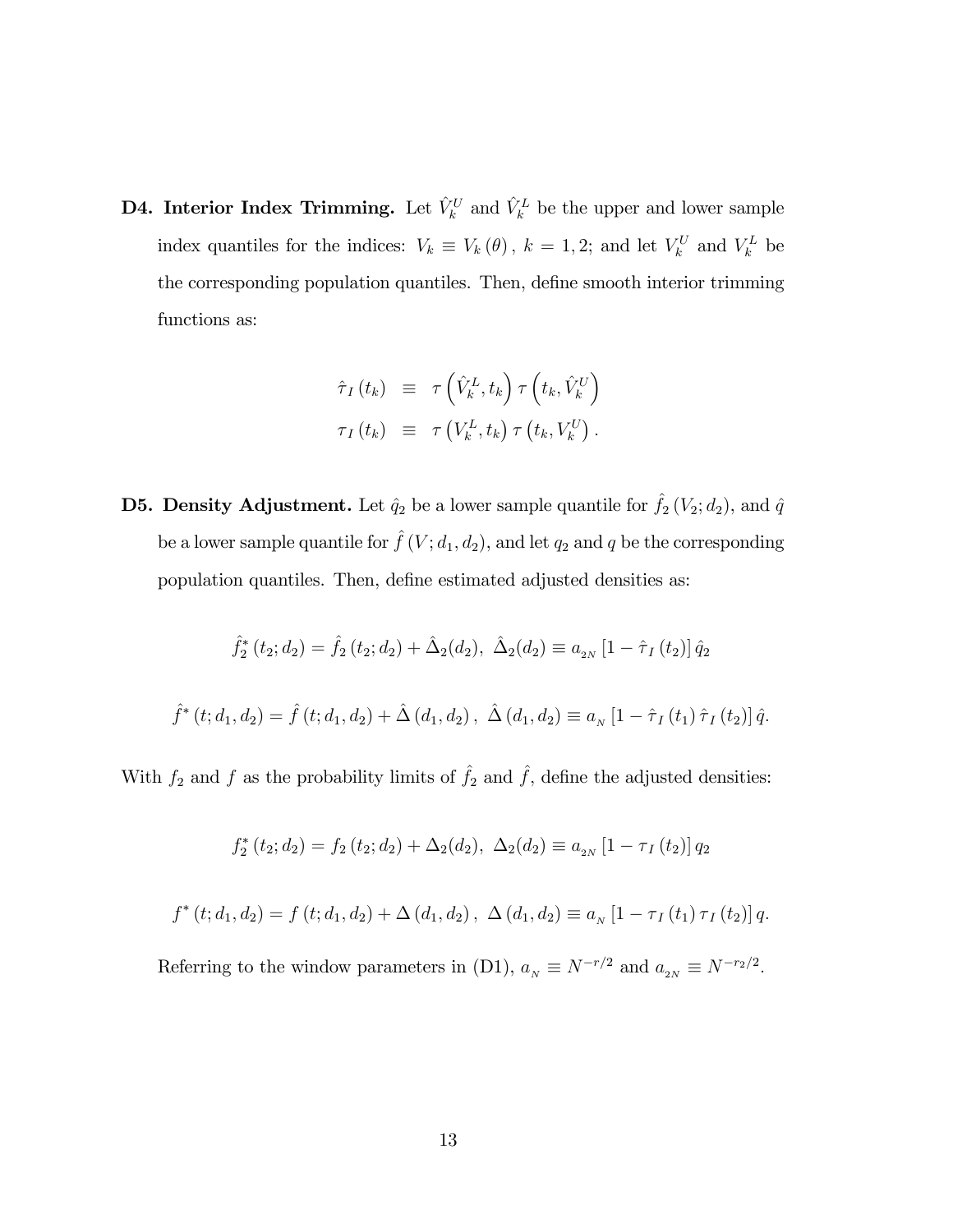D6. Adjusted Semiparametric Probability Functions. Let:

$$
\hat{P}^* (Y_{2i} = d_2 | V_{2i} = t_2) \equiv \hat{f}_2^* (t_2; d_2) / \sum_{d_2=0}^1 \hat{f}_2^* (t_2; d_2)
$$
  

$$
\hat{P}^* (Y_{1i} = d_1 | Y_{2i} = d_2, V_i = t) \equiv \hat{f}^* (t; d_1, d_2) / \sum_{d_1=0}^1 \hat{f}^* (t; d_1, d_2)
$$
  

$$
P^* (Y_{2i} = d_2 | V_{2i} = t_2) \equiv f_2^* (t_2; d_2) / \sum_{d_2=0}^1 f_2^* (t_2; d_2)
$$
  

$$
P^* (Y_{1i} = d_1 | Y_{2i} = d_2, V_i = t) \equiv f^* (t; d_1, d_2) / \sum_{d_1=0}^1 f^* (t; d_1, d_2).
$$

Then, as in (D2), with  $d_2 = 1$  for the binary selection model and  $d_2 = 0, 1$ , in the case of binary treatment, define adjusted probabilities:

$$
\hat{P}^* (Y_{1i} = d_1, Y_{2i} = d_2 | V_i = t) = \hat{P}^* (Y_{2i} = d_2 | V_{2i} = t_2) \hat{P}^* (Y_{1i} = d_1 | Y_{2i} = d_2, V_i = t)
$$
  

$$
P^* (Y_{1i} = d_1, Y_{2i} = d_2 | V_i = t) = P^* (Y_{2i} = d_2 | V_{2i} = t_2) P^* (Y_{1i} = d_1 | Y_{2i} = d_2, V_i = t).
$$

- D7. Likelihood Trimming. Define  $\tau_{ix}$  as an indicator that is one if all of the continuous  $X/s$  are between their respective lower and upper sample quantiles, and define  $\tau_{iv}$  as an indicator that is one if the estimated index vector  $V(\hat{\theta})$ is between lower and upper sample quantiles. Here,  $\hat{\theta}$  is a consistent estimator for  $\theta_o$  that is defined below.
- D8. First and Second Stage Estimators. To define estimators for both selection and treatment models we use the definitions stated above and define the first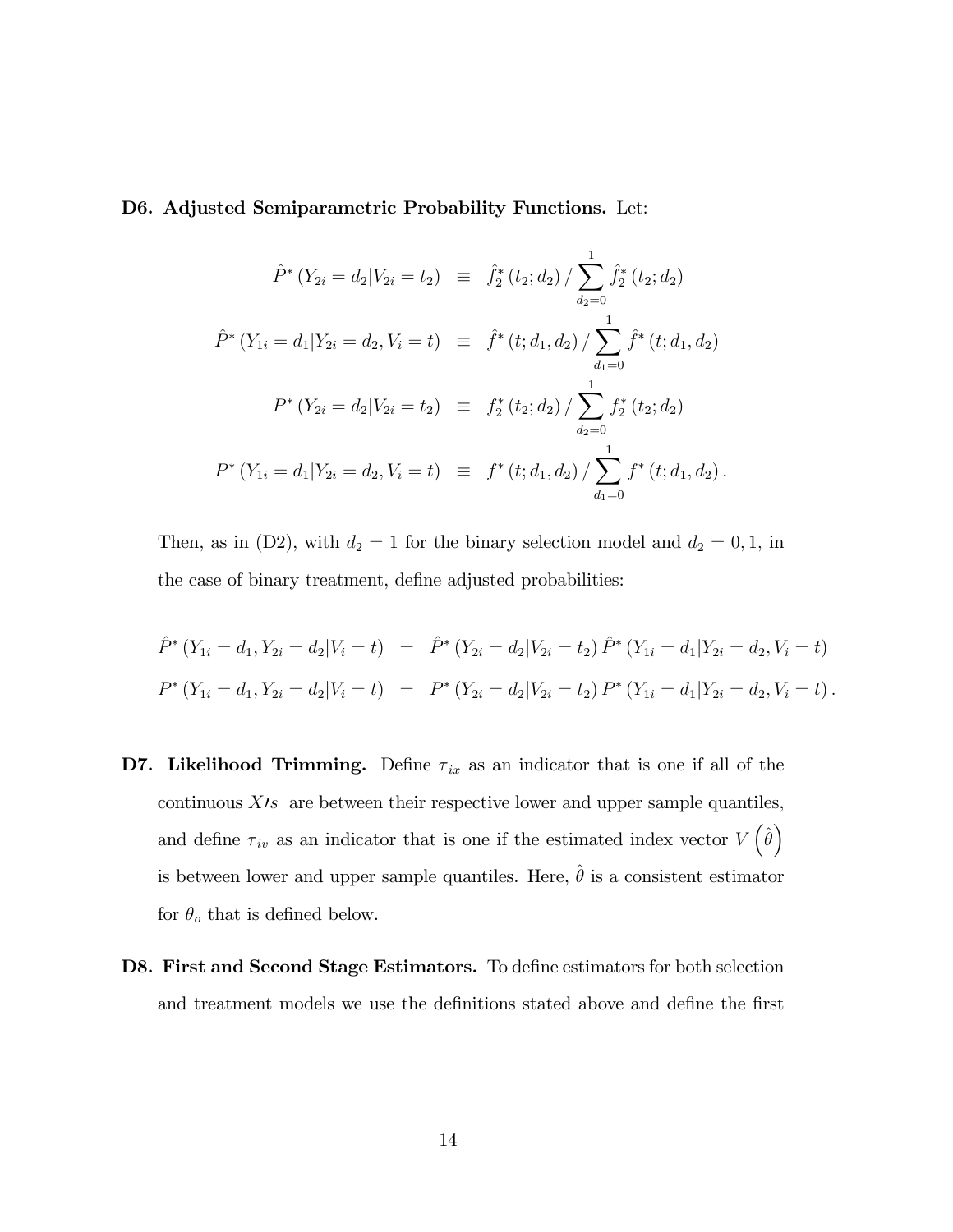stage estimator as:

$$
\hat{\theta} \equiv \arg \max_{\theta} \hat{L}(\theta),
$$
  

$$
\hat{L}(\theta) \equiv \sum_{i=1}^{N} \tau_{ix} \sum_{d_1, d_2} Y_i(d_1, d_2) Ln \left( \hat{P}_i(d_1, d_2; \theta) \right)
$$

recalling that  $\tau_{iv}$  is a trimming function based on the estimated index vector,  $V(\hat{\theta})$ , defined in (D7). In the objective function above, replace  $\hat{P}$  with  $\hat{P}^*$ defined as in (D6), replace  $\hat{\tau}_X$  with  $\hat{\tau}_V$ , and term the new objective function as  $\hat{L}^*(\theta)$ . Then, define the second stage estimator:

$$
\hat{\theta}^* \equiv \argmax_{\theta} \hat{L}^*(\theta).
$$

#### D9. The Adjusted Estimator. Letting

$$
\hat{P}_{i}^{*}(d_{1}, d_{2}; \theta) \equiv \hat{P}^{*}(Y_{i}(d_{1}, d_{2}) = 1 | V_{i}(\theta) = v_{i}(\theta))
$$
  

$$
\hat{\delta}_{i}^{*}(d_{1}, d_{2}; \theta) \equiv \nabla_{\theta} \hat{P}_{i}^{*}(d_{1}, d_{2}; \theta) / \hat{P}_{i}^{*}(d_{1}, d_{2}; \theta),
$$

define the bias component of the gradient to  $\hat{L}^*(\theta)$  as:

$$
\hat{B}^* \left( \hat{\theta}^* \right) \equiv - \sum_{i=1}^N \tau_{iv} \left( \hat{\theta}^* \right) \sum_{d_1, d_2} \left[ \hat{P}_i^* \left( d_1, d_2; \hat{\theta}^* \right) - P_i \left( d_1, d_2; \hat{\theta}^* \right) \right] \hat{\delta}_i^* \left( d_1, d_2; \hat{\theta}^* \right).
$$

Define  $\hat{P}^o(d_1, d_2; \theta)$  as an estimated semiparametric probability function where the components are based on optimal window parameters:  $r = r^{\circ} = 1/6$  and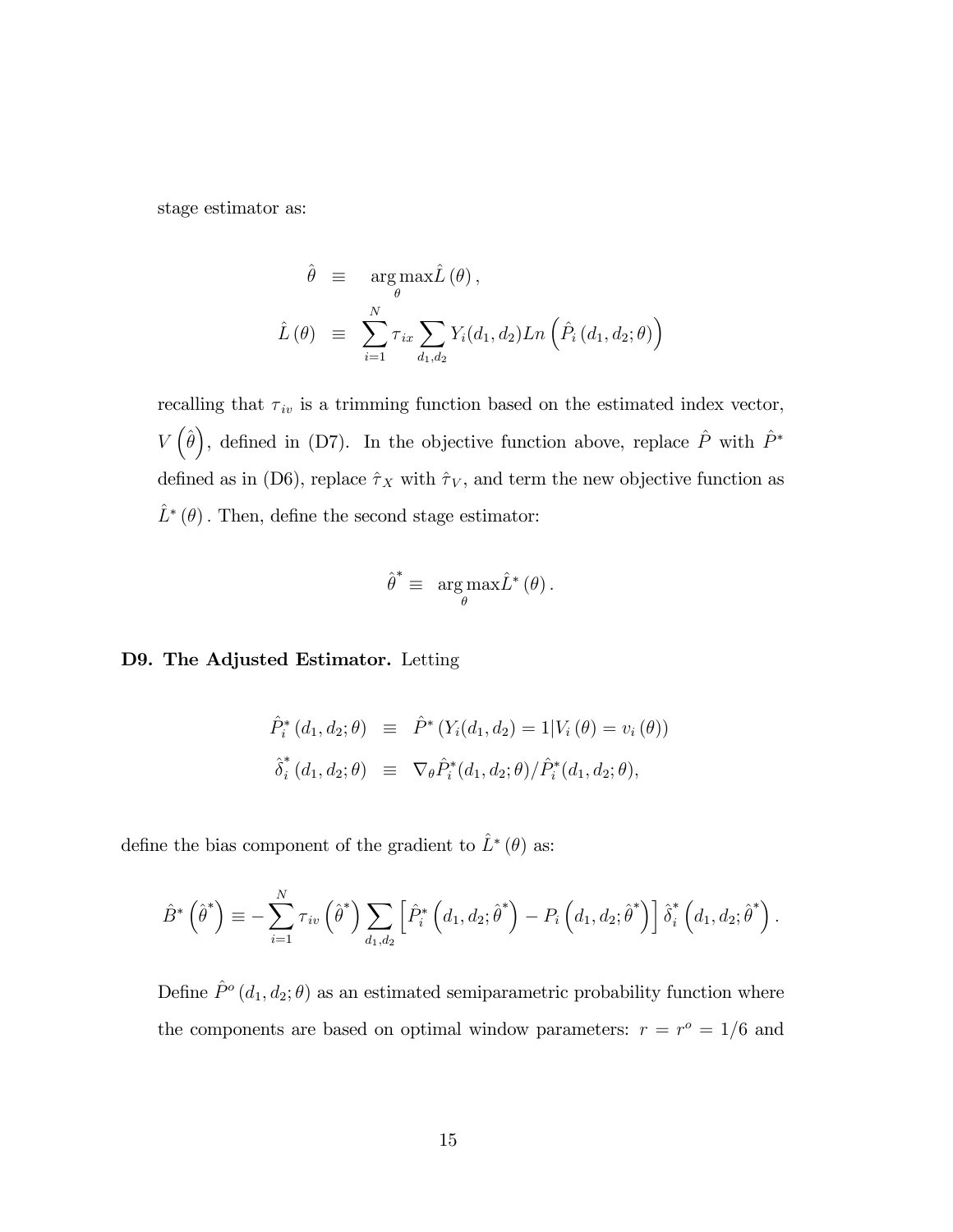$r_2 = r_2^o = 1/5$ . Define:

$$
\hat{B}^o\left(\hat{\theta}^*\right) \equiv -\sum_{i=1}^N \tau_{iv}\left(\hat{\theta}^*\right) \sum_{d_1,d_2} \left[\hat{P}_i^o\left(d_1,d_2;\hat{\theta}^*\right) - P_i\left(d_1,d_2;\hat{\theta}^*\right)\right] \hat{\delta}_i^*\left(d_1,d_2;\hat{\theta}^*\right).
$$

Then, define a gradient correction as:

$$
\hat{C}\left(\hat{\theta}^*\right) \equiv \hat{B}^o\left(\hat{\theta}^*\right) - \hat{B}^*\left(\hat{\theta}^*\right).
$$

With  $\hat{H}(\hat{\theta}^*)$  as the estimated hessian, the adjusted estimator is defined as:

$$
\hat{\theta}^{\circ} \equiv \hat{\theta}^* - \hat{H} \left( \hat{\theta}^* \right)^{-1} \hat{C} \left( \hat{\theta}^* \right).
$$

As stated earlier, the proofs exploit a residual-like property of the derivative (with respect to the parameters) of the true semiparametric probability function. Namely, this derivative has conditional expectation of zero when evaluated at the true parameter values. By using this property, which we will define and prove below, we can further control for the bias in the gradient to the objective function, which is essential in establishing asymptotic normality. In so doing, we will not be able to trim on the basis of X and instead must trim on the basis of estimated indices. It is for this reason that we define the two stage estimator in  $(D8)$ . However, the index trimming is problematic in the consistency argument where density denominators can tend to zero when evaluated away from the truth. Therefore, we employ the  $\Delta$  adjustment factors in (D5) to keep the density denominators away from zero. By employing these adjustments, together with the bias reducing adjustment in (D9), we are able to establish asymptotic results under regular kernels.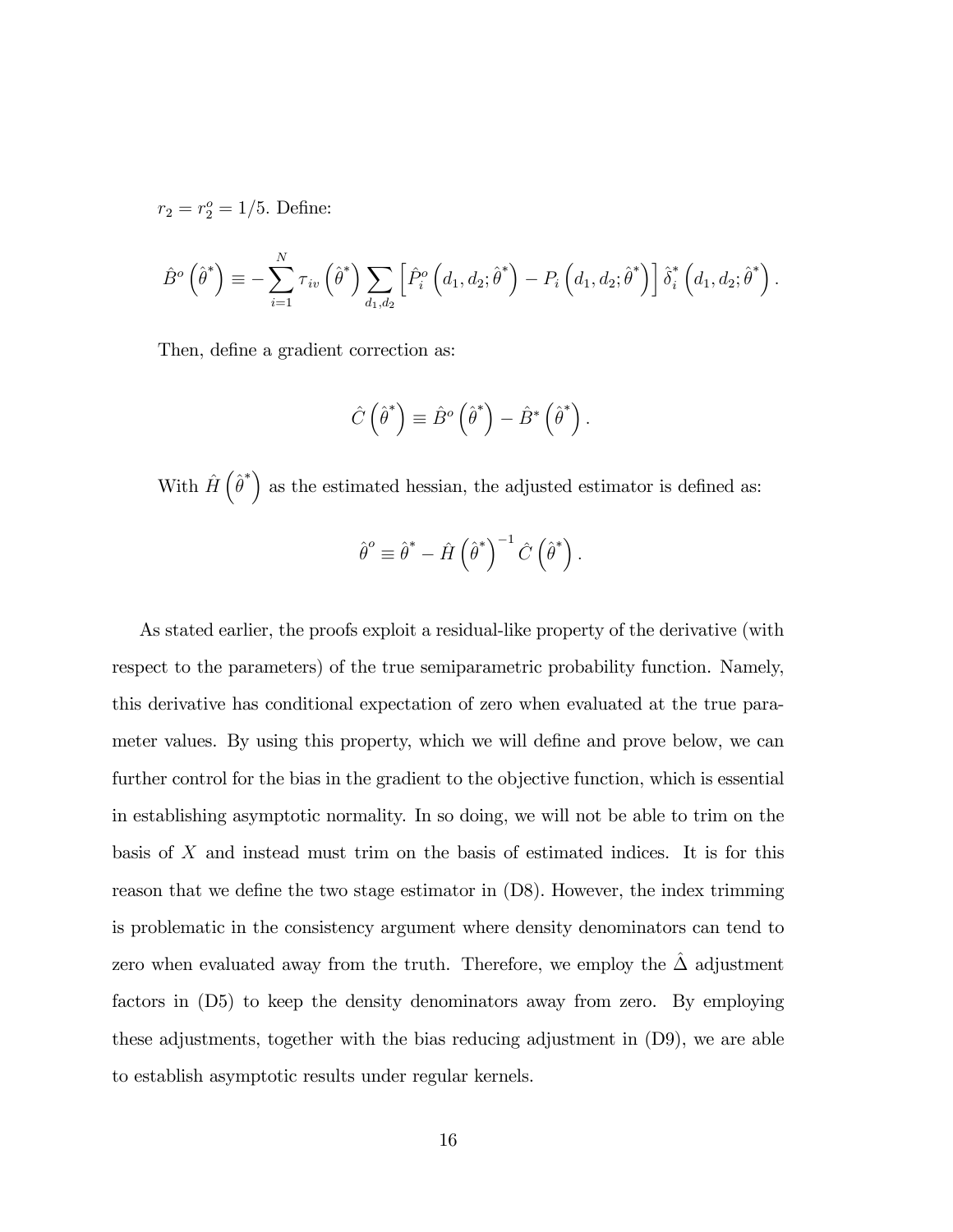### 5 Asymptotic Results

We now outline the proof strategy for the various estimator stages in which bias reducing devices are employed in conjunction with regular kernels. The first is based on a result due to Whitney Newey and is given in the following theorem:

**Theorem 0:** With  $V(\theta_0) \equiv V(X; \theta_0)$  as the vector of indices, assume the following index restriction holds:

$$
P_i(d_1, d_2; \theta_0) = P(Y_i(d_1, d_2) = 1 | V(\theta_0)) \equiv F(V(\theta_0))
$$

Then:

$$
E\left\{\nabla_{\theta}P_i\left(d_1,d_2;\theta_0\right)\right\}=0.
$$

**Proof:** Let  $\delta(\theta) \equiv V(\theta_0) - V(\theta)$  and observe that  $\delta(\theta_0) = 0$  and that  $\nabla_{\theta}\delta(\theta) =$  $-\nabla_\theta V\left(\theta\right).$  Then, employing the index restriction and using iterated expectations:

$$
P(Y_{1i} = d_1, Y_{2i} = d_2 | V(\theta)) = E_X [P_i(d_1, d_2; \theta_0) | V(\theta)]
$$
  
\n
$$
\equiv E_X [F[V(\theta_0)] | V(\theta)]
$$
  
\n
$$
\equiv E_X [F[V(\theta) + \delta(\theta)] | V(\theta)]
$$
  
\n
$$
\equiv G(V(\theta), \delta(\theta)).
$$

Let  $G_k$  be the partial derivative of G taken w.r.t.  $\theta$  in the  $k^{th}$  argument of  $G, k =$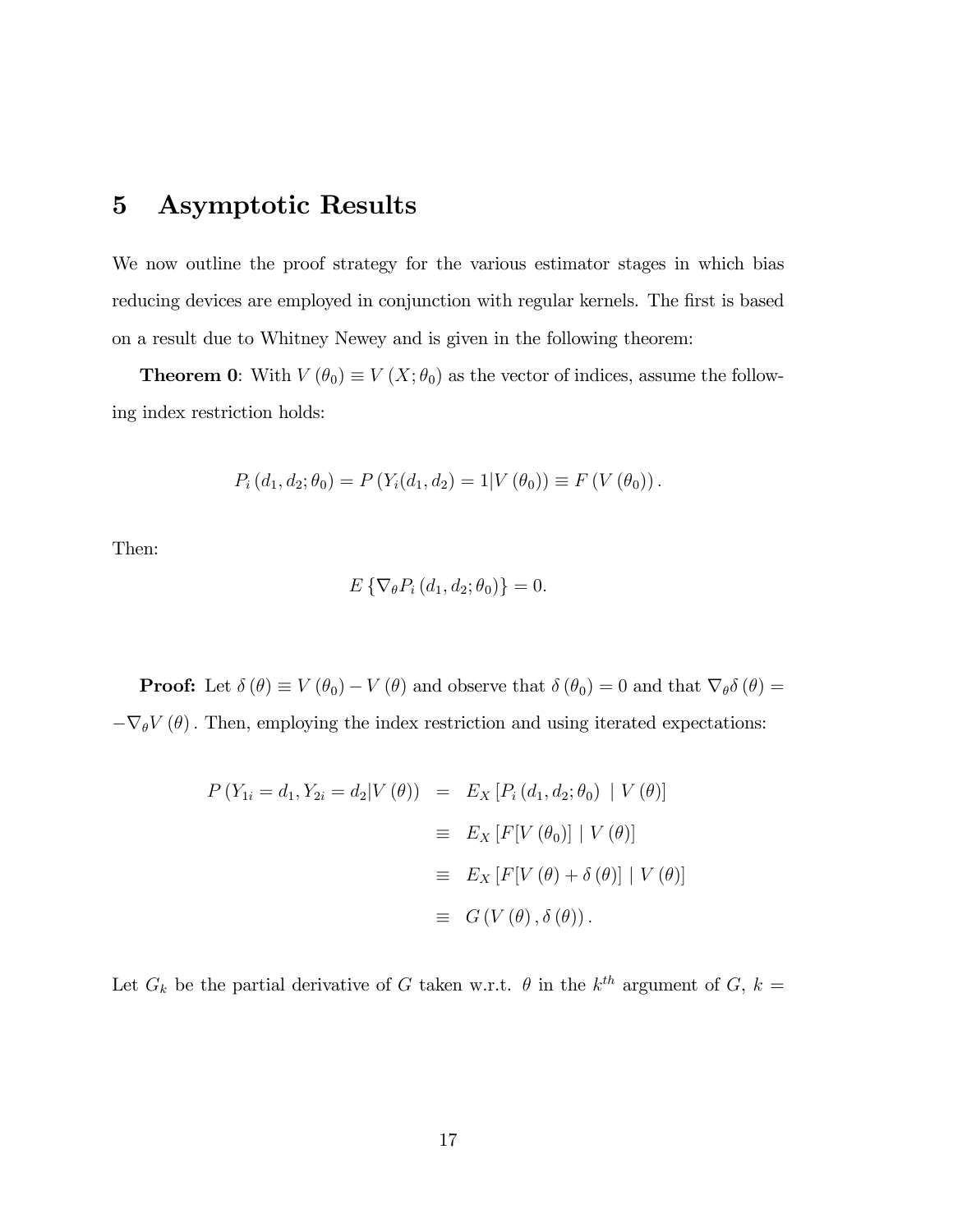1,2. From the chain rule:

$$
\nabla_{\theta} G\left(V\left(\theta\right), \delta\left(\theta\right)\right)|_{\theta=\theta_0} = G_1\left(V\left(\theta\right), 0\right)|_{\theta=\theta_0} + G_2\left(V\left(\theta_0\right), \delta\left(\theta\right)\right)|_{\theta=\theta_0}
$$

$$
= \nabla_{\theta} F\left(V\left(\theta\right)\right)|_{\theta=\theta_0} - E\left[\nabla_{\theta} F\left(V\left(\theta\right)\right) \mid V\left(\theta_0\right)\right]_{\theta=\theta_0}.
$$

The theorem now follows.

To take advantage of this result, let

$$
\hat{\delta}(d_1, d_2; \theta) \equiv \frac{\nabla_{\theta} \hat{P}_i(d_1, d_2; \theta)}{\hat{P}_i(d_1, d_2; \theta)}.
$$

Then, since indicators and probabilities sum to one over all possible cells, the gradient to the objective function has the form:

$$
\hat{G} = \frac{1}{N} \sum_{i=1}^{N} \sum_{d_1, d_2} \left[ \frac{Y_i (d_1, d_2)}{\hat{P}_i (d_1, d_2; \theta_o)} \right] \nabla_{\theta} \hat{P}_i (d_1, d_2; \theta_o) \tau_{ix} \tag{7}
$$
\n
$$
= \frac{1}{N} \sum_{i=1}^{N} \sum_{d_1, d_2} \left[ \frac{Y_i (d_1, d_2)}{\hat{P}_i (d_1, d_2; \theta_o)} - 1 \right] \nabla_{\theta} \hat{P}_i (d_1, d_2; \theta_o) \tau_{ix} \tag{7}
$$
\n
$$
= \frac{1}{N} \sum_{i=1}^{N} \sum_{d_1, d_2} \left[ Y_i (d_1, d_2) - \hat{P}_i (d_1, d_2; \theta_o) \right] \hat{\delta}_i (d_1, d_2; \theta_o) \tau_{ix},
$$

where the second line follows because:

$$
\sum_{d_1,d_2} \hat{P}_i(d_1,d_2;\theta_o) = 1 \Rightarrow \sum_{d_1,d_2} \nabla_{\theta} \hat{P}_i(d_1,d_2;\theta_o) = 0.
$$

With  $\delta$  as the probability limit of  $\hat{\delta}$ , from the above theorem,  $E (\delta |V) = 0$ . Therefore, this multiplicative gradient component can serve as a source of bias reduction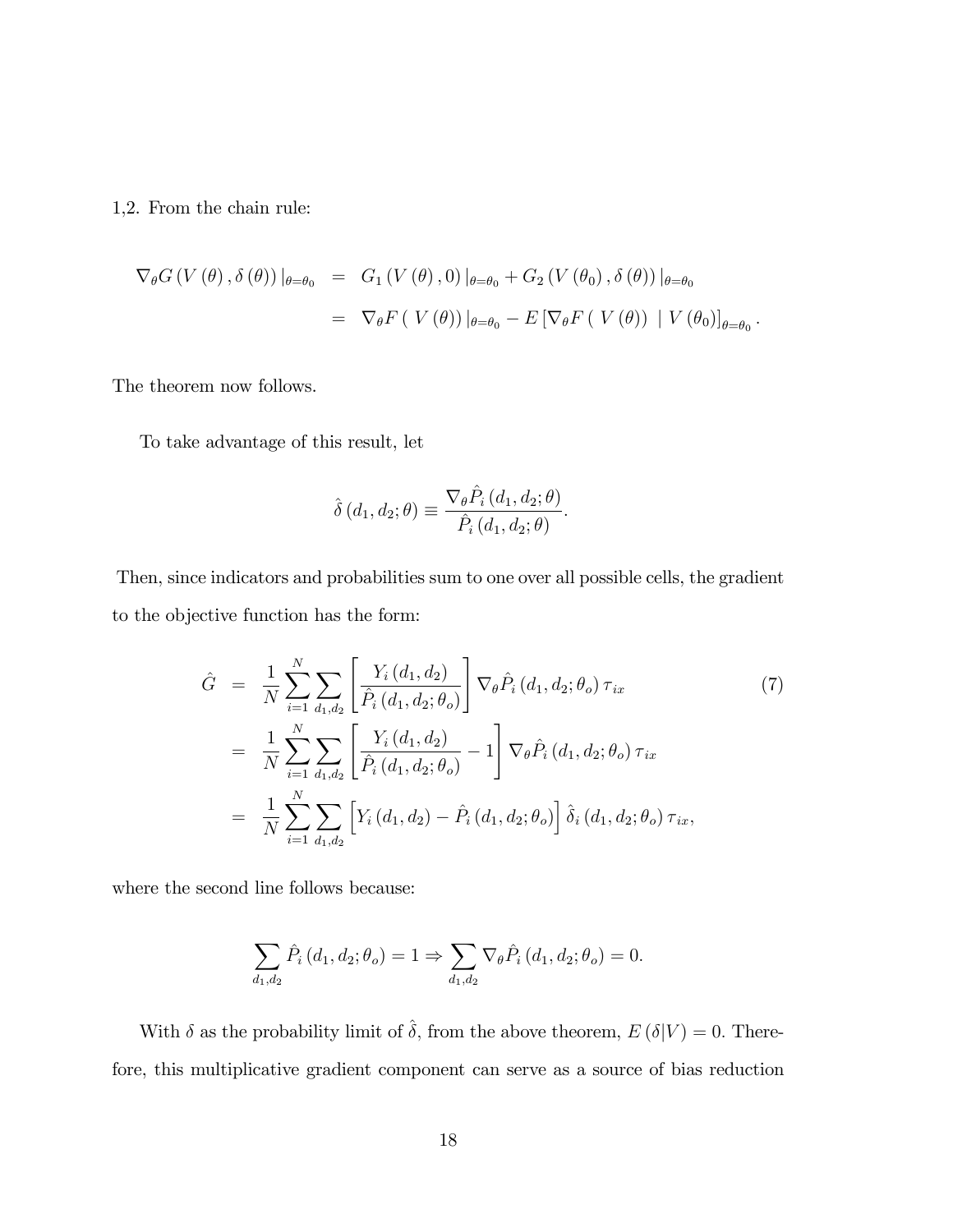while still employing regular kernels. To exploit this residual-like property of the probability gradient, we need to resolve the three problems discussed earlier. First, even if we could take  $\delta$  as known, trimming on the basis of X poses a problem. In an iterated expectations argument, conditioning on X,

$$
E[Y_i(d_1, d_2) - \hat{P}_i(d_1, d_2; \theta_o) | X] = H(V),
$$

a function of index values. If the trimming function were not present or if it depended on the index, the gradient would now have zero expectation. Our solution is to design a two-stage estimator where parameter estimates from the Örst stage are used to construct the index and then index trimming is employed in the second stage.

Second, while index trimming makes a bias reduction argument possible for the gradient, it poses a problem for the consistency argument. In particular, index trimming provides no protection for small denominators and hence makes uniform convergence difficult to establish. To resolve this problem, we use the adjusted probabilities in (D5, D6) so that denominators are kept away from zero, while the estimated probability still goes rapidly to the truth in gradient expression. In this manner, we are able to establish consistency without  $X$ -trimming while at the same time taking advantage of index trimming at the gradient level where bias reduction is important.

Third, it would seem desirable, if possible, to speed up the rate at which estimated probabilities converge to the truth. Indeed, it turns out that faster convergence is critical to the normality argument. The difficulty here, which is typically encountered in estimating semiparametric models using optimization methods, is that a window choice is made before any optimization. This same window must then be employed to show that estimated densities and their derivatives converge appropriately to the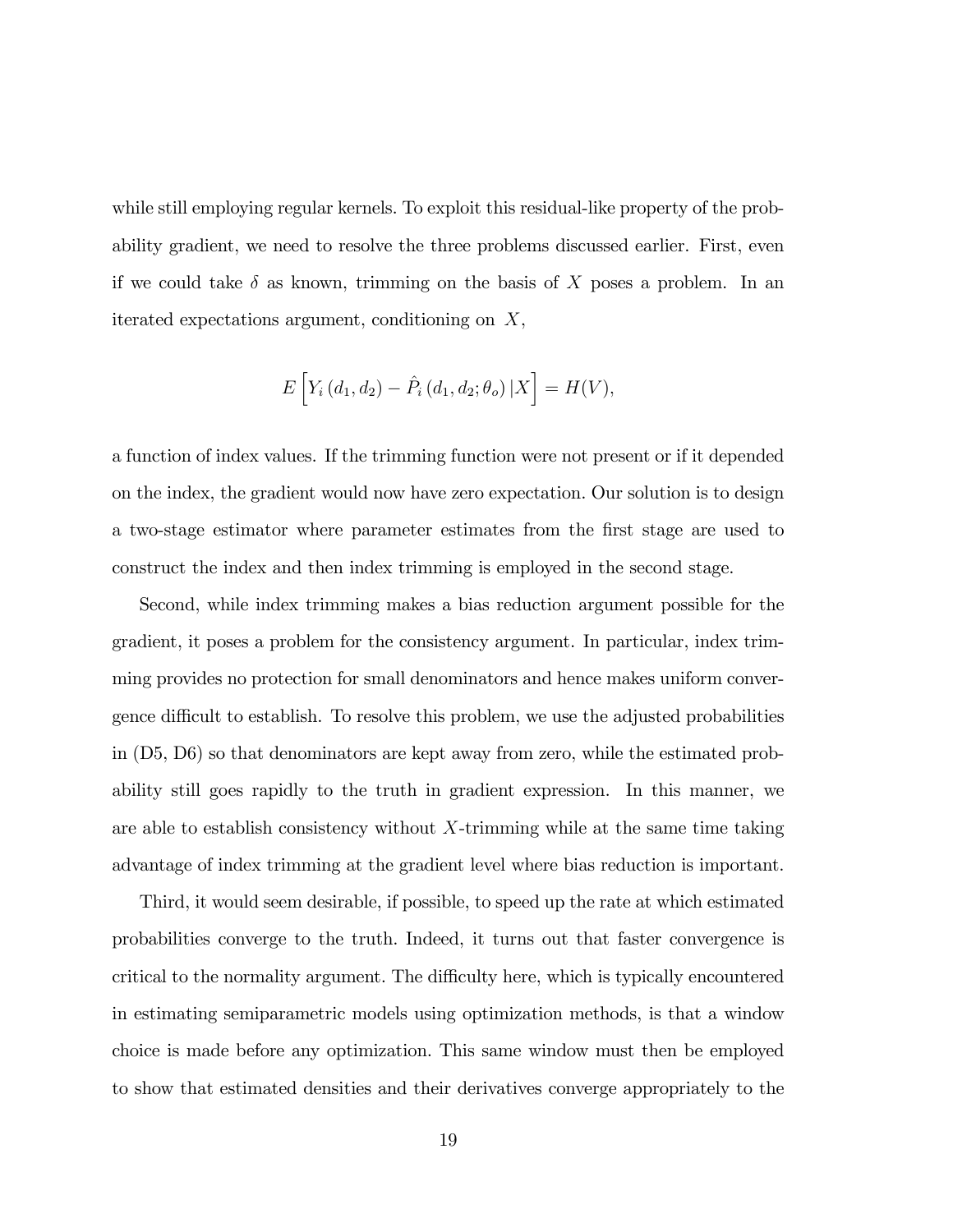corresponding true values. To accomplish all of these objectives, estimated probabilities are based on a suboptimal window choice. To solve this problem, in (D9), after we obtain the second stage estimator under index trimming, we adjust the resulting estimator. In an argument sketched out below and proved in the Appendix, we show that the adjusted estimator behaves like one with different optimal windows for different components of the problem.

To sketch out the intuition for this adjustment, recalling (D9) we first consider the infeasible estimator:

$$
\hat{\boldsymbol{\theta}}_{in}^o = \hat{\boldsymbol{\theta}}^* - \hat{H}^* \left( \boldsymbol{\theta}^+ \right)^{-1} \hat{C} \left( \boldsymbol{\theta}_o \right).
$$

With the gradient for  $\hat{\theta}^*$  given as:

$$
\hat{G}^*(\theta_0) \equiv \frac{1}{N} \sum_{i=1}^N \sum_{d_1, d_2} \left[ Y_i \left( d_1, d_2 \right) - \hat{P}_i^* \left( d_1, d_2; \theta_o \right) \right] \hat{\delta}_i^* \left( d_1, d_2; \theta_o \right) \tau_{iv},\tag{8}
$$

the second stage estimator  $\hat{\theta}^*$  has the standard Taylor series form:

$$
\left(\hat{\theta}^* - \theta_o\right) = -\hat{H}^* \left(\theta^+\right)^{-1} \hat{G}^* \left(\theta_0\right),
$$

It then follows that:

$$
\begin{aligned}\n\left(\hat{\theta}_{in}^{o} - \theta_{o}\right) &= -\hat{H}^{*}\left(\theta^{+}\right)^{-1}\hat{G}^{o}\left(\theta_{0}\right), \\
\hat{G}^{o}\left(\theta_{0}\right) &= \frac{1}{N} \sum_{i=1}^{N} \sum_{d_{1}, d_{2}} \left[Y_{i}\left(d_{1}, d_{2}\right) - \hat{P}_{i}^{o}\left(d_{1}, d_{2}; \theta_{o}\right)\right] \hat{\delta}_{i}^{*}\left(d_{1}, d_{2}; \theta_{o}\right) \tau_{iv}.\n\end{aligned}
$$
\n(9)

Notice that now the estimated probability is evaluated at an optimal window. The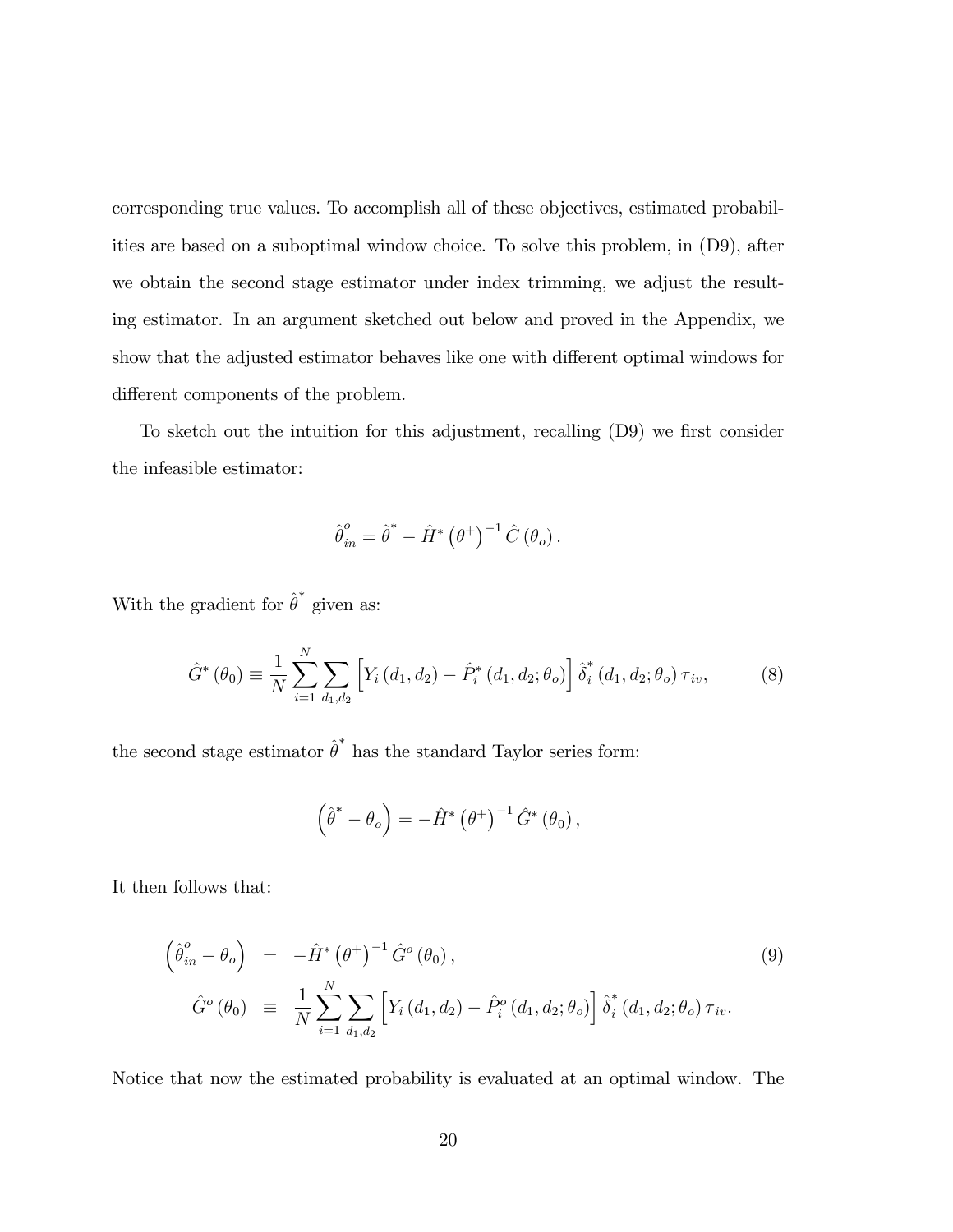feasible counterpart of the above estimator is given as:

$$
\hat{\theta}^{\circ} \equiv \hat{\theta}^* - \hat{H} \left( \hat{\theta}^* \right)^{-1} \hat{C} \left( \hat{\theta}^* \right).
$$

In the Appendix, we show that the feasible and infeasible estimators are asymptotically equivalent.

In the remainder of this section, we provide the main asymptotic results in several theorems below. Each theorem will depend on a number of intermediate results, which we state and prove as Lemmas in the Appendix. Theorem 1 below provides consistency and identification results. Theorem 2 provides the normality result using regular kernels throughout.

**Theorem 1 (Consistency).** For both binary selection and binary treatment models, assume that  $V_2$  contains a continuous variable that is excluded from  $V_1$ . In addition, assume that each index satisfies the identifying assumptions required for single index models<sup>5</sup>. Then, under  $(A1-4)$  and  $(D1-9)$ :

$$
\hat{\theta} \xrightarrow{p} \theta_o, \hat{\theta}^* \xrightarrow{p} \theta_o, \hat{\theta}^o \xrightarrow{p} \theta_o
$$

**Proof.** We provide the proof for  $\hat{\theta}^*$ , with the arguments for the other estimators being very similar. Lemmas 2-3 prove that we can replace the  $\hat{P}^*$  in the objective function  $\hat{L}^*(\theta)$ , and obtain  $L^*(\theta)$  satisfying:

$$
\sup_{\theta} \left| \hat{L}^*(\theta) - L^*(\theta) \right| \xrightarrow{p} 0.
$$

<sup>&</sup>lt;sup>5</sup>See, for example, Ichimura (1993) or Klein and Spady (1993).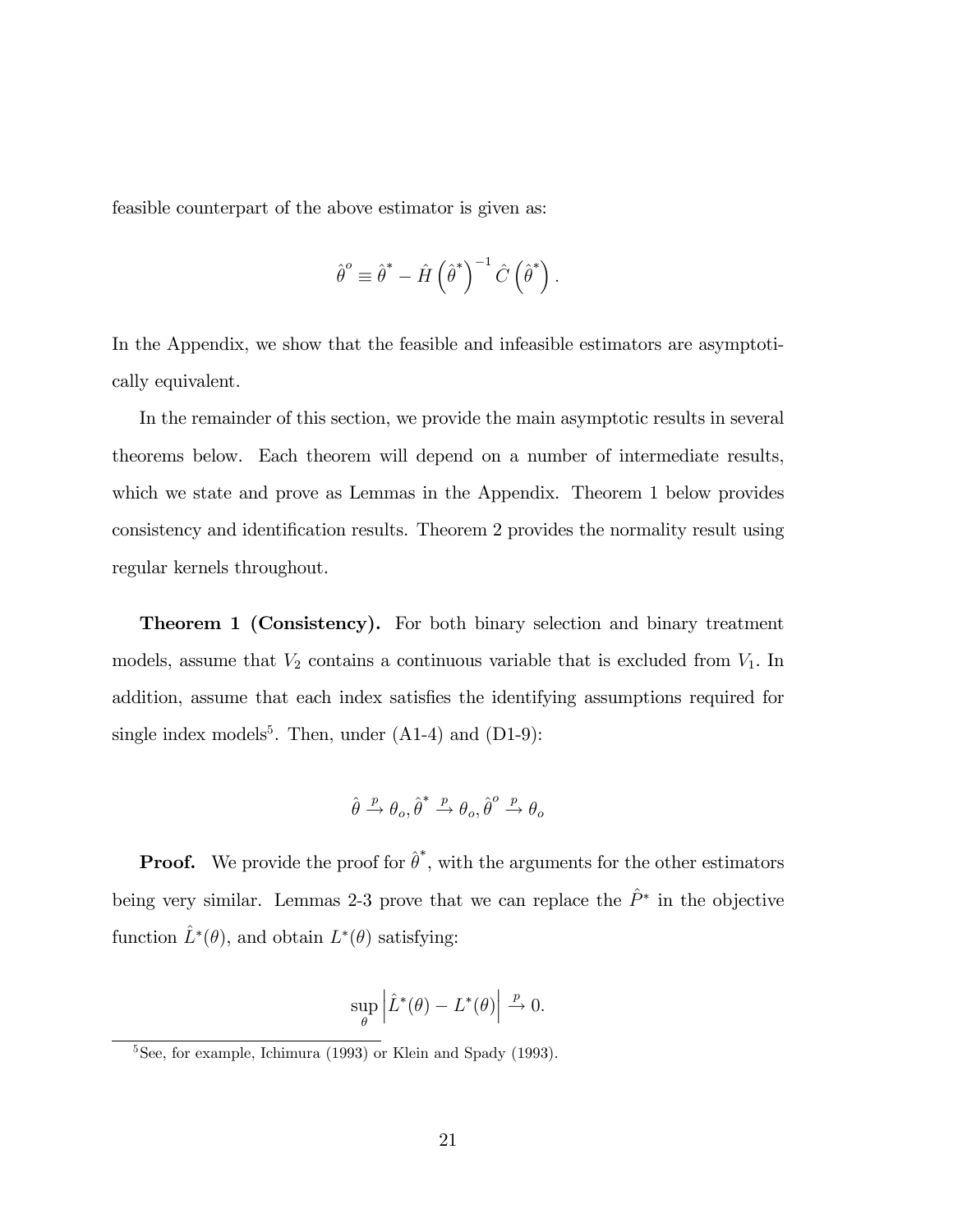From Lemma 4, we may ignore the probability adjustments  $\hat{\Delta}' s$  and therefore replace adjusted probabilities  $P^*$  in  $L^*(\theta)$  with unadjusted ones P. With  $L(\theta)$  as the resulting objective function:

$$
\sup_{\theta} |L^*(\theta) - L(\theta)| \xrightarrow{p} 0.
$$

From conventional uniform convergence arguments:

$$
\sup_{\theta} |L(\theta) - E[L(\theta)]| \xrightarrow{p} 0.
$$

To complete the argument, we must show that  $E[L(\theta)]$  is uniquely maximized at  $\theta_o$ . From standard arguments,  $\theta_o$  is a maximum, and the only issue is one of uniqueness. With  $\theta^*$  as any potential maximizer, it can be shown that:

1) 
$$
Pr(Y_1 = 1 | Y_2 = 1, V_1(\theta_1^*), V_2(\theta_2^*)) Pr(Y_2 = 1 | V_2(\theta_2^*)) =
$$
  
\n $Pr(Y_1 = 1 | Y_2 = 1, V_1(\theta_{1o}), V_2(\theta_{2o})) Pr(Y_2 = 1 | V_2(\theta_{2o}))$ 

2) 
$$
Pr(Y_1 = 0 | Y_2 = 1, V_1(\theta_1^*), V_2(\theta_2^*)) Pr(Y_2 = 1 | V_2(\theta_2^*)) =
$$
  
\n $Pr(Y_1 = 0 | Y_2 = 1, V_1(\theta_{1o}), V_2(\theta_{2o})) Pr(Y_2 = 1 | V_2(\theta_{2o})).$ 

Summing  $(1)$  and  $(2)$ :

$$
Pr(Y_2 = 1 | V_2(\theta_2^*)) = Pr(Y_2 = 1 | V_2(\theta_{2o})).
$$

Under identifying conditions for single index models,  $\theta_2^* = \theta_{2o}$ . Turning to the remain-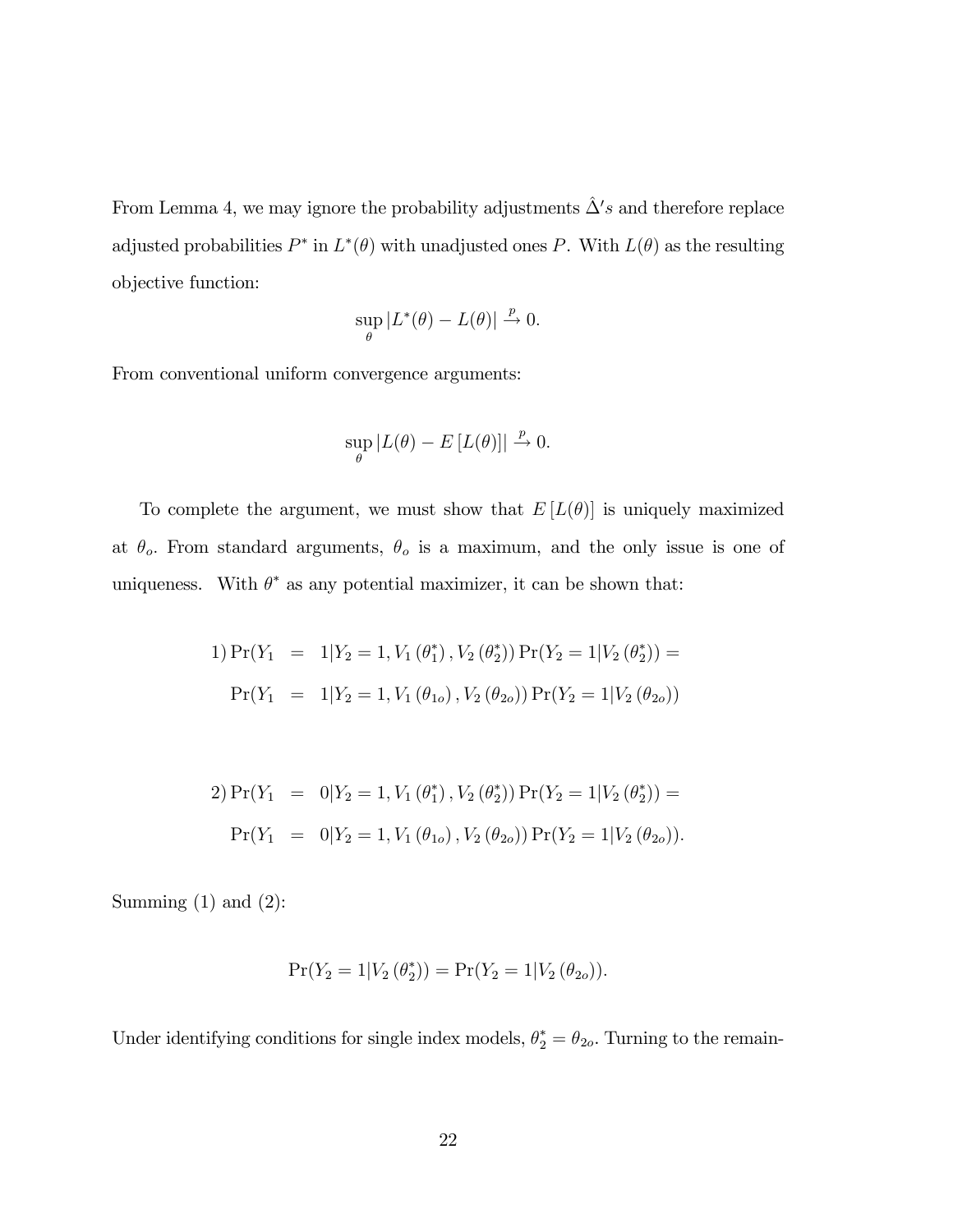ing index, from (1):

$$
Pr(Y_1 = 1 | Y_2 = 1, V_1(\theta_{1o}), V_2(\theta_{2o})) = Pr(Y_1 = 1 | Y_2 = 1, V_1(\theta_1^*), V_2(\theta_{2o})).
$$

Solving the first probability function for  $V_1 (\theta_{1o})$ , for some function M we have:

$$
V_1 (\theta_{1o}) = M(V_1 (\theta_1^*), V_2 (\theta_{2o})).
$$

Since  $V_2$  contains a continuous variable not contained in  $V_1$ , differentiating both sides with respect to this variable yields:

$$
0 = \nabla_{v_2} M \Rightarrow M(V_1(\theta_1^*), V_2(\theta_{2o})) = G(V_1(\theta_1^*)) = V_1(\theta_{1o}).
$$

Identification now follows from conditions that identify single index models.

**Theorem 2 (Normality)**. With  $L(\theta)$  as the limiting likelihood defined in Theorem 1 and with H as its hessian matrix, define  $H_0 \equiv EH(\theta_0)$ . Recall that the likelihood components were defined so as to be able to cover both binary selection and binary treatment models. Then, with  $\hat{\theta}^o$  as the estimator defined in (D9) for these models and under (A1-4) and (D1-9):

$$
\sqrt{N}\left[\hat{\boldsymbol{\theta}}^o-\boldsymbol{\theta}_o\right] \stackrel{d}{\rightarrow} Z^{\sim} N(0,-H_o^{-1}).
$$

**Proof.** Having established convergence rates for  $\hat{\theta}^*$  in Lemma 9, we next show that the adjustment factor in the adjusted estimator defined in  $(D9)$  simplifies in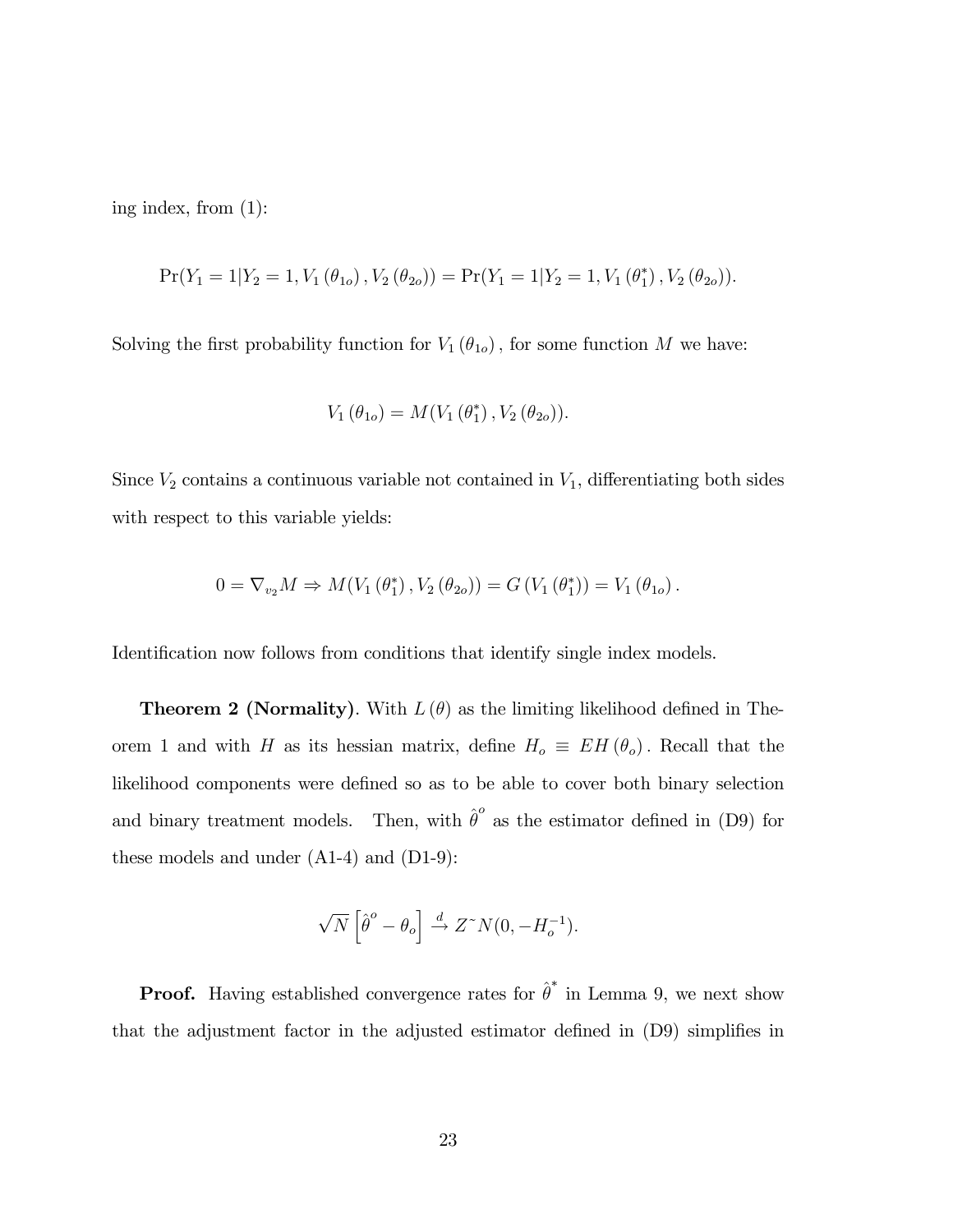that:

$$
\Delta \equiv \hat{H} \left( \hat{\theta}^* \right) \left[ \hat{B}^o \left( \hat{\theta}^* \right) - \hat{B}^* \left( \hat{\theta}^* \right) \right] - \hat{H} \left( \theta^+ \right) \left[ \hat{B}^o \left( \theta_o \right) - \hat{B}^* \left( \theta_o \right) \right] = o_p(N^{-1/2}).
$$

Rewriting the above expression,  $\Delta \equiv \Delta_1 + \Delta_2$ , where:

$$
\Delta_1 = \left[ \hat{H} \left( \hat{\theta}^* \right) - \hat{H} \left( \theta^* \right) \right] \left[ \hat{B}^o \left( \hat{\theta}^* \right) - \hat{B}^* \left( \hat{\theta}^* \right) \right] \n\Delta_2 = \hat{H} \left( \theta^+ \right) \left[ \left( \hat{B}^o \left( \hat{\theta}^* \right) - \hat{B}^o \left( \theta_o \right) \right) - \left( \hat{B}^* \left( \hat{\theta}^* \right) - \hat{B}^* \left( \theta_o \right) \right) \right].
$$

The first term of  $\Delta_1$  is  $O_p\left(\frac{1}{\sqrt{N}h}\right)$ , which follows from the above convergence rate on  $\hat{\theta}^*$  and Lemma 1. The second term of  $\Delta_1$  is  $O(h^2)$  from the convergence rate on  $\hat{\theta}^*$ and Lemma 5. Therefore,  $\Delta_1 = o_p(1/\sqrt{N})$ . For  $\Delta_2$ , the hessian component is  $O_p(1)$ from Lemma 1. Taylor expanding the second term of  $\Delta_2$  :

$$
\begin{aligned}\n&\left(\hat{B}^{\circ}\left(\hat{\theta}^{*}\right)-\hat{B}^{\circ}\left(\theta_{o}\right)\right)-\left(\hat{B}^{*}\left(\hat{\theta}^{*}\right)-\hat{B}^{*}\left(\theta_{o}\right)\right)\\
&=\begin{bmatrix}\nabla\hat{B}^{\circ}\left(\hat{\theta}^{+}\right)-\nabla\hat{B}^{*}\left(\hat{\theta}^{+}\right)\n\end{bmatrix}\left(\hat{\theta}^{*}-\theta_{o}\right),\ \hat{\theta}^{+}\epsilon\left[\hat{\theta}^{*},\theta_{o}\right]\n\end{aligned}
$$

:

Both gradient terms are  $O_p(\frac{1}{\sqrt{N}})$  $\frac{1}{\overline{N}h^3}$  from Lemma 1. Since from above:  $(\hat{\theta}^* - \theta_o)$  =  $O_p(h^4)$ , we have  $\Delta_2 = o_p\left(1/\sqrt{N}\right)$ .

Since the estimator based on the feasible adjustment factor is asymptotically equivalent to that based on the infeasible adjustment, we will complete the argu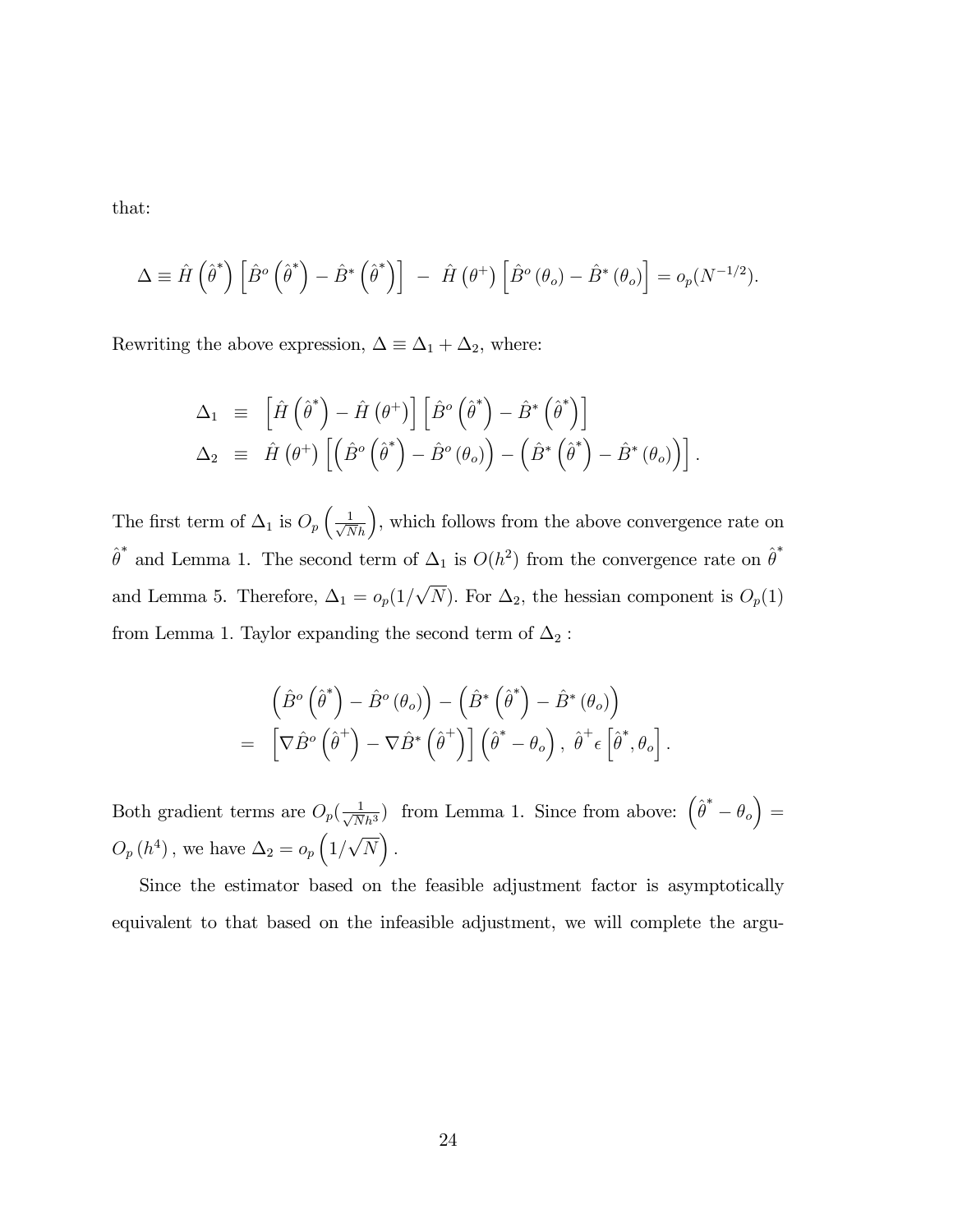ment by analyzing the infeasible estimator. From (9):

$$
\begin{aligned}\n\left(\hat{\theta}_{in}^{o} - \theta_{o}\right) &= -\hat{H}^{*}\left(\theta^{+}\right)^{-1}\left[\hat{A} - \hat{B}^{o}\right] \\
\hat{A} &= \frac{1}{N} \sum_{i=1}^{N} \sum_{d_{1},d_{2}} \left[Y_{i}\left(d_{1},d_{2}\right) - P_{i}\left(d_{1},d_{2};\theta_{o}\right)\right] \hat{\delta}_{i}^{*}\left(d_{1},d_{2};\theta_{o}\right) \tau_{iv} \\
\hat{B}^{o} &= \frac{1}{N} \sum_{i=1}^{N} \sum_{d_{1},d_{2}} \left[\hat{P}_{i}^{o}\left(d_{1},d_{2};\theta_{o}\right) - P_{i}\left(d_{1},d_{2};\theta_{o}\right)\right] \hat{\delta}_{i}^{*}\left(d_{1},d_{2};\theta_{o}\right) \tau_{iv}.\n\end{aligned}
$$

From Lemma 6:

$$
\hat{A} = \frac{1}{N} \sum_{i=1}^{N} \sum_{d_1, d_2} \left[ Y_i \left( d_1, d_2 \right) - P_i \left( d_1, d_2; \theta_o \right) \right] \delta_i \left( d_1, d_2; \theta_o \right) \tau_{iv} + o_p(N^{-1/2})
$$

where  $\delta_i (d_1, d_2; \theta_o)$  is the probability limit of  $\hat{\delta}_i^*$  $i(d_1, d_2; \theta_o).$ 

It can be shown that:<br> $\!6$ 

$$
\hat{B}^o = B^o + o_p(N^{-1/2}), \ B^o = \frac{1}{N} \sum_{i=1}^N \sum_{d_1, d_2} \left[ \hat{P}_i^o(d_1, d_2; \theta_o) - P_i(d_1, d_2; \theta_o) \right] \delta_i(d_1, d_2; \theta_o) \tau_{iv}.
$$

Lemma 8b shows that  $\hat{B}^o_1$  is a centered U-statistic and proves that  $\hat{B}^o_1 = o_p(1/\sqrt{N}).$ The theorem now follows.

<sup>6</sup>From above, with  $\hat{P}^*$  in place of  $\hat{P}^0$ , we showed that

$$
\hat{B}^* = B^* + O_p\left(N^{-\frac{4}{8+\xi}}\right), \xi > 0.
$$

For the faster convergence rate on  $\hat{P}^0$ , from a similar argument the result follows.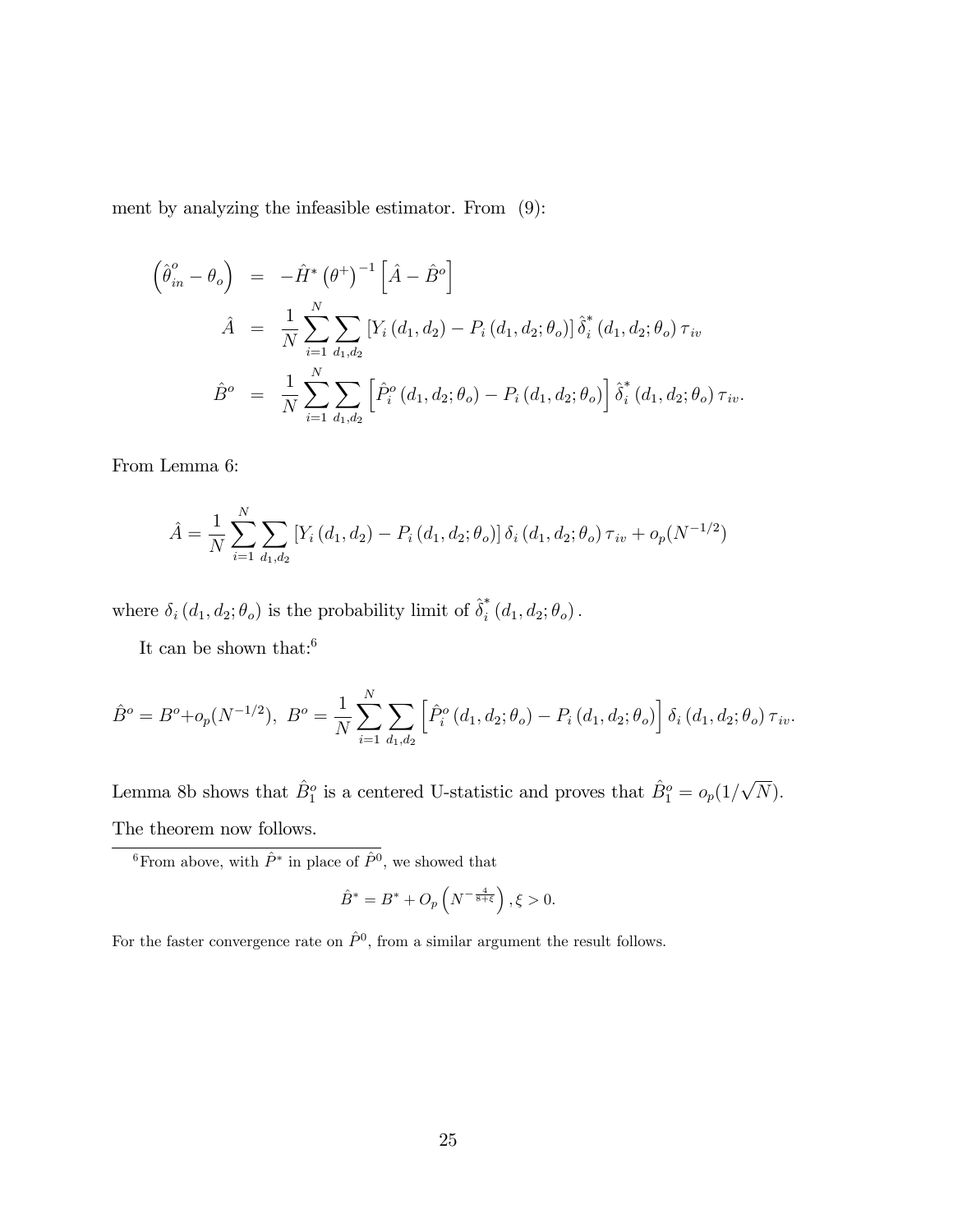# 6 Simulation Evidence

We now consider the finite sample performance of the estimator in four different models. These differ according to whether the model is threshold-crossing or not and according to whether there is binary treatment or sample selection. The first model we consider is a binary treatment model with additive non-normal errors:

$$
Y_1 = I\{X_1 + X_3 + Y_2 + \varepsilon_i > c_1\}
$$
  

$$
Y_2 = I\{X_2 - X_3 + v_i > c_2\}
$$

where the errors are generated as:

$$
v_i \sim \chi^2(1)
$$
  
\n
$$
\varepsilon_i = v_i + z, \ z \sim N(0, 1).
$$

and rescaled to each have variance 1. The variables  $X_1$  and  $X_2$  are standard normals, while  $X_3$  is a binary variable with probability .5 and support  $\{0,1\}$ . The constants  $c_1$  and  $c_2$  are set so that the marginal probability for each dependent variable is .5.

In a second model, the treatment effect and the errors enter in a non-additive manner giving a non-threshold-crossing structure. More explicitly:

$$
Y_1 = I\{(X_1 + X_3) * (1 + mY_2 + s_1\varepsilon_i) > \varsigma_1\}
$$
  

$$
Y_2 = I\{(X_2 - X_3) * (1 + s_2v_i) > \varsigma_2\}
$$

where the variables are generated as in the first model. Notice that in the second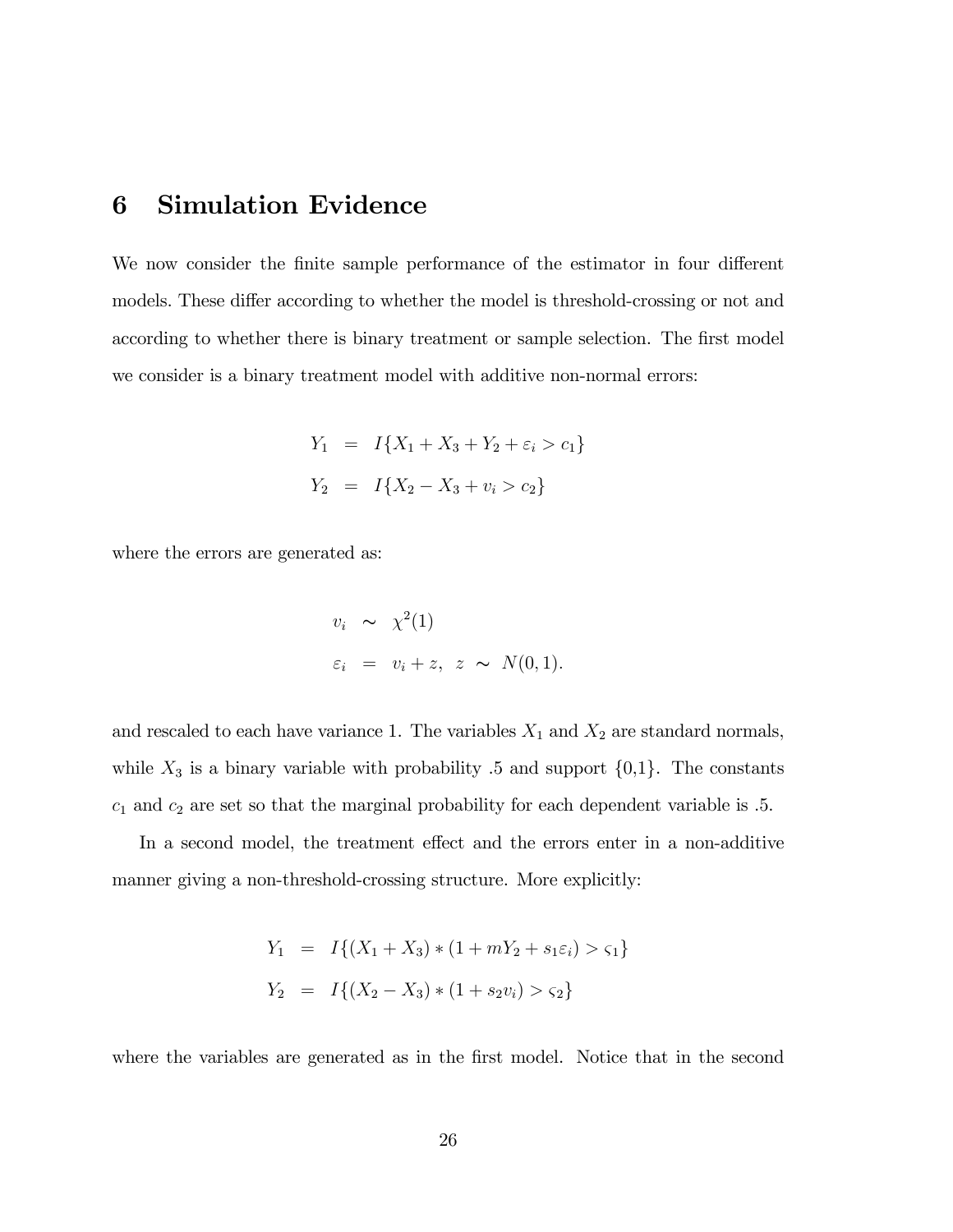equation the error enters as  $(X_2 - X_3)s_2v_i$  which may be viewed as an error component with non-constant variance. We set the scaling constant  $s_2$  so that the average variance of this component is one as in the first model. We set the scaling factor  $s_1$ similarly. In the first equation, the marginal impact of  $Y_2$  is not constant. We set the constant  $m$  so that the average marginal impact is the same as that in the first model. Finally  $\varsigma_1$  and  $\varsigma_2$  are set to give probabilities close to .5.

The above two models have a binary endogenous treatment component. As an alternative to this component, each of the above models can have a sample selection structure. In this case, the threshold-crossing model with sample selection is given as:

$$
Y_1 = I\{X_1 + X_3 + \varepsilon_i > c_1\} \text{ if } Y_2 = 1
$$
  

$$
Y_2 = I\{X_2 - X_3 + v_i > c_2\}
$$

where the variables, errors and constants are set as above.

Similarly, the non-threshold-crossing model with sample selection is given as:

$$
Y_1 = I\{(X_1 + X_3) * (1 + s_1 \varepsilon_i) > \varsigma_1\} \text{ if } Y_2 = 1
$$
  

$$
Y_2 = I\{(X_2 - X_3) * (1 + s_2 v_i) > \varsigma_2\}.
$$

All other aspects of the model are as above.

For all four models, we set  $N = 1000$  and conduct 1000 replications. To obtain starting values, we treat both models as if they were linear and then employ an IV estimator appropriate for this case. One might expect such starting values to be better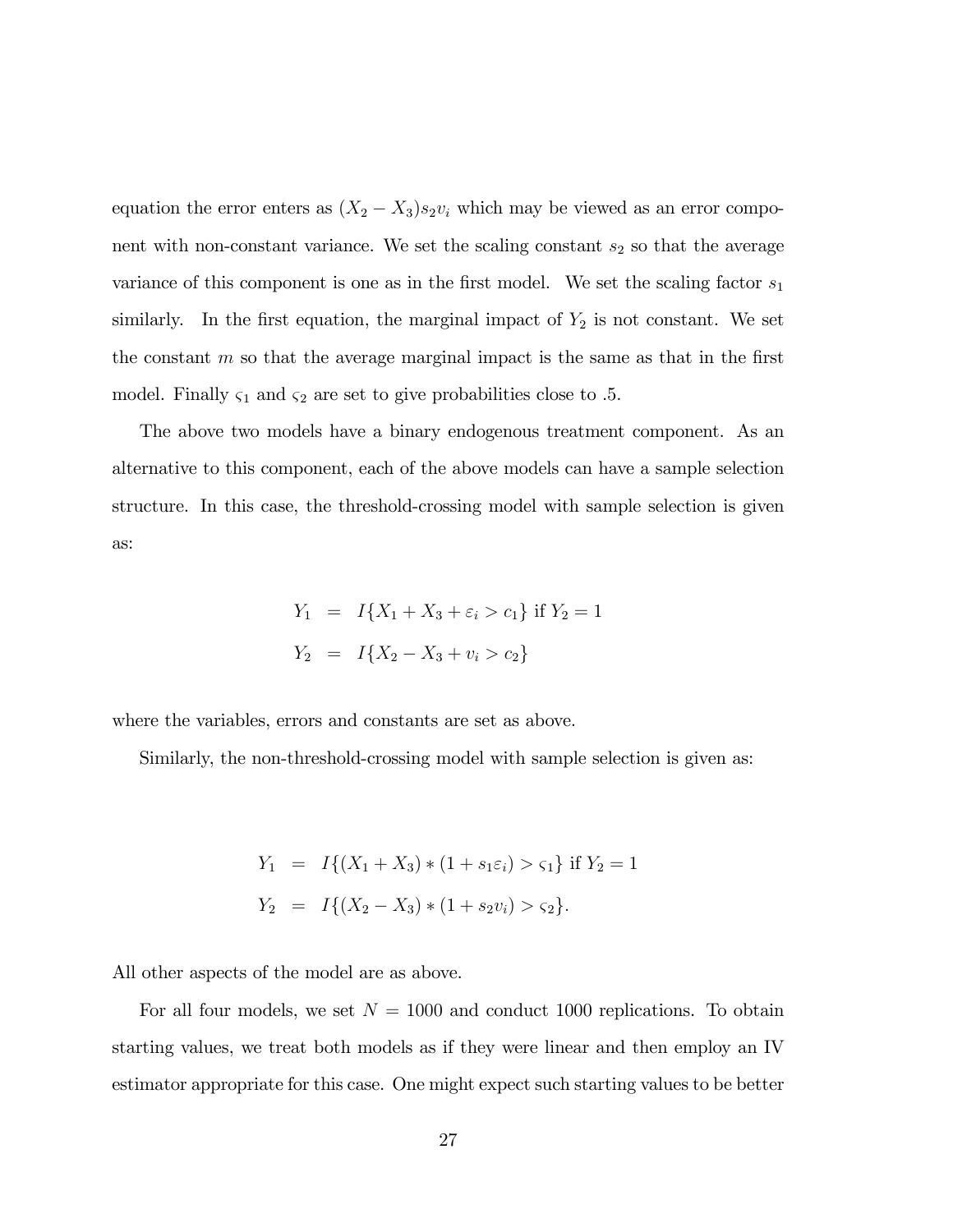for the first model than for the second, which was indeed the case. Nevertheless, as discussed below, the final estimates for both models are quite good.

To evaluate the performance of the estimator proposed here we compare it with two alternative estimators. The first is the "MLE estimator" which is based on joint normality and which assumes a threshold structure. The second is an estimation procedure which employs the appropriate higher order kernels to achieve the appropriate bias reduction. We acknowledge that the "MLE estimator" is not appropriate for the non-threshold-crossing model even when the errors are normal. Nevertheless, we report it as this is the procedure frequently employed in situations where one observes binary treatments in models with binary outcomes. To further investigate the performance of bias reducing mechanisms in our estimator, we provide evidence on the bias reductions gained in each step of estimation.

Table 1 presents the estimates for these various estimators for the thresholdcrossing model with binary treatment outlined above. For each of the estimates we report the bias, the standard error and the root square mean error. This provides the reader with not only some indication of the bias reduction but also the implications of the various bias reduction methods for the accuracy of the estimators. As the "MLE estimators" identify additional parameters, there is a different number of results for this estimator. Note that the estimates for the constants are not reported for the probit estimator although they are identified and were estimated jointly with the other parameters.

Beginning with the "MLE estimator" results in Table 1, we find that the bias is very large in the  $Y_2$  model with both coefficients displaying a bias in the order of 20 percent. The bias which appears in the main equation is less severe and is in the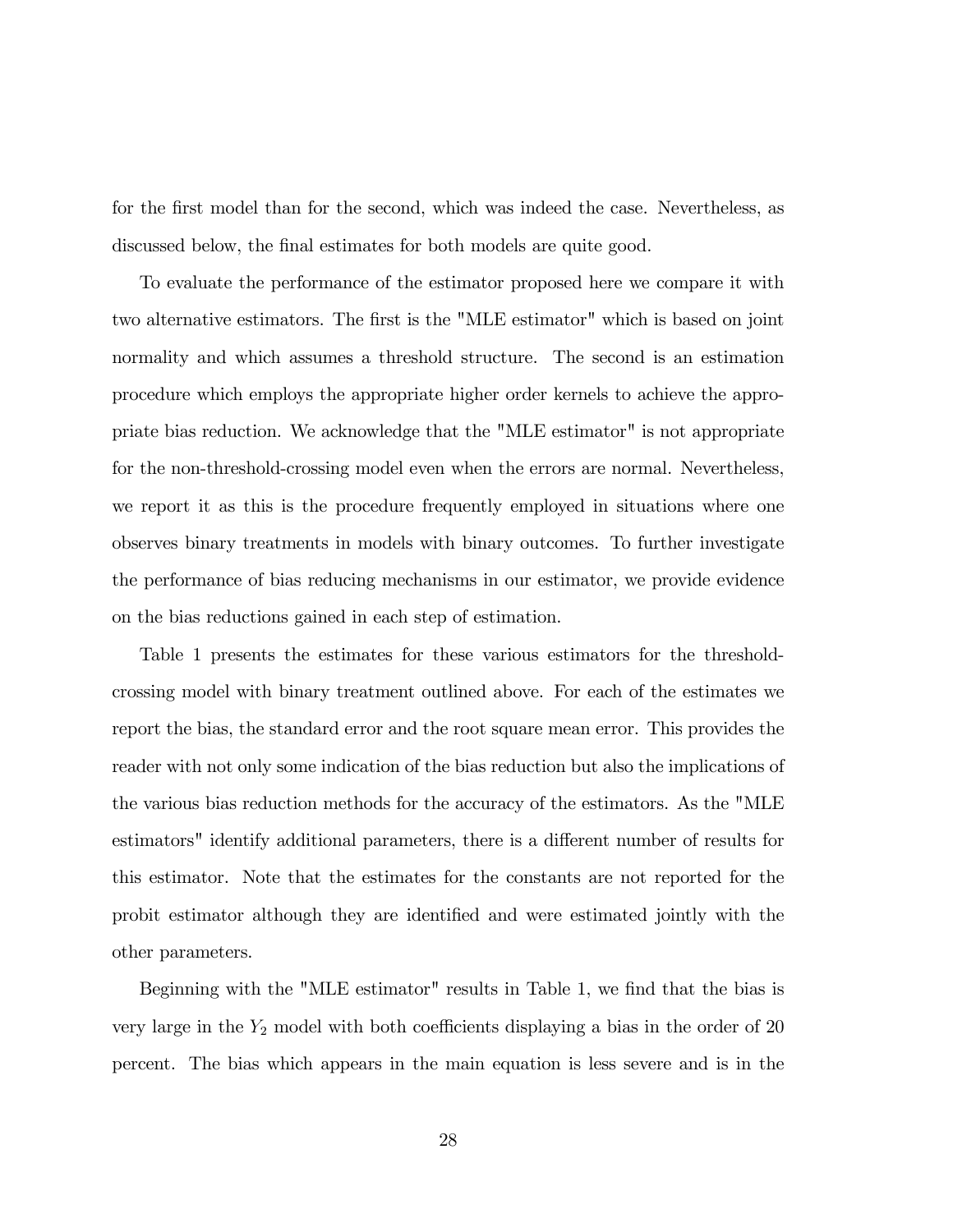order of 10 percent or less. This almost certainly reflects the "smaller" departure from normality in the main equation error. Finally, we note that the variance for the estimated coefficient on  $Y_2$  is very large in both absolute magnitude and relative to all other estimates.

Next we report the estimates obtained by the use of higher order kernels.<sup>7</sup> Given the nature of the estimator, we identify and estimate the ratio of the coefficients. The performance of the estimators is remarkably poor. For the reduced form the bias is 15 percent while for the main equation it is 42 percent. In both cases, the variances are also large. Unlike the other estimators studied here, there are convergence problems specific to this higher order kernel estimator. We therefore use a series of grid searches to obtain a maxima for this particular estimator.

The remainder of this table reports the performance of the various stages of our estimator. Note that the use of regular kernels with  $X$  trimming provides estimates with much smaller bias and variance compared to those based on higher kernels. The bias is around 7.5 percent in the reduced form and 12 percent in the main equation. This decreases dramatically however when we re-estimate the model and trim on the basis of the estimated indices. The bias is now 3.3 and 4.1 percent respectively. Finally the bias in the estimates after the smoothing adjustment is even smaller. Also note that this substantial reduction in bias is not associated with an increase in estimator variability. In all stages, the variances are relatively small, being on the order of 7% or less.

Table 2 reports the estimates from the non-threshold-crossing model. As expected the estimates for the "MLE estimator" are extremely poor in terms of bias and

 $7$ The higher order kernels are from Muller (1984), Table 1 for densities with smoothing parameter  $\mu = 3$  and with kernel parameter k = 4 in the single index case and k = 6 in the double index case.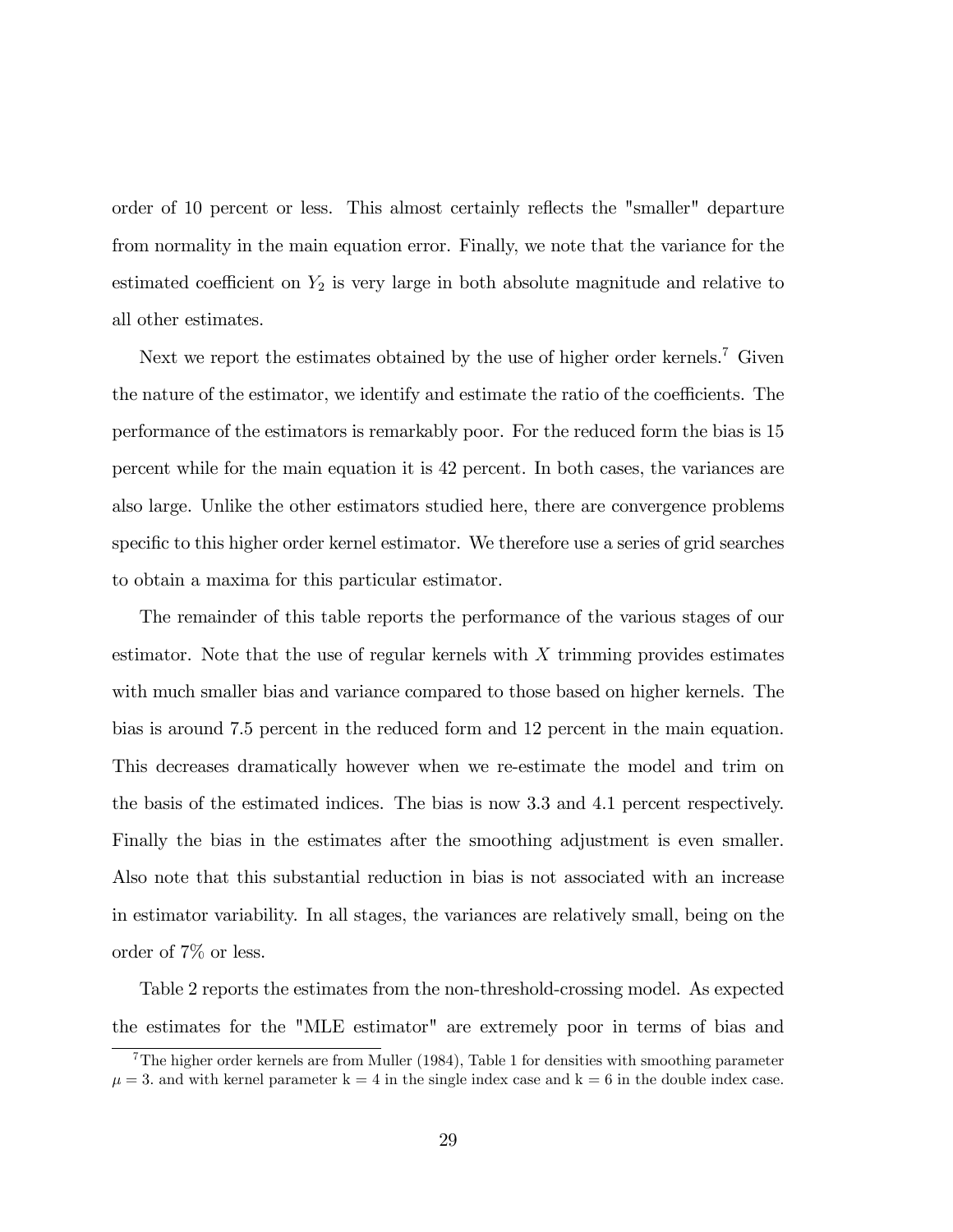variance. This highlights the danger in employing MLE with additive structures unless there is some reason to suspect this is indeed the appropriate model for the data. Once again the estimates based on higher kernels are very biased and have large variances. In contrast, the estimates based on the bias adjustments continue to perform well in this non additive setting. The bias, which is never large, is significantly reduced at each stage. The trimming on the estimated indices almost reduces the bias by half, while the smoothing adjustment further reduces bias by a noticeable amount. In all stages, the variances remain small, being lower than 7%.

Table 3 provides results for the threshold-crossing model with sample selection. The MLE estimates are poor in terms of bias and variability and those based on higher order kernels are also problematic. In contrast to the results in Table 1, the estimates based on X-trimming for the main equation are very poor with a bias of 31 percent. However, there is a substantial reduction in bias when we trim on the estimated indices. More explicitly, Table 3 reveals that the index-trimming estimates have biases of 4.3 and 2.7 percent respectively. The Önal round of bias adjustments further improves the estimates to biases of 3.7 and 1.8 percent respectively. As expected, the variances with sample selection are somewhat larger than without. However, they remain small, being less than 10%.

Finally, Table 4 reports results for the non-threshold-crossing model with sample selection. The results are generally of the same flavor as those above. Namely, the MLE estimators work poorly when their required assumptions are not satisfied. Also, the procedure based on higher order kernels does poorly. As with the earlier tables, the bias reducing methods work well. While the largest reduction in bias is due to the use of index trimming, the final bias corrections significantly reduce the bias further.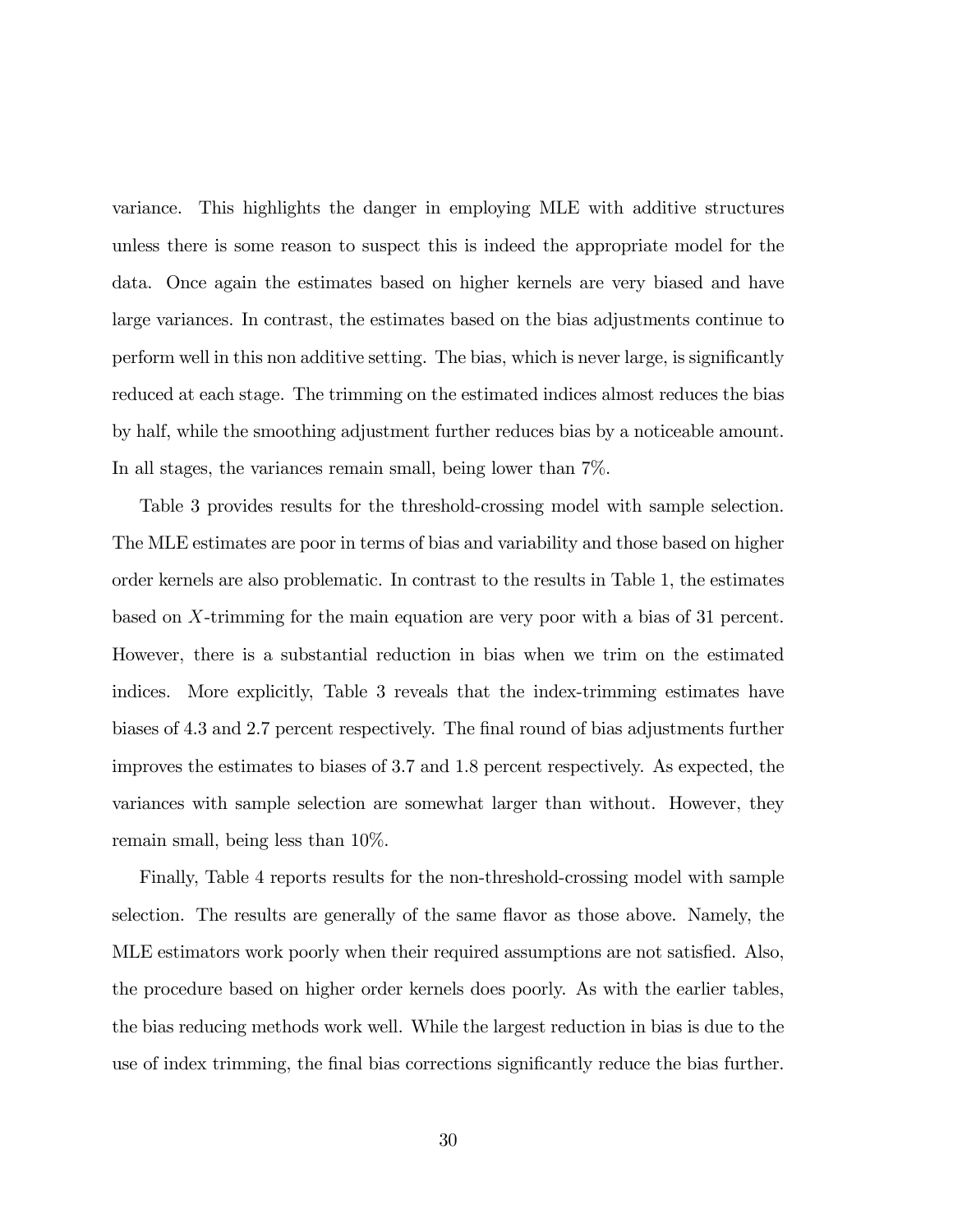In summary, in all cases our estimator does much better than the "MLE estimator" and the higher order kernel based estimator in terms of both bias and variance. In terms of the bias control mechanisms that we employ, index trimming provides the largest bias reduction. The final smoothing adjustment further decreases the bias, most noticeably in the non-threshold-crossing models.

# 7 Conclusions

In conclusion, in this paper we have examined a class of triangular joint binary models where threshold crossing assumptions need not hold. We propose an estimator based on regular kernels with bias control mechanisms and show that the estimator is consistently and asymptotically distributed as normal. While retaining these desirable large sample properties, the Monte Carlo results show that our estimator performs very well in finite samples

While we have provided these results for a triangular model, **the** (a) double index formulation can be extended to a more general model (under appropriate assumptions) with each binary variable depending on the other.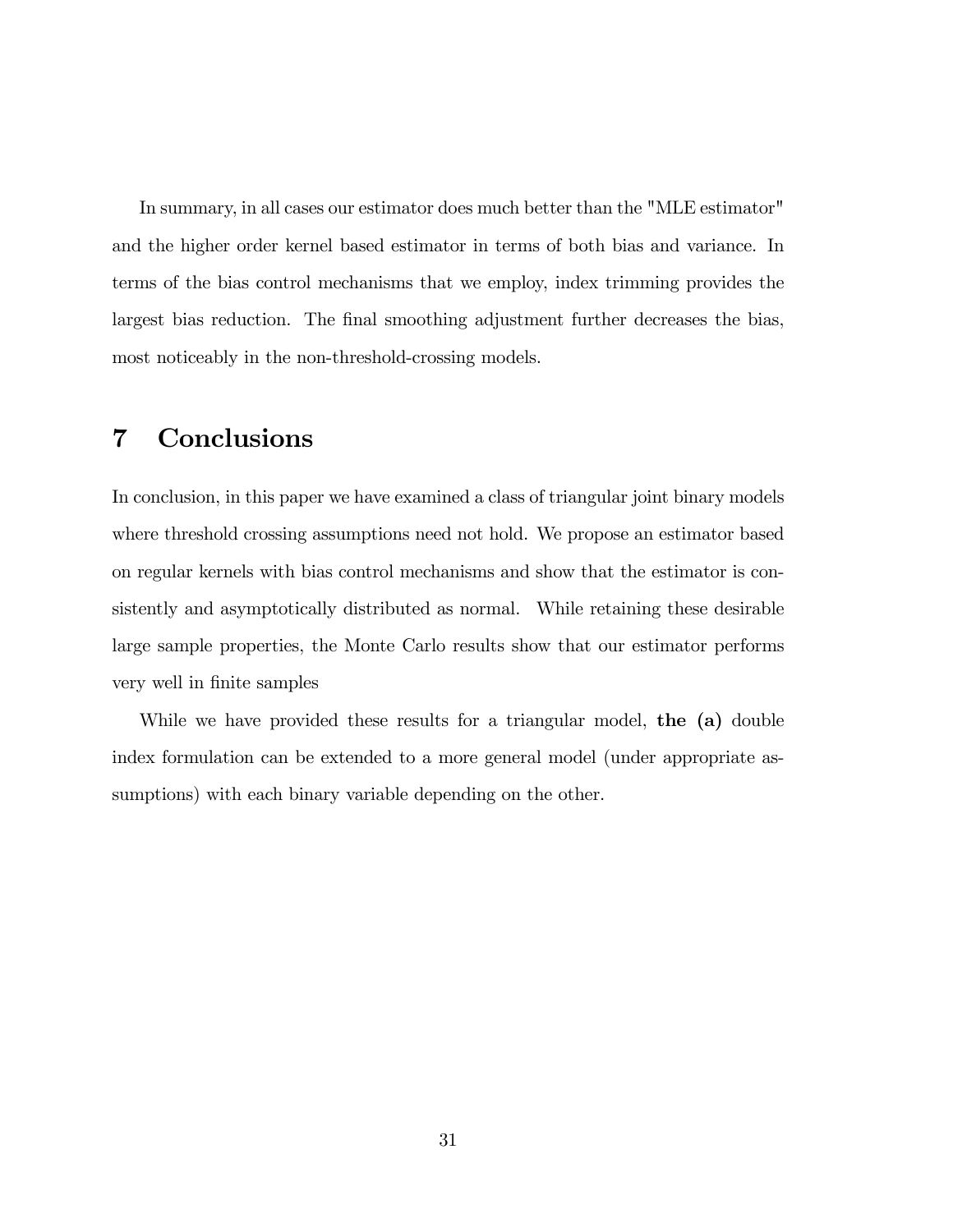| <b>Threshold Crossing Model</b> |              |                     |             |          |             |
|---------------------------------|--------------|---------------------|-------------|----------|-------------|
|                                 | Equation     | Parameter           | <b>Bias</b> | Root Var | <b>RMSE</b> |
| Probit                          | Reduced Form | $\text{Coeff}(X1)$  | 0.097       | 0.078    | 0.125       |
|                                 |              | $\text{Coeff}(X3)$  | 0.081       | 0.127    | 0.151       |
|                                 | Primary      | Coef(Y2)            | 0.050       | 0.274    | 0.278       |
|                                 |              | Coef(X1)            | 0.197       | 0.100    | 0.221       |
|                                 |              | $\text{Coeff}(X2)$  | $-0.242$    | 0.083    | 0.256       |
|                                 |              | Rho                 | $-0.084$    | 0.136    | 0.160       |
| Higher-order Kernels            | Reduced Form | Ratio <sub>31</sub> | $-0.417$    | 0.300    | 0.513       |
|                                 | Primary      | $Ratio_{21}$        | $-0.148$    | 0.292    | 0.327       |
| X-trimming                      | Reduced Form | Ratio <sub>31</sub> | $-0.119$    | 0.072    | 0.140       |
|                                 | Primary      | $Ratio_{21}$        | $-0.074$    | 0.053    | 0.091       |
| Index-trimming                  | Reduced Form | Ratio <sub>31</sub> | $-0.042$    | 0.072    | 0.083       |
|                                 | Primary      | $Ratio_{21}$        | $-0.033$    | 0.045    | 0.055       |
| Adjusted                        | Reduced Form | Ratio <sub>31</sub> | $-0.038$    | 0.074    | 0.083       |
|                                 | Primary      | $Ratio_{21}$        | $-0.021$    | 0.044    | 0.049       |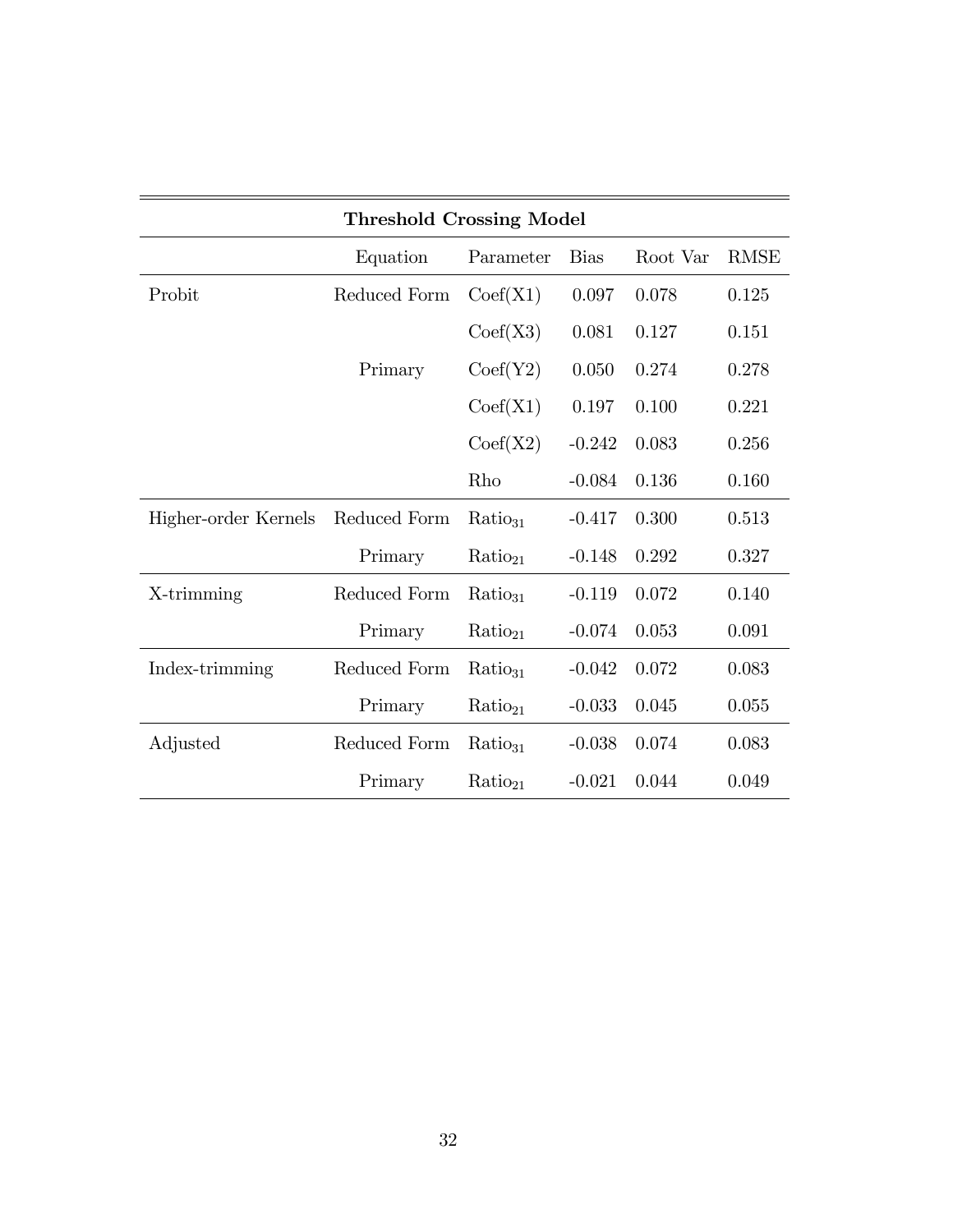| Non-threshold Crossing Model |              |                     |             |          |             |
|------------------------------|--------------|---------------------|-------------|----------|-------------|
|                              | Equation     | Parameter           | <b>Bias</b> | Root Var | <b>RMSE</b> |
| Probit                       | Reduced Form | Coef(X1)            | 0.211       | 0.085    | 0.227       |
|                              |              | $\text{Coeff}(X3)$  | 0.227       | 0.093    | 0.245       |
|                              | Primary      | Coeff(Y2)           | 0.145       | 0.177    | 0.229       |
|                              |              | $\text{Coeff}(X1)$  | 2.077       | 0.224    | 2.090       |
|                              |              | $\text{Coeff}(X2)$  | $-2.075$    | 0.214    | 2.086       |
|                              |              | Rho                 | $-1.280$    | 0.146    | 1.288       |
| Higher-order Kernels         | Reduced Form | Ratio <sub>31</sub> | $-0.317$    | 0.355    | 0.476       |
|                              | Primary      | $Ratio_{21}$        | $-0.178$    | 0.389    | 0.428       |
| X-trimming                   | Reduced Form | Ratio <sub>31</sub> | 0.130       | 0.067    | 0.146       |
|                              | Primary      | $Ratio_{21}$        | $-0.050$    | 0.039    | 0.064       |
| Index-trimming               | Reduced Form | Ratio <sub>31</sub> | $-0.078$    | 0.066    | 0.102       |
|                              | Primary      | Ratio <sub>21</sub> | $-0.026$    | 0.035    | 0.043       |
| Adjusted                     | Reduced Form | Ratio <sub>31</sub> | $-0.061$    | 0.067    | 0.091       |
|                              | Primary      | $Ratio_{21}$        | $-0.015$    | 0.034    | 0.037       |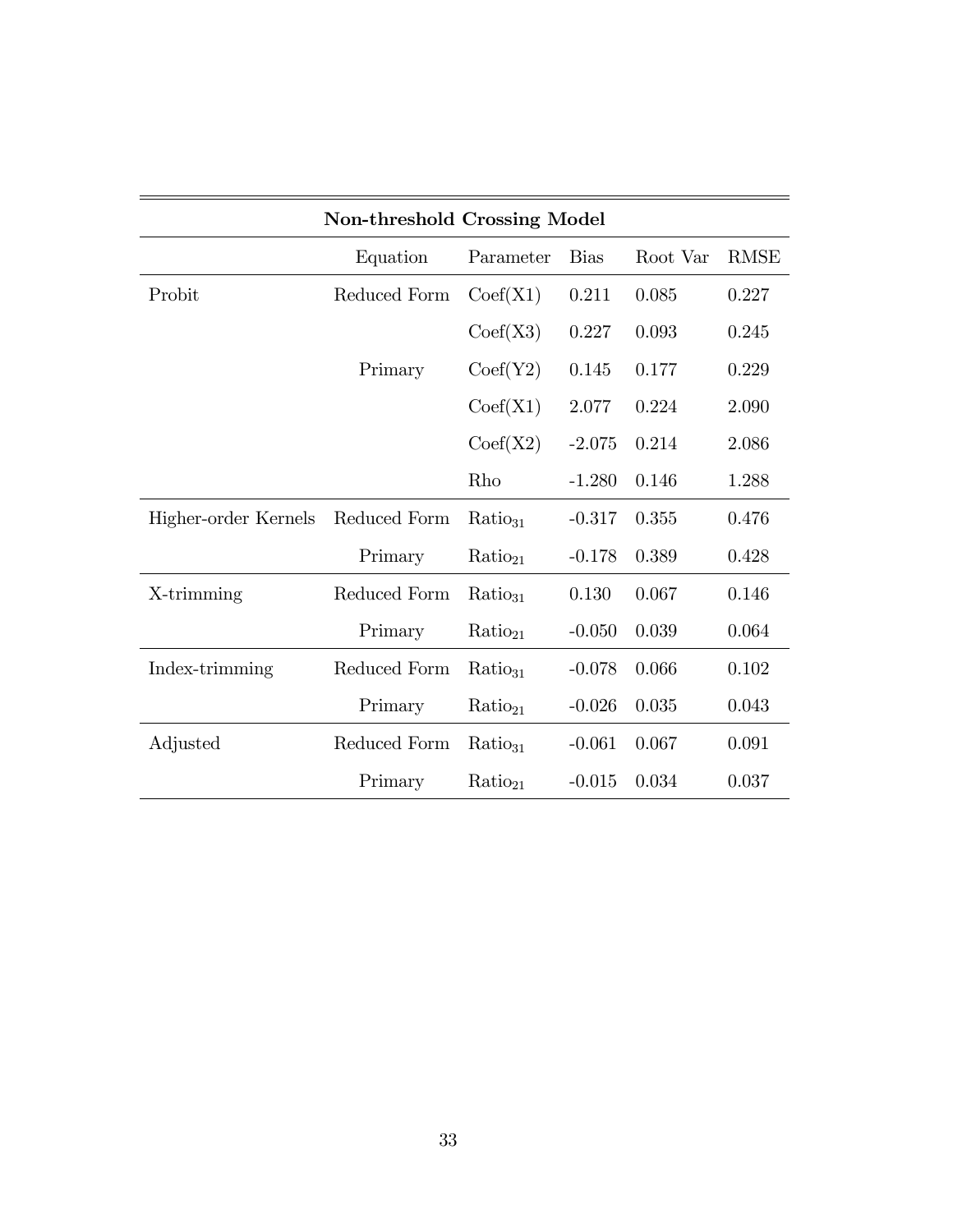| <b>Partial Threshold Crossing Model</b> |              |                     |             |          |             |
|-----------------------------------------|--------------|---------------------|-------------|----------|-------------|
|                                         | Equation     | Parameter           | <b>Bias</b> | Root Var | <b>RMSE</b> |
| Probit                                  | Reduced Form | Coef(X1)            | 0.289       | 0.115    | 0.311       |
|                                         |              | Coef(X3)            | 0.289       | 0.183    | 0.342       |
|                                         | Primary      | Coef(Y2)            | $-0.758$    | 0.129    | 0.769       |
|                                         |              | $\text{Coeff}(X1)$  | 0.194       | 0.099    | 0.218       |
|                                         |              | $\text{Coeff}(X2)$  | $-0.239$    | 0.083    | 0.253       |
|                                         |              | Rho                 | $-0.357$    | 0.230    | 0.425       |
| Higher-order Kernels                    | Reduced Form | Ratio <sub>31</sub> | $-0.345$    | 0.358    | 0.497       |
|                                         | Primary      | $Ratio_{21}$        | $-0.172$    | 0.336    | 0.377       |
| X-trimming                              | Reduced Form | Ratio <sub>31</sub> | $-0.315$    | 0.084    | 0.326       |
|                                         | Primary      | $Ratio_{21}$        | 0.062       | 0.050    | 0.080       |
| Index-trimming                          | Reduced Form | Ratio <sub>31</sub> | $-0.044$    | 0.094    | 0.104       |
|                                         | Primary      | $Ratio_{21}$        | $-0.027$    | 0.045    | 0.052       |
| Adjusted                                | Reduced Form | Ratio <sub>31</sub> | $-0.038$    | 0.095    | 0.103       |
|                                         | Primary      | $Ratio_{21}$        | $-0.018$    | 0.044    | 0.048       |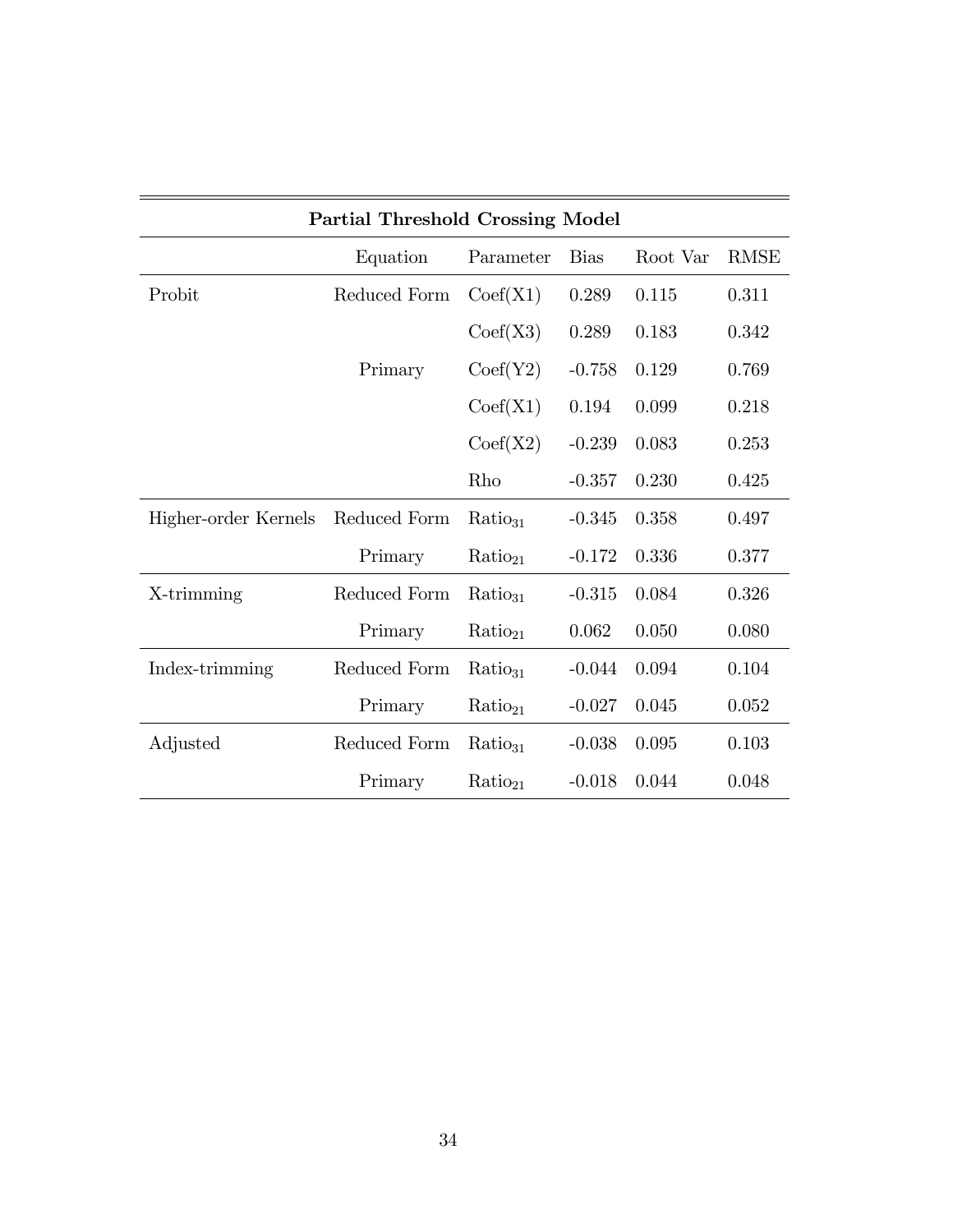| Partial Non-Threshold Crossing Model |              |                     |             |          |             |
|--------------------------------------|--------------|---------------------|-------------|----------|-------------|
|                                      | Equation     | Parameter           | <b>Bias</b> | Root Var | <b>RMSE</b> |
| Probit                               | Reduced Form | $\text{Coeff}(X1)$  | 0.672       | 0.165    | 0.692       |
|                                      |              | Coef(X3)            | 0.648       | 0.195    | 0.676       |
|                                      | Primary      | Coef(Y2)            | $-3.460$    | 0.286    | 3.472       |
|                                      |              | $\text{Coeff}(X1)$  | 2.051       | 0.227    | 2.064       |
|                                      |              | $\text{Coeff}(X2)$  | $-2.045$    | 0.216    | 2.056       |
|                                      |              | Rho                 | $-1.184$    | 0.297    | 1.221       |
| Higher-order Kernels                 | Reduced Form | Ratio <sub>31</sub> | $-0.208$    | 0.362    | 0.417       |
|                                      | Primary      | $Ratio_{21}$        | $-0.145$    | 0.374    | 0.401       |
| X-trimming                           | Reduced Form | $Ratio_{31}$        | $-0.129$    | 0.082    | 0.153       |
|                                      | Primary      | $Ratio_{21}$        | $-0.056$    | 0.040    | 0.069       |
| Index-trimming                       | Reduced Form | $Ratio_{31}$        | $-0.080$    | 0.080    | 0.113       |
|                                      | Primary      | $Ratio_{21}$        | $-0.031$    | 0.035    | 0.047       |
| Adjusted                             | Reduced Form | $Ratio_{31}$        | $-0.063$    | 0.082    | 0.104       |
|                                      | Primary      | $Ratio_{21}$        | $-0.019$    | 0.034    | 0.039       |

# References

- [1] Blundell, R. and J. Powell (2004): "Endogeneity in Semiparametric Binary Response Models," Review of Economic Studies, 71, 655-679
- [2] Das, M., W. Newey and F. Vella (2003): "Nonparametric Estimation of Sample Selection Models," Review of Economic Studies, 70(1), 33-58.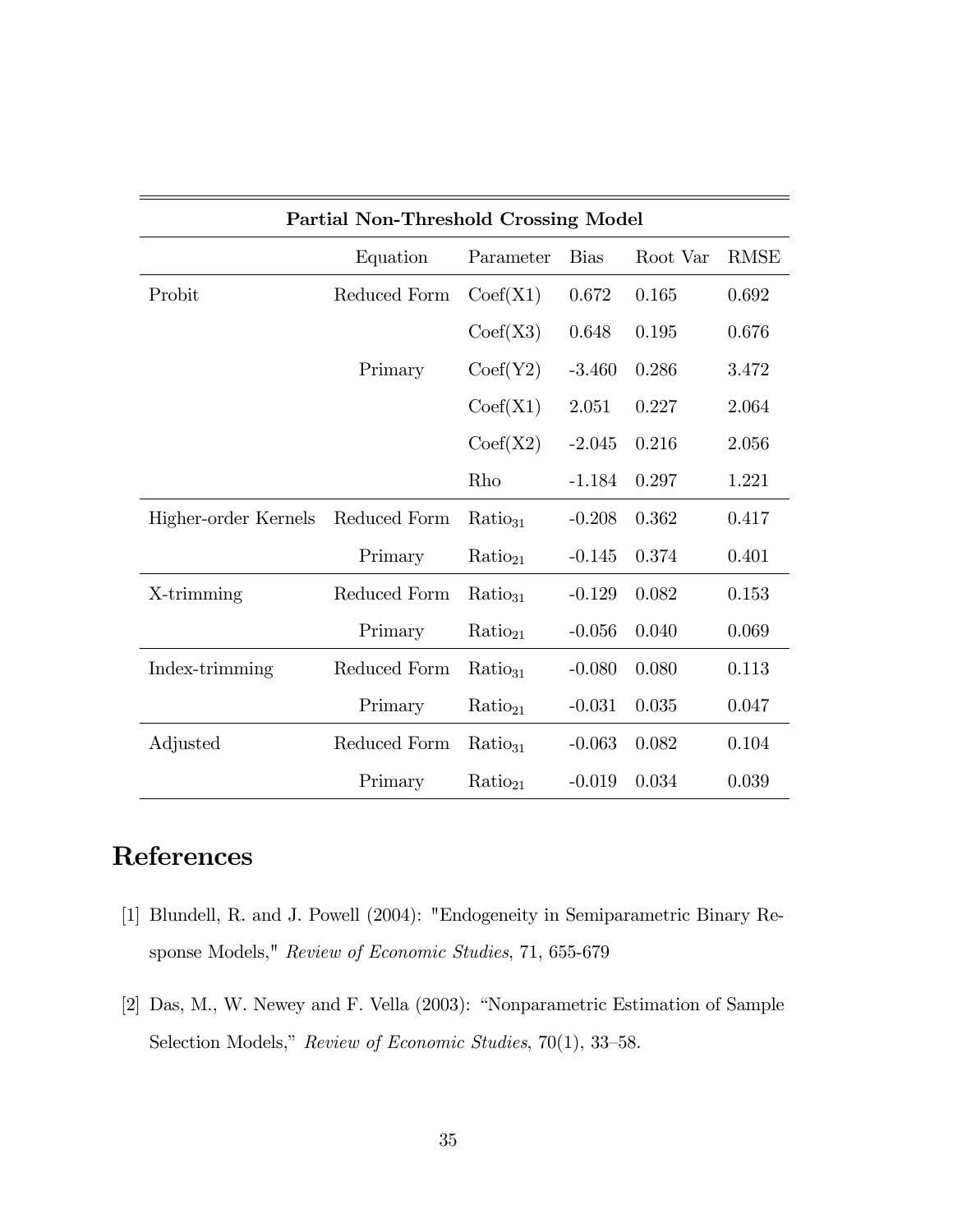- [3] De Luca, G. and F.Peracchi (2010): "Estimating models with unit and item nonresponse from cross-sectional surveys", University of Rome working paper.
- [4] Gallant, A. and D. Nychka  $(1987)$ " "Semi-nonparametric Maximum Likelihood Estimation," Econometrica, 15, 363-390.
- [5] Heckman, James (1974): "Shadow Prices, Market Wages and Labor Supply," Econometrica, 42(4), 679-94.
- [6] Heckman, James (1979): "Sample Selection Bias as a Specification Error," Econometrica, 47(1), 153-61.
- [7] Hoderlein, S. (2009): "Endogenous Semiparametric Binary Choice Models with Heteroscedasticity," working paper, Brown University
- [8] Honore, B. E. and J. L. Powell (2005): "Pairwise Difference Estimation of Nonlinear Models." D. W. K. Andrews and J. H. Stock, eds., Identification and Inference in Econometric Models. Essays in Honor of Thomas Rothenberg (Cambridge: Cambridge University Press), 520–53.
- [9] Ichimura, H,  $(1993)$ : "Semiparametric least squares (SLS) and weighted SLS estimation of single index models," Journal of Econometrics, 58, 71-120.
- [10] Ichimura, H., and L. F. Lee (1991): "Semiparametric least squares (SLS) and weighted SLS estimation of multiple index models: Single equation estimation," in Nonparametric and Semiparametric Methods in Econometrics and Statistics, ed. W.Barnett, J.Powell and G.Tauchen, Cambridge University Press.
- [11] Klein, R. and C. Shen (2009): "Bias Corrections in Testing and Estimating Semiparametric, Single Index Models," *Econometric Theory*, forthcoming.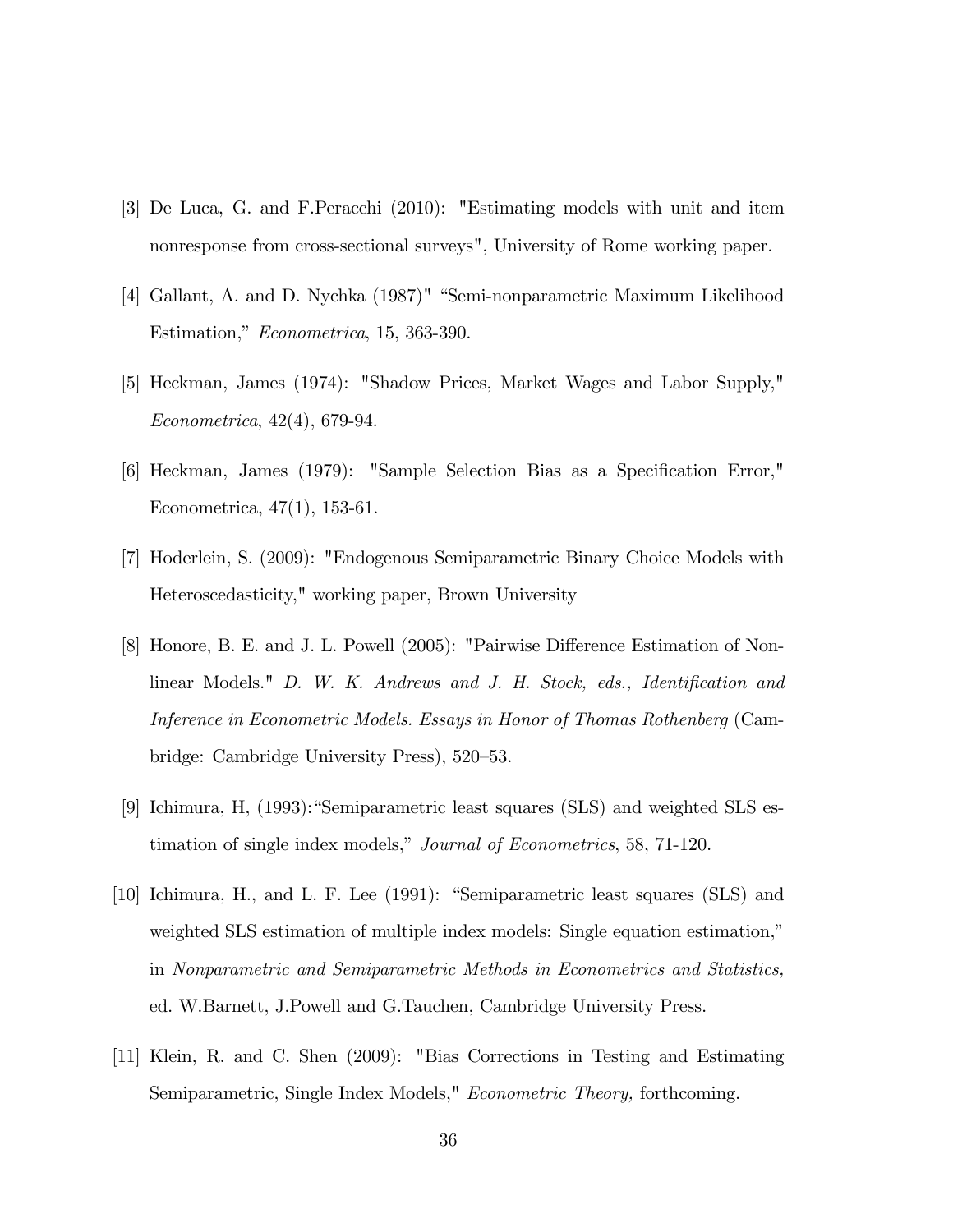- [12] Klein, R., C. Shen and F.Vella  $(2009a)$ : "Marginal Effects in Continuous Treatment Models with Selection," in progress.
- [13] Klein, R., C. Shen and F.Vella (2009b): "Marginal Effects in Binary Treatment and Binary Selection Models," in progress.
- [14] Klein, R. and R. Spady (1993): "An Efficient Semiparametric Estimator for the Binary Response Model," Econometrica, 61, 387-421.
- [15] Klein, R. and F.Vella (2009): "A Semiparametric Model for Binary Response and Continuous Outcomes Under Index Heteroscedasticity," Journal of Applied Econometrics, 24, 735-762.
- [16] Muller, H. (1984): "Smooth Optimum Kernel Estimators of Densities, Regression Curves and Modes," The Annals of Statistics," V. 12(2), 766-774.
- [17] Pakes and Pollard (1989): "Simulation and the Asymptotics of Optimization Estimators," Econometrica, 57, 1027-1058.
- [18] Poirier, D. (1980): "Partial Observability in Bivariate Probit Models," *Journal* of Econometrics,12, 209-217.
- [19] Robinson, P. (1988): "Root-N consistent semi-parametric regression," Econometrica, 56, 931-954.
- [20] Rothe, C. (2009): " Semiparametric Estimation of Binary Response Models with Endogenous Regressors," forthcoming, Journal of Econometrics.
- [21] Serfling, R. S. (1980): Approximation Theorems of Mathematical Statistics, New York, Wiley.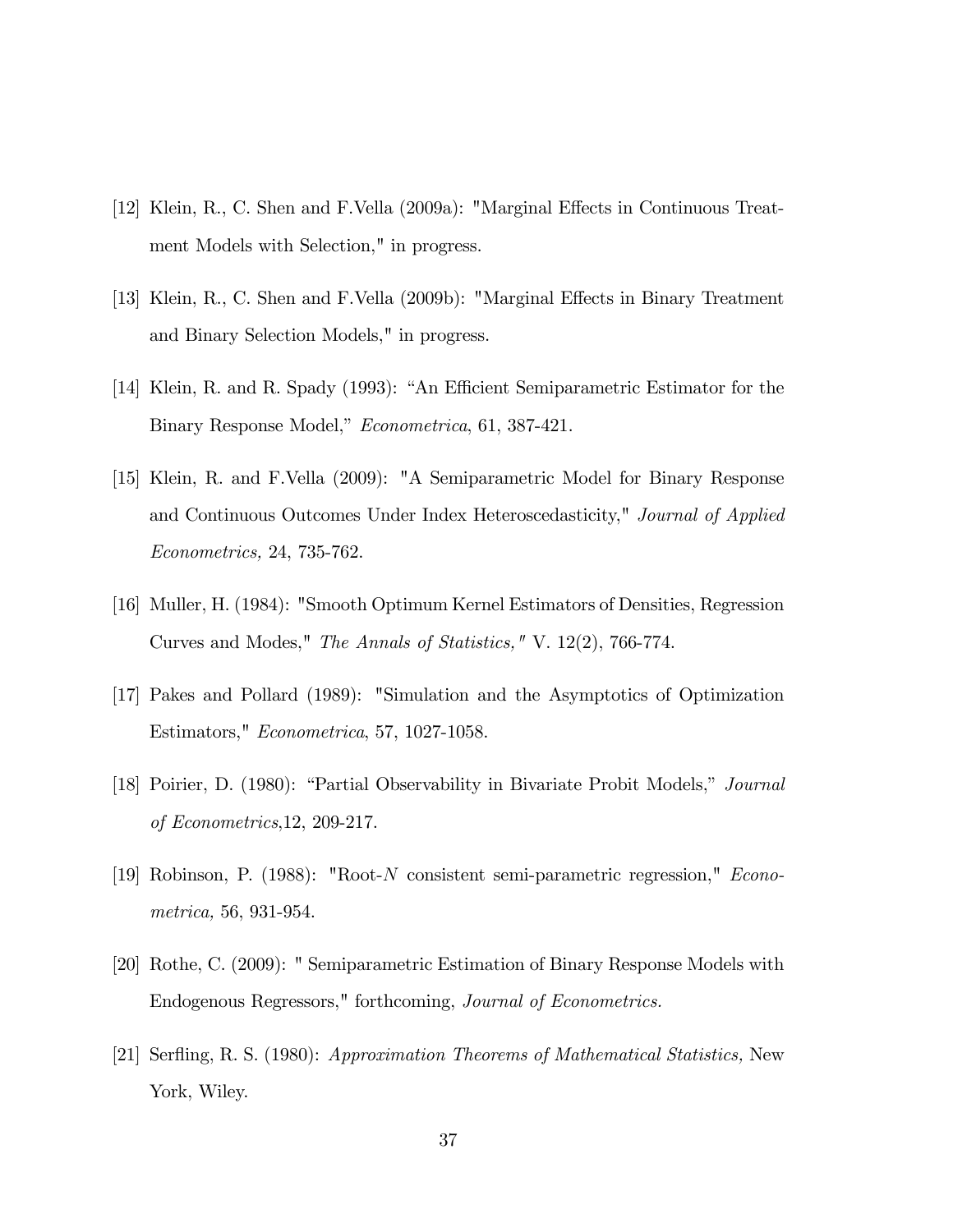- [22] Shen, C. (2008): "Determinants of Healthcare Decisions: Insurance, Utilization, and Expenditures," unpublished manuscript.
- [23] Silverman, P. (1986): Density Estimation, New York, Chapman and Hall.
- [24] Vella, F. (1998): "Estimating Models with Sample Selection Bias: A Survey." The Journal of Human Resources, 33:1, 127-169.
- [25] Yavuzoglua, B. and I.Tunali(2009): "Edgeworth expansion based correction of selectivity bias in models of double selection," working paper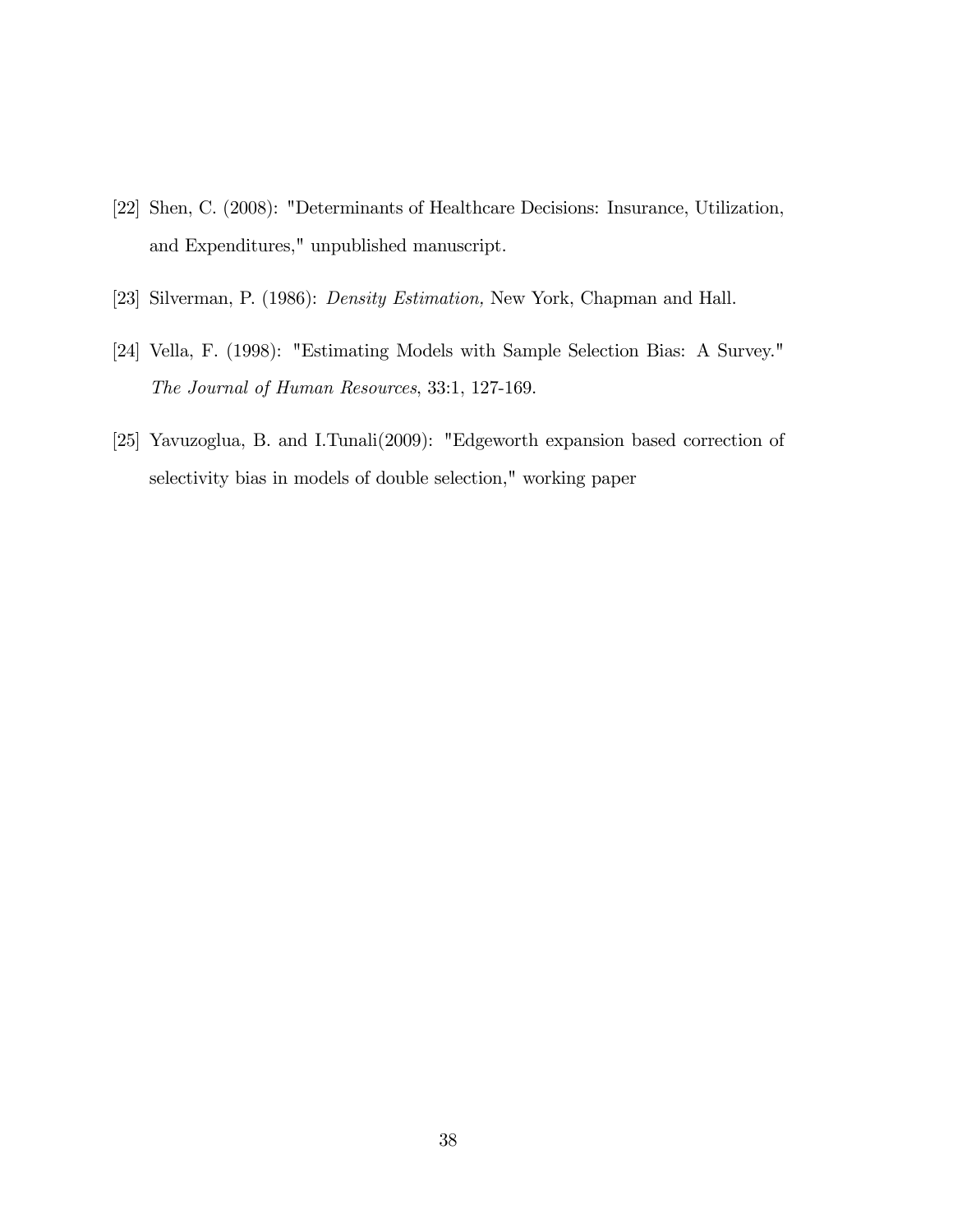# 8 Appendix

The appendix provides the intermediate lemmas employed in proving the main theorems. We begin with a basic lemma that provides uniform convergence rates.

With  $V_2$  having conditional density  $g_2(v_2|Y=d_2)$  supported on  $[a_2(d_2), b_2(d_2)]$ , and V having conditional density  $g(v|Y_1 = d_1, Y_2 = d_2)$  supported on  $[a_k(d_k), b_k(d_k)]$ ,  $k = 1, 2, \varepsilon > 0$ , define:

$$
\mathcal{V}_{2N} = \{v_2 : a_2(d_2) + h_m^{1-\epsilon} < v_2 < b_2(d_2) - h_m^{1-\epsilon}\}\tag{10}
$$

$$
\mathcal{V}_N = \{(v_1, v_2) : a_k (d_k) + h_c^{1-\epsilon} < v_k < b_k (d_k) - h_c^{1-\epsilon}\}\tag{11}
$$

**Lemma 1 (Uniform Convergence).** For  $\psi$  any continuous function of  $\theta$ , let  $\nabla^p_\theta$  $_p^p(\psi)$  be the p<sup>th</sup> partial derivative of  $\psi$  with respect to  $\theta$ ,  $\nabla^0_\theta(\psi) \equiv \psi$ . Let  $\hat{f}_2$  and  $\hat{f}$  be the estimators in (D!) with respective probability limits  $f_2$  and f. Then, for  $\theta$ in a compact set,  $t_2 \in V_{2N}$  as defined in 10,  $t \in V_N$  as defined in 11, the following rates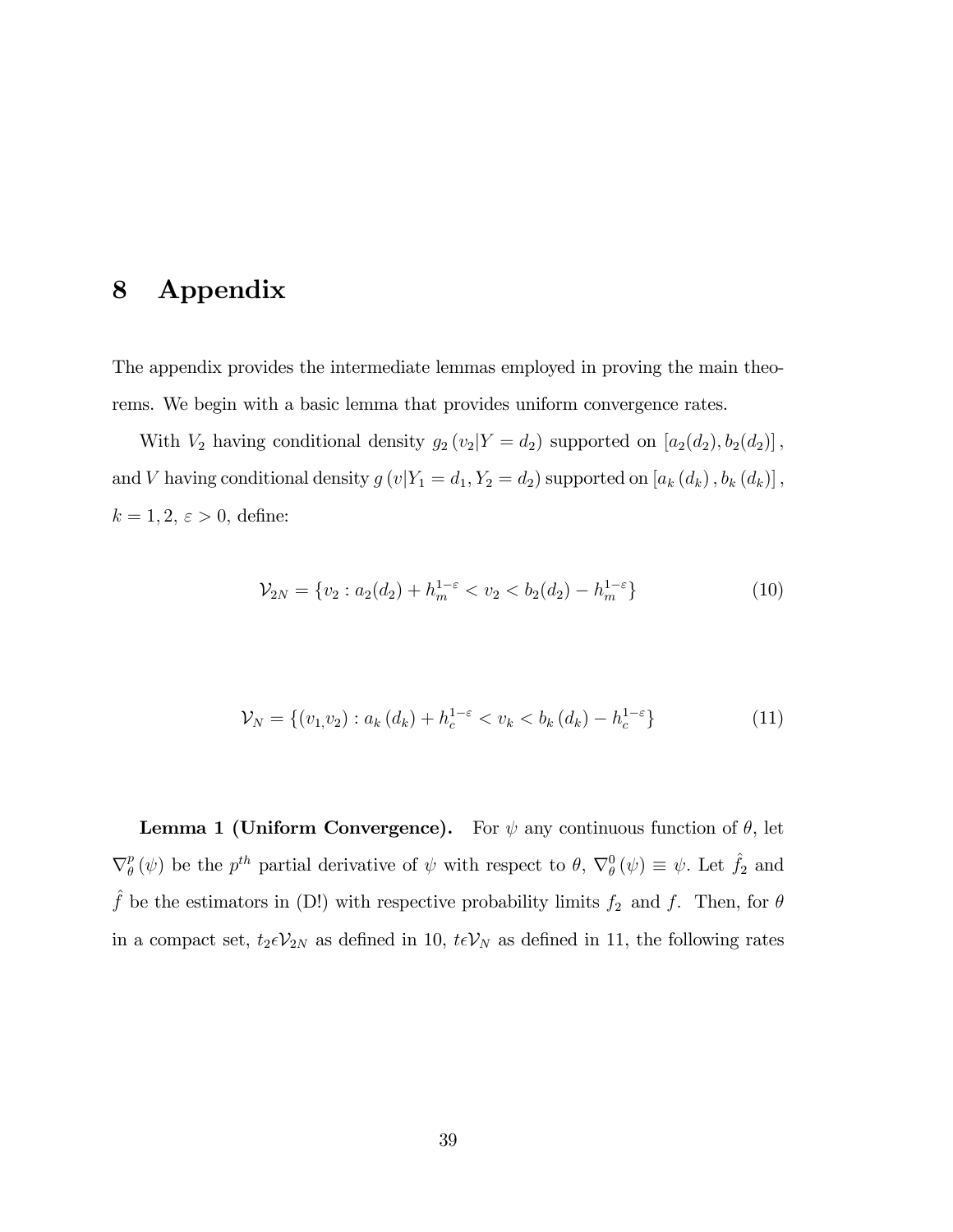hold for  $p=0,1,2\mathpunct:$ 

a) : 
$$
\sup_{t_2,\theta} \left| \nabla_{\theta}^p \left( \hat{f}_2(t_2; d_2) \right) - \nabla_{\theta}^p \left( f_2(t_2; d_2) \right) \right| = O_p \left( \min \left[ h_m^2, \frac{1}{\sqrt{N} h_m^{p+1}} \right] \right)
$$
  
b) : 
$$
\sup_{t,\theta} \left| \nabla_{\theta}^p \left( \hat{f}(t; d_1, d_2) \right) - \nabla_{\theta}^p \left( f(t; d_1, d_2) \right) \right| = O_p \left( \min \left[ h_c^2, \frac{1}{\sqrt{N} h_c^{p+2}} \right] \right).
$$

Proof. As the proof is standard for density estimators, we outline it below for case a). Write:

$$
\left|\nabla_{\theta}^{p}\left(\hat{f}_{2}\left(t_{2};d_{2}\right)\right)-\nabla_{\theta}^{p}\left(f_{2}\left(t_{2};d_{2}\right)\right)\right|\leq\Delta_{1}+\Delta_{2},
$$

$$
\Delta_1 \equiv \left| \nabla_{\theta}^p \left( \hat{f}_2(t_2; d_2) \right) - E \nabla_{\theta}^p \left( \hat{f}_2(t_2; d_2) \right) \right|
$$
  
\n
$$
\Delta_2 \equiv \left| E \nabla_{\theta}^p \left( \hat{f}_2(t_2; d_2) \right) - \nabla_{\theta}^p \left( f_2(t_2; d_2) \right) \right|.
$$

From Klein (1993),  $\Delta_1 = O_p \left( \frac{1}{\sqrt{N} h_m^{p+2}} \right)$ .

For  $\Delta_2$ , with  $\psi_2(v_2|Y_2=1)$  as the conditional density of  $v_2$  conditioned on  $Y_2=1$ , write

$$
E \nabla_{\theta}^{p} \left( \hat{f}_{2} (t_{2}; d_{2}) \right) = \nabla_{\theta}^{p} E \left( \hat{f}_{2} (t_{2}; d_{2}) \right)
$$
  
\n
$$
= \Pr \left( Y_{2} = d_{2} \right) \nabla_{\theta}^{p} \int_{a_{2}(d_{2})}^{b_{2}(d_{2})} \frac{1}{h_{m}} K \left( \frac{t_{2} - v_{2}}{h_{m}} \right) \psi_{2} (v_{2} | Y_{2} = 1) dv_{2}
$$
  
\n
$$
= \Pr \left( Y_{2} = d_{2} \right) \nabla_{\theta}^{p} \int_{(a_{2}(d_{2}) - t_{2})/h_{m}}^{(b_{2}(d_{2}) - t_{2})/h_{m}} K \left( z \right) \psi_{2} (t_{2} + h_{m} z | Y_{2} = 1) dz.
$$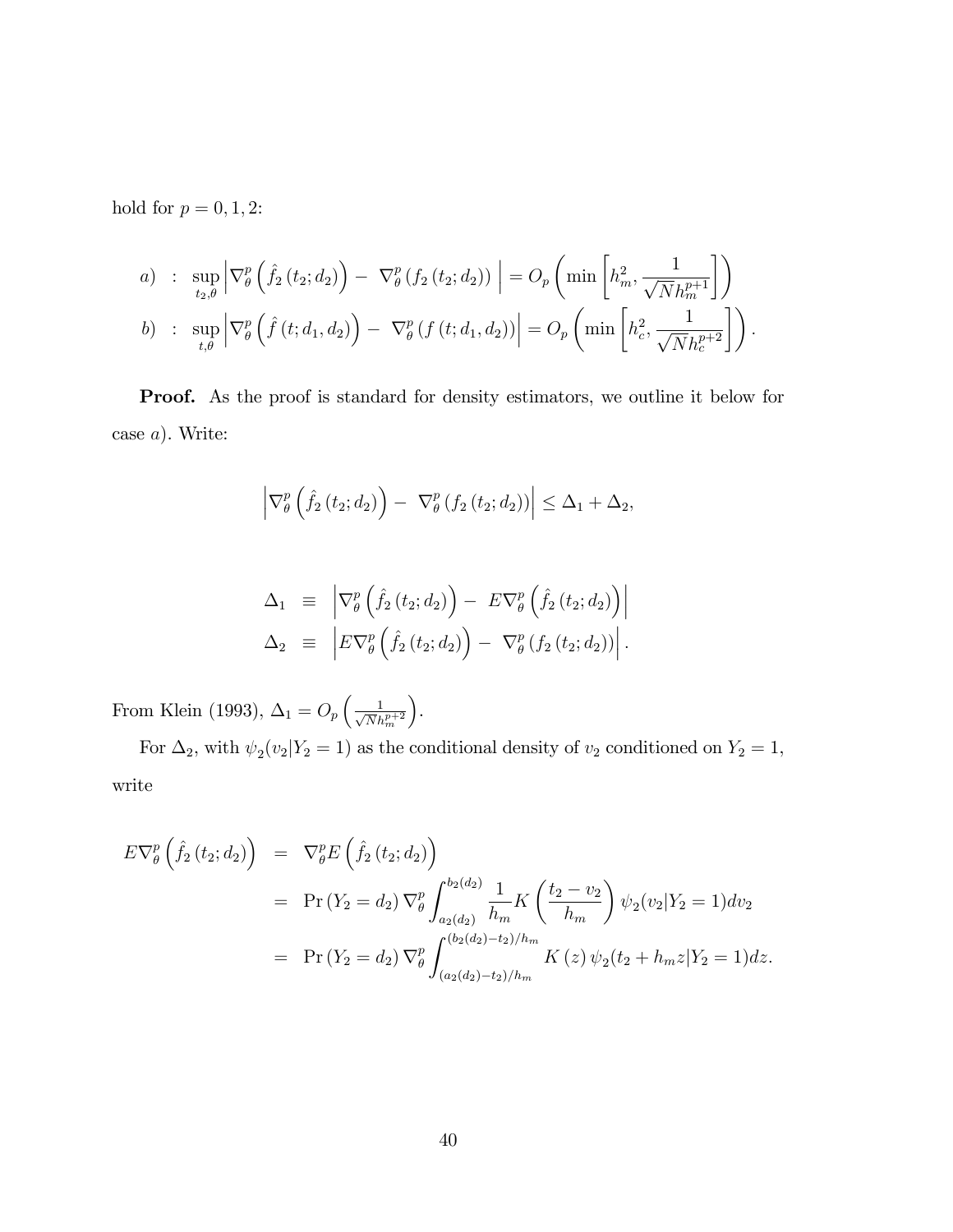Define:

$$
C_0(t_2, d_2) = \int_{(a_2(d_2)-t_2)/h_m}^{(b_2(d_2)-t_2)/h_m} K(z) dz; \quad C_1(t_2, d_2) = \int_{(a_2(d_2)-t_2)/h_m}^{(b_2(d_2)-t_2)/h_m} zK(z) dz.
$$

Then, from a Taylor series expansion of  $\psi_2(t_2 + h_m z | Y_2 = 1)$  in  $h_m$  about  $h_m = 0$ :

$$
E \nabla_{\theta}^{p} \left( \hat{f}_{2} (t_{2}; d_{2}) \right) = \nabla_{\theta}^{p} \Pr \left( Y_{2} = d_{2} \right) \psi_{2} (t_{2}) C_{0} (t_{2}, d_{2}) + h_{m} \nabla_{\theta}^{p} \Pr \left( Y_{2} = d_{2} \right) \psi_{2}' (t_{2}) C_{1} (t_{2}, d_{2}) + O \left( h_{m}^{2} \right)
$$
\n
$$
= \nabla_{\theta}^{p} f_{2} (t_{2}; d_{2}) C_{0} (t_{2}, d_{2}) + h_{m} \nabla_{\theta}^{p} \Pr \left( Y_{2} = d_{2} \right) \psi_{2}' (t_{2}) C_{1} (t_{2}, d_{2}) + O \left( h_{m}^{2} \right)
$$

For  $t_2 \in V_{2N}$ ,  $C_0(t_2, d_2)$  and  $C_1(t_2, d_2)$  converge uniformly in  $t_2$  to 1 and 0 respectively faster than  $h_m^2$ . The lemma now follows.

The next two lemmas prove that the estimated second-stage objective function  $\hat{L}^*(\theta)$  is uniformly close to  $L^*(\theta)$ . Lemma 2 proves this result when indices are restricted to be smoothly in  $\mathcal{V}_N$  while Lemma 3 establishes this result for indices smoothly restricted to be in the complement of  $\mathcal{V}_N$ .

**Lemma 2.** Referring (D3), define a smoothed indicator restricting  $v_i$  to  $V_N$  in 11 as:

$$
l(v_i) \equiv \prod_k \tau[a_k(d_k) + h_{ck}^{1-\epsilon}, v_{ki}]\tau[v_{ki}, b_k(d_k) - h_{ck}^{1-\epsilon}].
$$

Then:

$$
\sup_{\theta} \left| \hat{L}_g^*(\theta) - L_g^*(\theta) \right| = o_p(1),
$$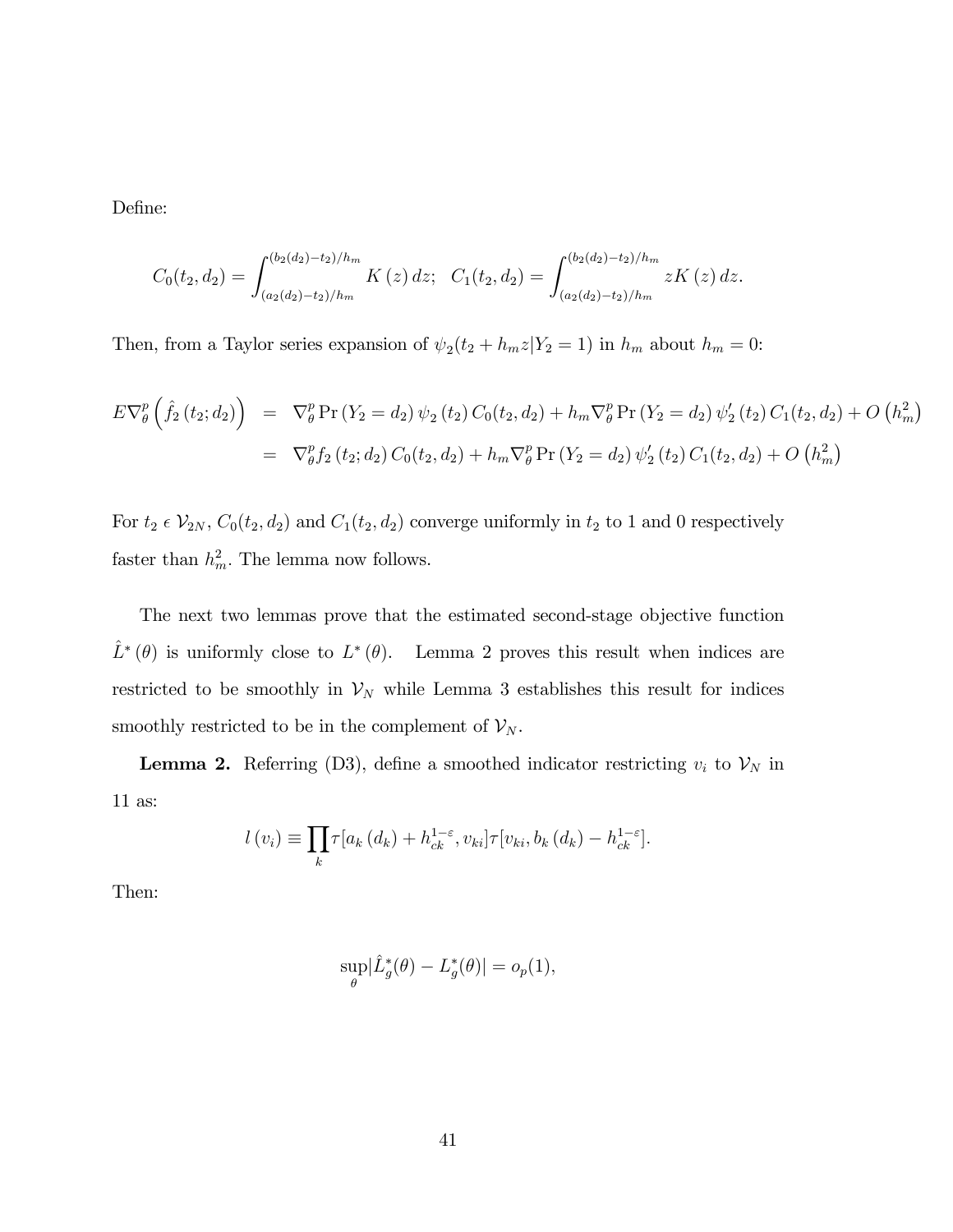$$
\hat{L}_g^*(\theta) = \frac{1}{N} \sum_i \sum_{d_1, d_2} Y_i (d_1, d_2) \operatorname{Ln} \left[ \hat{P}_i^*(d_1, d_2; \theta) \right] l (v_i)
$$
\n
$$
L_g^*(\theta) = \frac{1}{N} \sum_i \sum_{d_1, d_2} Y_i (d_1, d_2) \operatorname{Ln} \left[ P_i^*(d_1, d_2; \theta) \right] l (v_i).
$$

**Proof.** In  $\hat{L}^*_g(\theta)$ , Taylor expand  $Ln(\hat{P}^*_i)$  about  $Ln(P^*_i)$  to obtain:

$$
\hat{L}_g^*(\theta) - L_g^*(\theta) = \frac{1}{N} \sum_i \sum_{d_1, d_2} Y_i (d_1, d_2) \frac{1}{\hat{P}_i^+} \left[ \hat{P}_i^*(d_1, d_2; \theta) - P_i^*(d_1, d_2; \theta) \right] l(v_i),
$$

where  $\hat{P}^+_i$  is inside the interval between  $\hat{P}^*_i$ ,  $P^*_i$ . If  $\hat{P}^*_i$   $(d_1, d_2; \theta) - P^*_i$   $(d_1, d_2; \theta)$  is uniformly close to zero, and  $P_i^*(d_1, d_2; \theta)$  is uniformly bounded away from zero, the proof follows. We next show that  $\hat{P}^*_i(d_1, d_2; \theta) - P^*_i(d_1, d_2; \theta)$  is uniformly close to zero. Denote:

$$
\hat{P}_m^* = \hat{P}^* (Y_{2i} = d_2 | V_{2i} = t_2) \equiv \hat{f}_2^* (t_2; d_2) / \hat{g}_2^* (t_2; d_2) \text{ where } \hat{g}_2^* (t_2; d_2) \equiv \sum_{d_2=0}^1 \hat{f}_2^* (t_2; d_2);
$$
\n
$$
\hat{P}_c^* = \hat{P}^* (Y_{1i} = d_1 | Y_{2i} = d_2, V_i = t) \equiv \hat{f}^* (t; d_1, d_2) / \hat{g}^* (t; d_1, d_2) \text{ where } \hat{g}^* (t; d_1, d_2) \equiv \sum_{d_1=0}^1 \hat{f}^* (t; d_1, d_2);
$$
\n
$$
P_m^* \equiv p \lim \hat{P}_m^*; \ P_c^* \equiv p \lim \hat{P}_c^*
$$

Then, in the selection model with  $d_2 = 0$  write:

$$
\hat{P}_i^* (d_1, d_2; \theta) - P_i^* (d_1, d_2; \theta) = (\hat{P}_m^* - P_m^*)
$$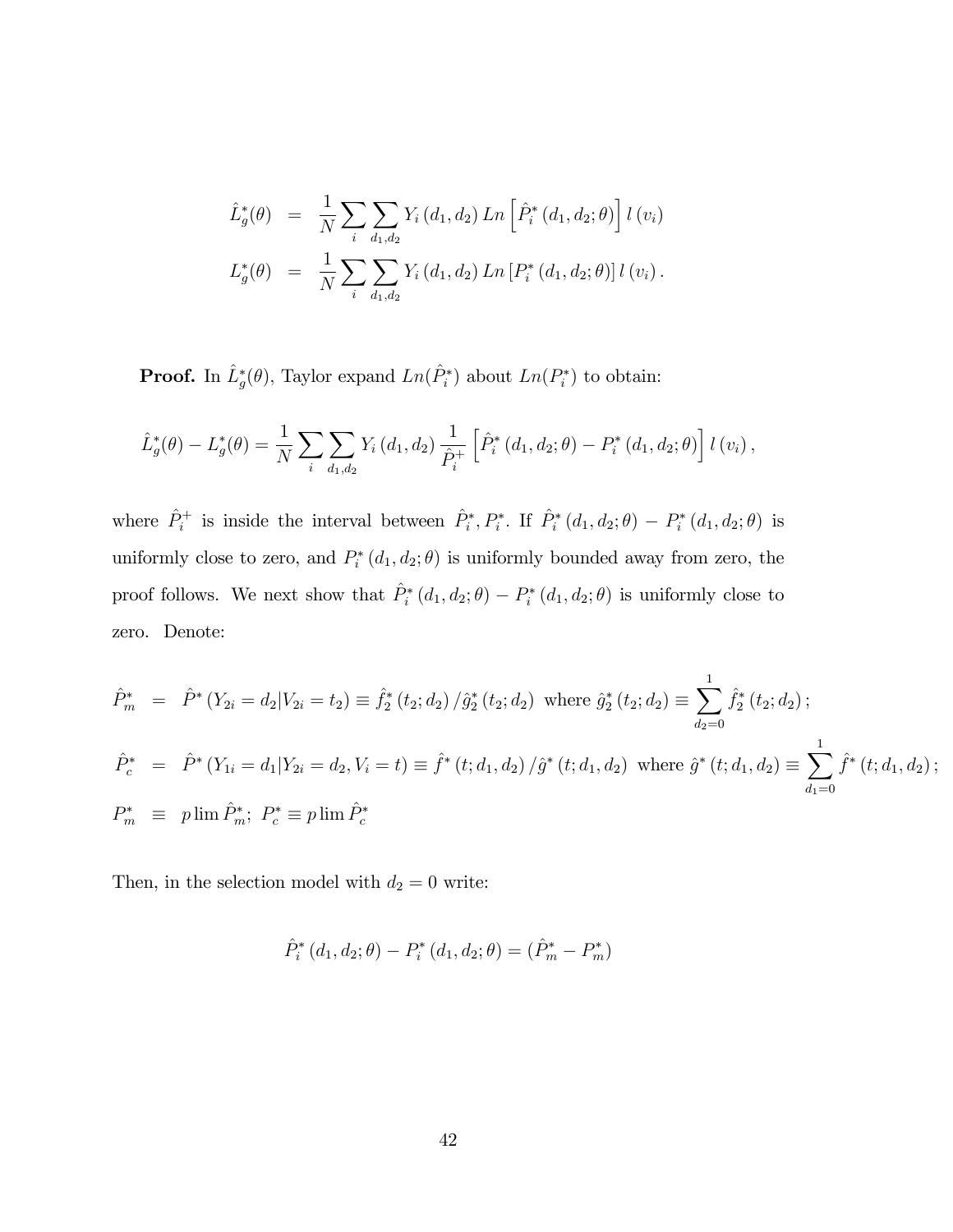Otherwise:

$$
\begin{array}{rcl}\n\hat{P}_i^* \left( d_1, d_2; \theta \right) - P_i^* \left( d_1, d_2; \theta \right) & = & \hat{P}_m^* \hat{P}_c^* - P_m^* P_c^* \\
& = & \left( \hat{P}_m^* - P_m^* \right) \left( \hat{P}_c^* - P_c^* \right) + \left( \hat{P}_m^* - P_m^* \right) P_c^* + P_m^* \left( \hat{P}_c^* - P_c^* \right)\n\end{array}
$$

As the analysis for all of these terms is similar, here we focus on  $(\hat{P}_m^* - P_m^*)$ . This term itself is comprised of several similar components, one of which from (D5) is given as:

$$
\frac{|\hat{f}_2^*(t_2;d_2)-f_2^*(t_2;d_2)|}{\hat{g}_2^*(t_2;d_2)} \le \frac{|\hat{f}_2(t_2;d_2)-f_2(t_2;d_2)|}{\hat{g}_2^*(t_2;d_2)} + \frac{|\hat{\Delta}_2-\Delta_2|}{\hat{g}_2^*(t_2;d_2)}
$$

Because of the  $\Delta$ -terms defined in (D5) inf  $\hat{g}_2^*(t_2; d_2) > h_m^{1/2}$ . Therefore, from Lemma 1, the first term above converges in probability to 0. A similar argument applies to the second term.

**Lemma 3.** With  $l(v_i)$  defined in Lemma 2, then:

$$
\sup_{\theta} \lvert \hat{L}_b^*(\theta) - L_b^*(\theta) \rvert = o_p(1),
$$

$$
\hat{L}_b^*(\theta) = \frac{1}{N} \sum_i \sum_{d_1, d_2} Y_i (d_1, d_2) Ln[\hat{P}_i^*(d_1, d_2; \theta)][1 - l(v_i)]
$$
  

$$
L_b^*(\theta) = \frac{1}{N} \sum_i \sum_{d_1, d_2} Y_i (d_1, d_2) Ln[P_i^*(d_1, d_2; \theta)][1 - l(v_i)]
$$

Proof. Write:

$$
|\hat{L}_b^*(\theta) - L_b^*(\theta)| \leq |\hat{L}_b^*(\theta)| + |L_b^*(\theta)|
$$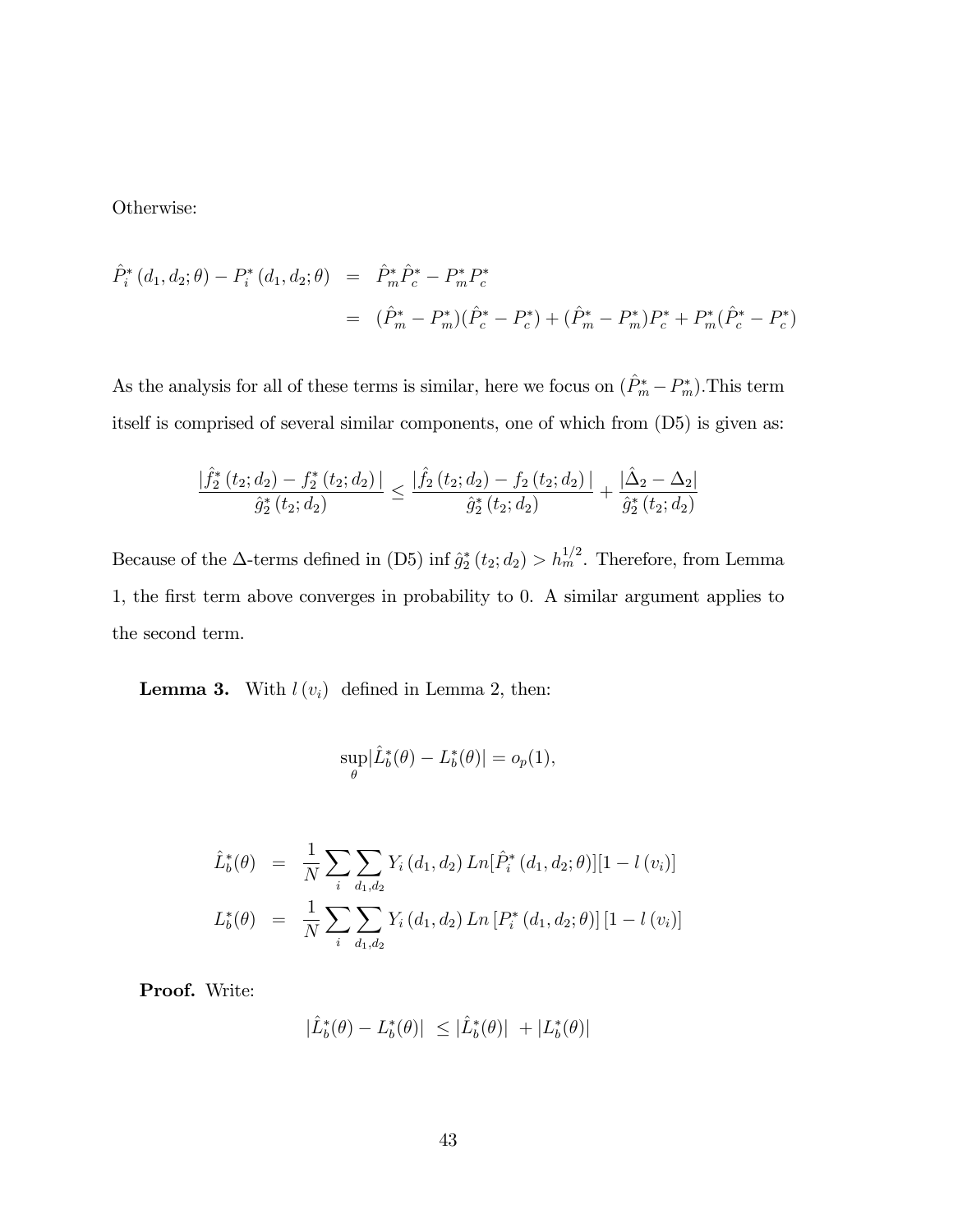For the second term:

$$
|L_{b}^{*}(\theta)| \leq \sup_{i,\theta} \left| \sum_{d_1,d_2} Y_i (d_1,d_2) \ln \left[ P_i^{*}(d_1,d_2;\theta) \right] \right| \sup_{\theta} \frac{1}{N} \sum_{i} [1 - l(v_i)]
$$

From Klein and Spady (1993, footnote 14), inf  $P_i^*(d_1, d_2; \theta)$  is bounded away from 0. Therefore, the first term above is finite. The second term converges in probability to zero.

For  $\hat{L}^*_b(\theta)$ , we will show that inf  $\hat{P}^*_i(d_1, d_2; \theta) > 0$  and then employ the same argument above to complete the proof. With

$$
\hat{P}_i^* (d_1, d_2; \theta) = \begin{cases} \hat{P}_m^* & \text{in the selection model with } d_2 = 0 \\ \hat{P}_m^* \hat{P}_c^* & \text{otherwise} \end{cases}
$$

;

each of these components converges to a finite quantity that is bounded away from zero. With the argument for each component being the same, here we consider  $\hat{P}_m^*$ .

From the proof of Lemma 1 and employing the notation introduced therein:

$$
\hat{P}_m^* - \frac{F(t_2; d_2)}{\sum_{d_2} F(t_2; d_2)} = o_p(1), \text{ where } F(t_2; d_2) \equiv f_2(t_2; d_2) C_0(t_2, d_2) + \Delta_2(d_2).
$$

Letting  $\bar{C} = \max_{d_2}(C_0(t_2, d_2)), \ \lambda = C_0(t_2, d_2)/\bar{C}$ , and  $\Delta_2^*(d_2) = \Delta_2(d_2)/\bar{C}$ :

$$
\frac{F(t_2; d_2)}{\sum_{d_2} F(t_2; d_2)} > \frac{F(t_2; d_2)}{\sum_{d_2} [f_2(t_2; d_2) \bar{C} + \Delta_2(d_2)]}
$$

$$
= \frac{\lambda f_2(t_2; d_2) + \Delta_2^*(d_2)}{\sum_{d_2} [f_2(t_2; d_2) + \Delta_2^*(d_2)]}.
$$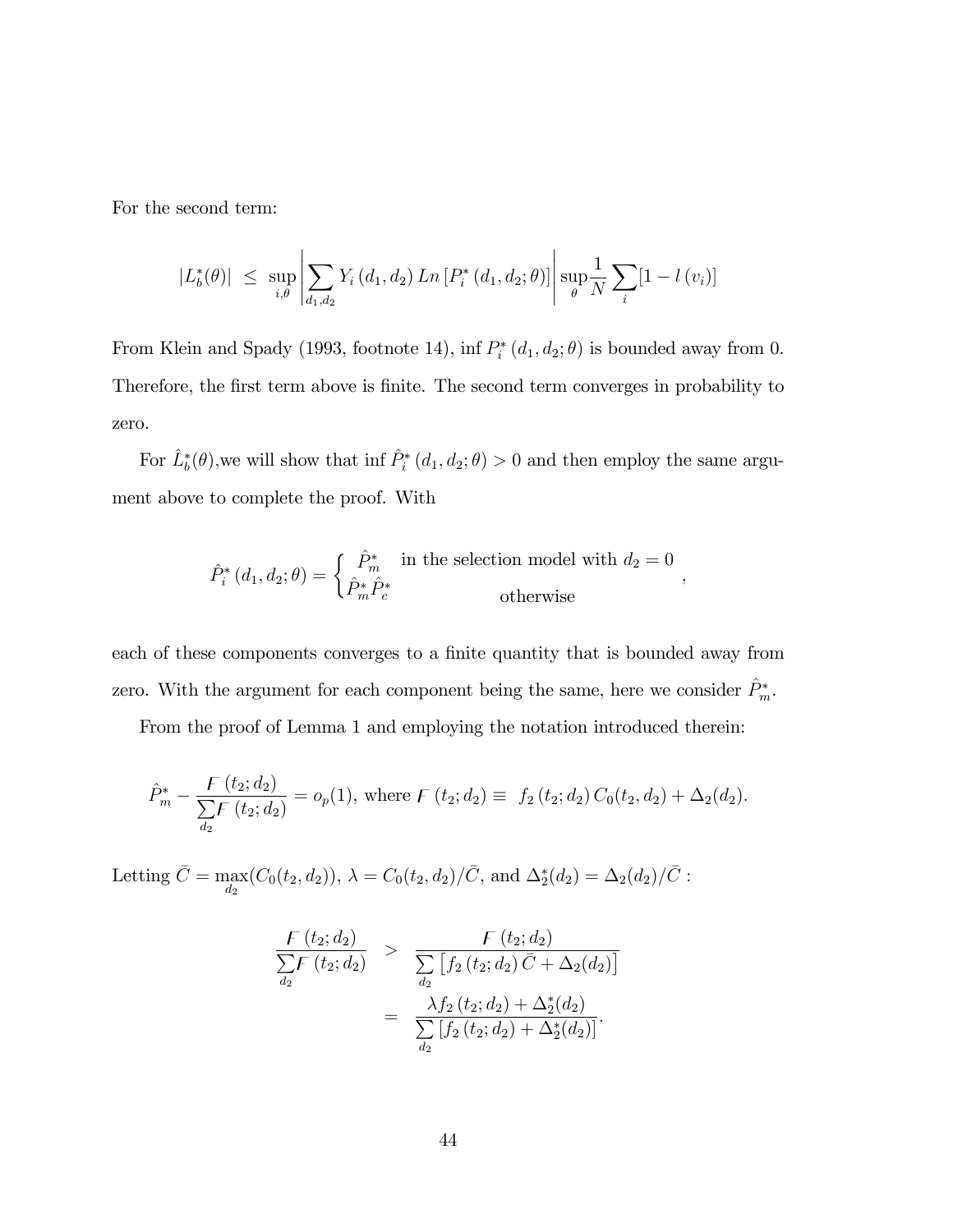Since  $f_2(t_2; d_2) = P_m \sum_{d_2} f_2(t_2; d_2)$ :

$$
\frac{P_m \lambda f_2(t_2; d_2) + \Delta_2^*(d_2)}{f_2(t_2; d_2) + P_m \sum_{d_2} \Delta_2^*(d_2)} > \frac{(P_m \lambda) f_2(t_2; d_2) + \Delta_2^*(d_2)}{f_2(t_2; d_2) + \sum_{d_2} \Delta_2^*(d_2)}.
$$

With  $0 < P_m \lambda < 1$  behaving as a probability, from Klein and Spady (1993, footnote 14) the above quantity is Önite and bounded away from zero. The lemma then follows.

The next lemma proves that we may ignore the probability adjustments  $\hat{\Delta}' s$  in the adjusted likelihood,  $L^*$ , and therefore replace adjusted probabilities  $P^*$  in  $L^*$  with unadjusted ones P.

**Lemma 4.** Referring to  $(D8)$ , for  $\theta$  in a compact set:

$$
\sup_{\theta} |L^*(\theta) - L(\theta)| \stackrel{p}{\to} 0
$$

**Proof.** The proof is identical to the argument in Lemmas 2-3 and follows directly by establishing this result on both sets away from support boundaries and "low probability" sets near the boundaries.

To establish asymptotic normality, we require convergence rates for gradient and hessian components of the relevant estimated likelihoods. These rates are provided in Lemma 5 below.

**Lemma 5. (Pointwise Convergence).** For  $\psi$  any pth differentiable function of  $\theta$ , let  $\nabla^p_{\theta}$  $_p^p(\psi)$  be the  $p^{th}$  partial derivative of  $\psi$  with respect to  $\theta$ ,  $\nabla_{\theta}^0(\psi) \equiv \psi$ . Let  $\hat{f}_2$  and  $\hat{f}$  be the estimators in (D!) with respective probability limits  $f_2$  and f. Then, for  $\theta$  in a compact set,  $t_2 \in V_{2N}$  as defined in 10,  $t \in V_N$  as defined in 11, the following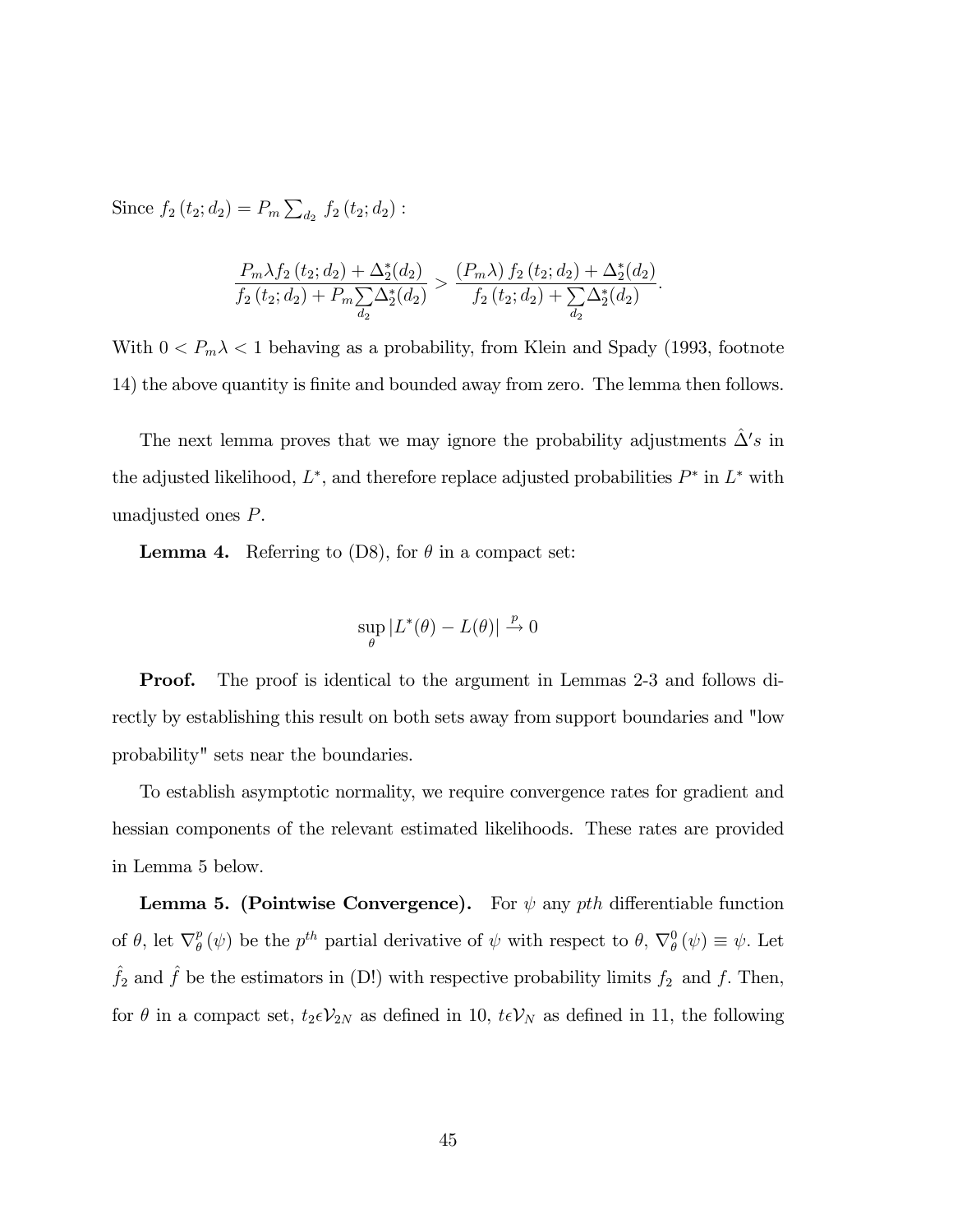rates hold for  $p = 0, 1, 2$ :

a) : 
$$
\left| \nabla_{\theta}^{p} \left( \hat{f}_{2} (t_{2}; d_{2}) \right) - \nabla_{\theta}^{p} (f_{2} (t_{2}; d_{2})) \right| = O_{p} \left( \min \left[ h_{m}^{2}, \frac{1}{\sqrt{N h_{m}^{2p+1}}} \right] \right)
$$
  
b) :  $\left| \nabla_{\theta}^{p} \left( \hat{f} (t; d_{1}, d_{2}) \right) - \nabla_{\theta}^{p} (f (t; d_{1}, d_{2})) \right| = O_{p} \left( \min \left[ h_{c}^{2}, \frac{1}{\sqrt{N h_{c}^{2p+2}}} \right] \right)$ 

**Proof.** As the proof is standard, we outline it below for case a). Write:

$$
E\left[\nabla_{\theta}^{p}\left(\hat{f}_{2}\left(t_{2};d_{2}\right)\right)-\nabla_{\theta}^{p}\left(f_{2}\left(t_{2};d_{2}\right)\right)\right]^{2} \leq \Delta_{1}+\Delta_{2},
$$

$$
\Delta_1 \equiv \left[ \nabla_{\theta}^p \left( \hat{f}_2(t_2; d_2) \right) - E \nabla_{\theta}^p \left( \hat{f}_2(t_2; d_2) \right) \right]^2
$$
  
\n
$$
\Delta_2 \equiv \left[ E \nabla_{\theta}^p \left( \hat{f}_2(t_2; d_2) \right) - \nabla_{\theta}^p \left( f_2(t_2; d_2) \right) \right]^2
$$

For  $\Delta_1$ , this variance calculation is standard (e.g. see Silverman (1986)). For the bias calculation in  $\Delta_2$ , the argument is identical to that for the uniform case in Lemma 1. The rate is then given by the minimum of the square roots of how fast  $\Delta_1$  and  $\Delta_2$ converge to zero, which completes the lemma.

To establish asymptotic normality for the adjusted estimator, it is useful to have a rate of convergence for first and second stage estimators. The following lemma is important in this regard as it provides a convergence rate for one of the gradient components of the estimators being studied here.

**Lemma 6.** For  $\hat{\tau} = \hat{\tau}_v$  or  $\hat{\tau}_x$ , referring to (D9), with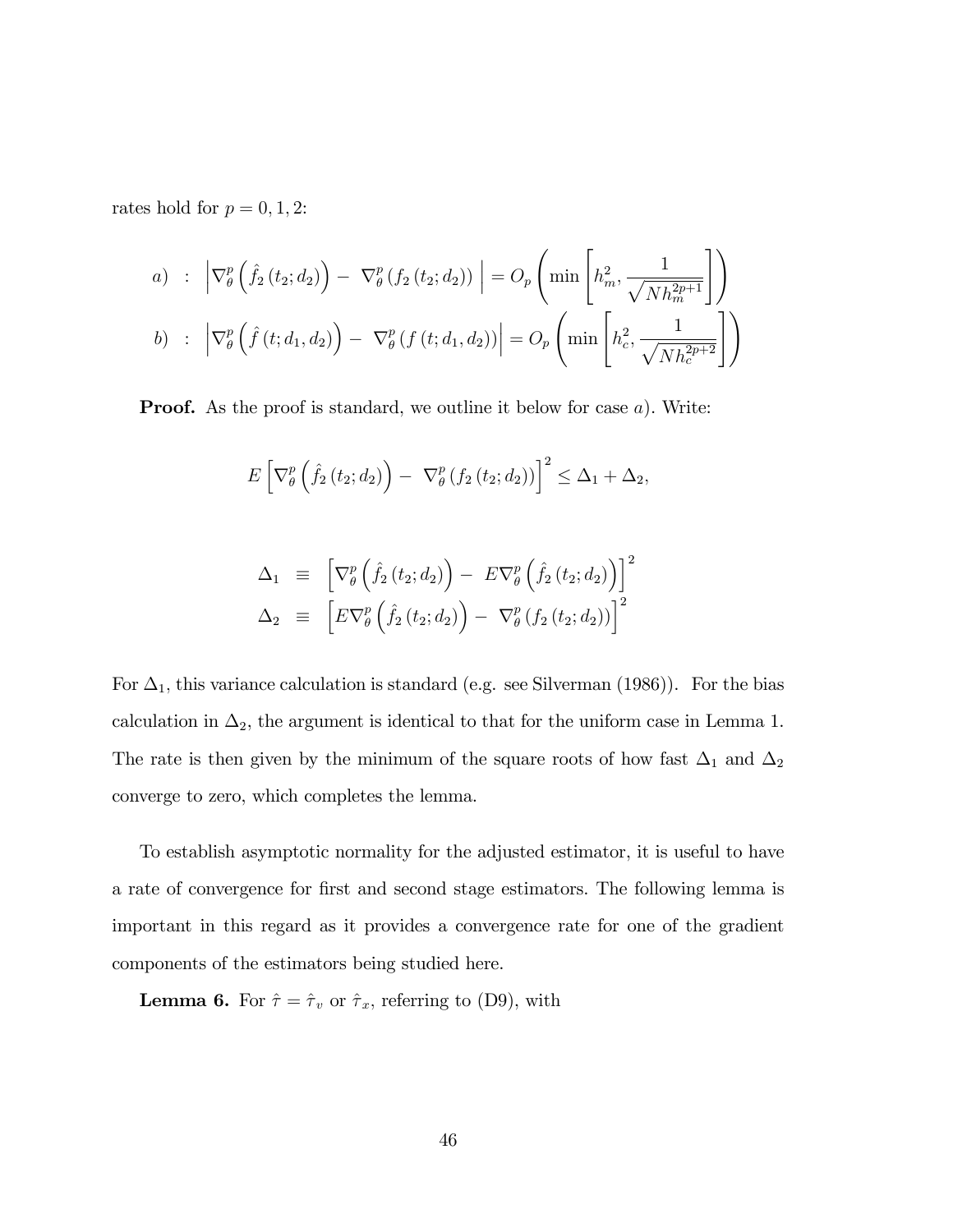$$
\hat{\delta}^*(d_1, d_2; \theta_o) \equiv \nabla_{\theta} \hat{P}_i^*(d_1, d_2; \theta_o) / \hat{P}_i^*(d_1, d_2; \theta_o)
$$
\n
$$
\hat{\delta}(d_1, d_2; \theta_o) \equiv \nabla_{\theta} \hat{P}_i(d_1, d_2; \theta_o) / \hat{P}_i(d_1, d_2; \theta_o)
$$
\n
$$
\hat{A}^* \equiv \frac{1}{N} \sum_{i=1}^N \sum_{d_1, d_2} [Y_i(d_1, d_2) - P_i(d_1, d_2; \theta_o)] \hat{\delta}_i^*(d_1, d_2; \theta_o) \hat{\tau}
$$
\n
$$
\hat{A} \equiv \frac{1}{N} \sum_{i=1}^N \sum_{d_1, d_2} [Y_i(d_1, d_2) - P_i(d_1, d_2; \theta_o)] \hat{\delta}_i(d_1, d_2; \theta_o) \hat{\tau}
$$

then

$$
\hat{A}^* - A = o_p(N^{-1/2})
$$
  

$$
\hat{A} - A = o_p(N^{-1/2})
$$

where

$$
A \equiv \frac{1}{N} \sum_{i=1}^{N} \sum_{d_1, d_2} \left[ Y_i \left( d_1, d_2 \right) - P_i \left( d_1, d_2; \theta_o \right) \right] \delta_i \left( d_1, d_2; \theta_o \right) \tau
$$

Proof. Using Lemma 5 and Lemma 2.18 from Pakes and Pollard (1989), Klein and Shen (2009) establishes this result for single index models. The argument extends to double index models.

Using Lemma 6, Lemma 7 provides a useful convergence rate for the initial estimator.

**Lemma 7.** For  $\hat{\theta}$  defined in (D8) and with  $h = O(N^{-r})$ ,  $r = \frac{1}{8+r}$  $\frac{1}{8+\xi}$  :

$$
\left(\hat{\theta} - \theta_o\right) = O_p(h^2).
$$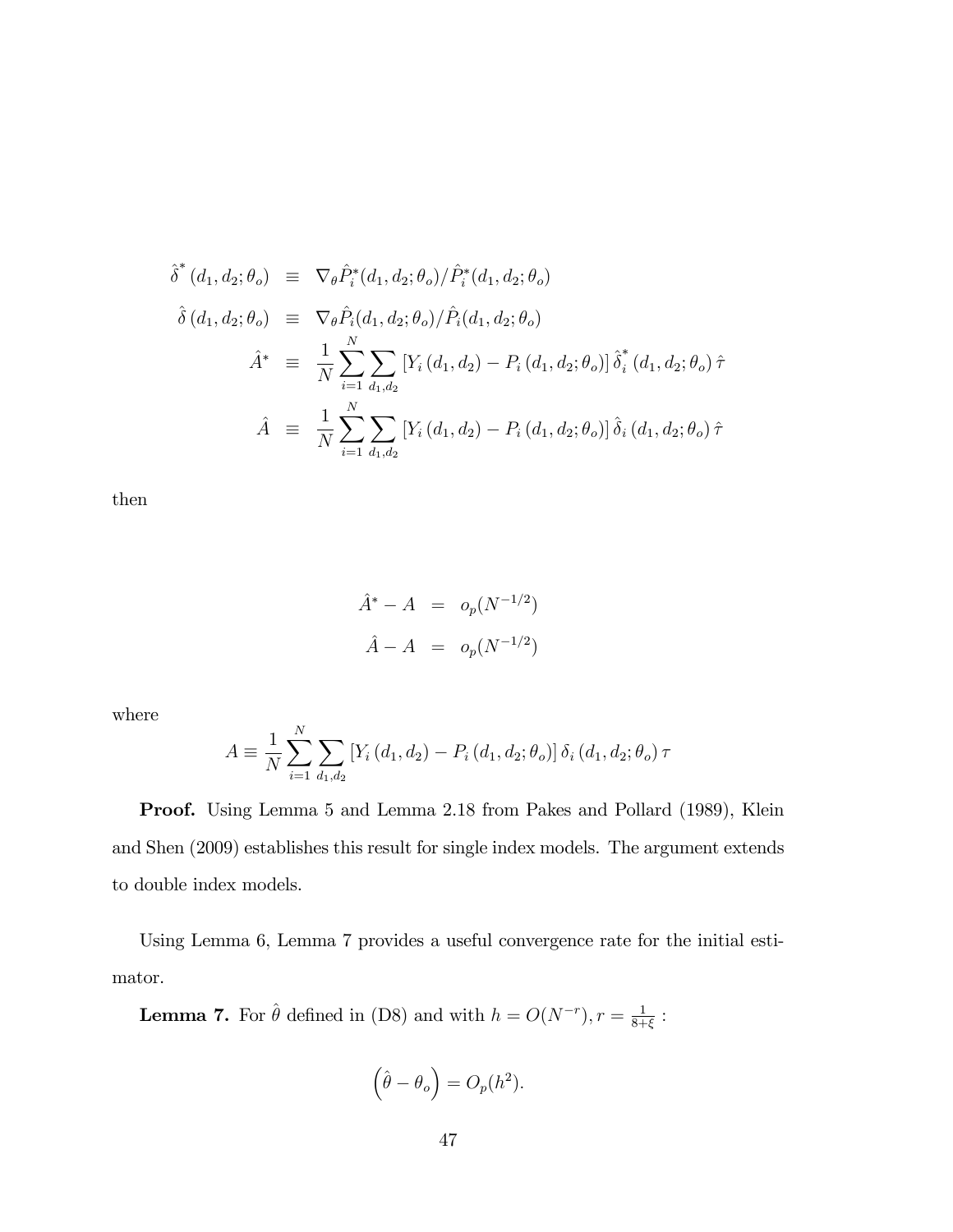Proof. From a Taylor series expansion:

$$
\begin{split}\n\left(\hat{\theta} - \theta_{o}\right) &= -\hat{H}\left(\theta^{+}\right)^{-1}\frac{1}{N}\sum_{i=1}^{N}\sum_{d_{1},d_{2}}\left[Y_{i}\left(d_{1},d_{2}\right) - \hat{P}_{i}\left(d_{1},d_{2};\theta_{o}\right)\right]\hat{\delta}_{i}\left(d_{1},d_{2};\theta_{o}\right)\tau_{ix} = -\hat{H}\left(\theta^{+}\right)^{-1}\left[\hat{A} - \hat{B}\right], \\
\hat{A} &= \frac{1}{N}\sum_{i=1}^{N}\sum_{d_{1},d_{2}}\left[Y_{i}\left(d_{1},d_{2}\right) - P_{i}\left(d_{1},d_{2};\theta_{o}\right)\right]\hat{\delta}_{i}\left(d_{1},d_{2};\theta_{o}\right)\tau_{ix}; \\
\hat{B} &= \frac{1}{N}\sum_{i=1}^{N}\sum_{d_{1},d_{2}}\left[\hat{P}_{i}\left(d_{1},d_{2};\theta_{o}\right) - P_{i}\left(d_{1},d_{2};\theta_{o}\right)\right]\hat{\delta}_{i}\left(d_{1},d_{2};\theta_{o}\right)\tau_{ix}\n\end{split}
$$

Referring to Lemma 6, since  $A = O_p(N^{-1/2})$ ,  $\hat{A} = O_p(N^{-1/2})$ . From Lemma 5,  $\hat{B} = O_p(h^2)$ , which completes the argument.

To obtain a convergence rate for the second-stage estimator and to analyze the final bias-adjusted estimator, Lemma 8 shows that the gradient component which is responsible for the bias in the estimator vanishes in probability.

Lemma 8. Define:

a) : 
$$
B^* = \frac{\sqrt{N}}{N} \sum_{i=1}^N \sum_{d_1, d_2} \left[ \hat{P}_i^* (d_1, d_2; \theta_o) - P_i (d_1, d_2; \theta_o) \right] \delta_i (d_1, d_2; \theta_o) \tau_{iv} = o_p(1)
$$
  
\nb) :  $B^o = \frac{\sqrt{N}}{N} \sum_{i=1}^N \sum_{d_1, d_2} \left[ \hat{P}_i^o (d_1, d_2; \theta_o) - P_i (d_1, d_2; \theta_o) \right] \delta_i (d_1, d_2; \theta_o) \tau_{iv} = o_p(1)$ 

**Proof.** For a), under index trimming the adjustment factors within  $\hat{P}_i^*$  vanish exponentially. Therefore:

$$
B^* = B + o_p(1), B = \frac{\sqrt{N}}{N} \sum_{i=1}^N \sum_{d_1, d_2} \left[ \hat{P}_i (d_1, d_2; \theta_o) - P_i (d_1, d_2; \theta_o) \right] \delta_i (d_1, d_2; \theta_o) \tau_{iv}
$$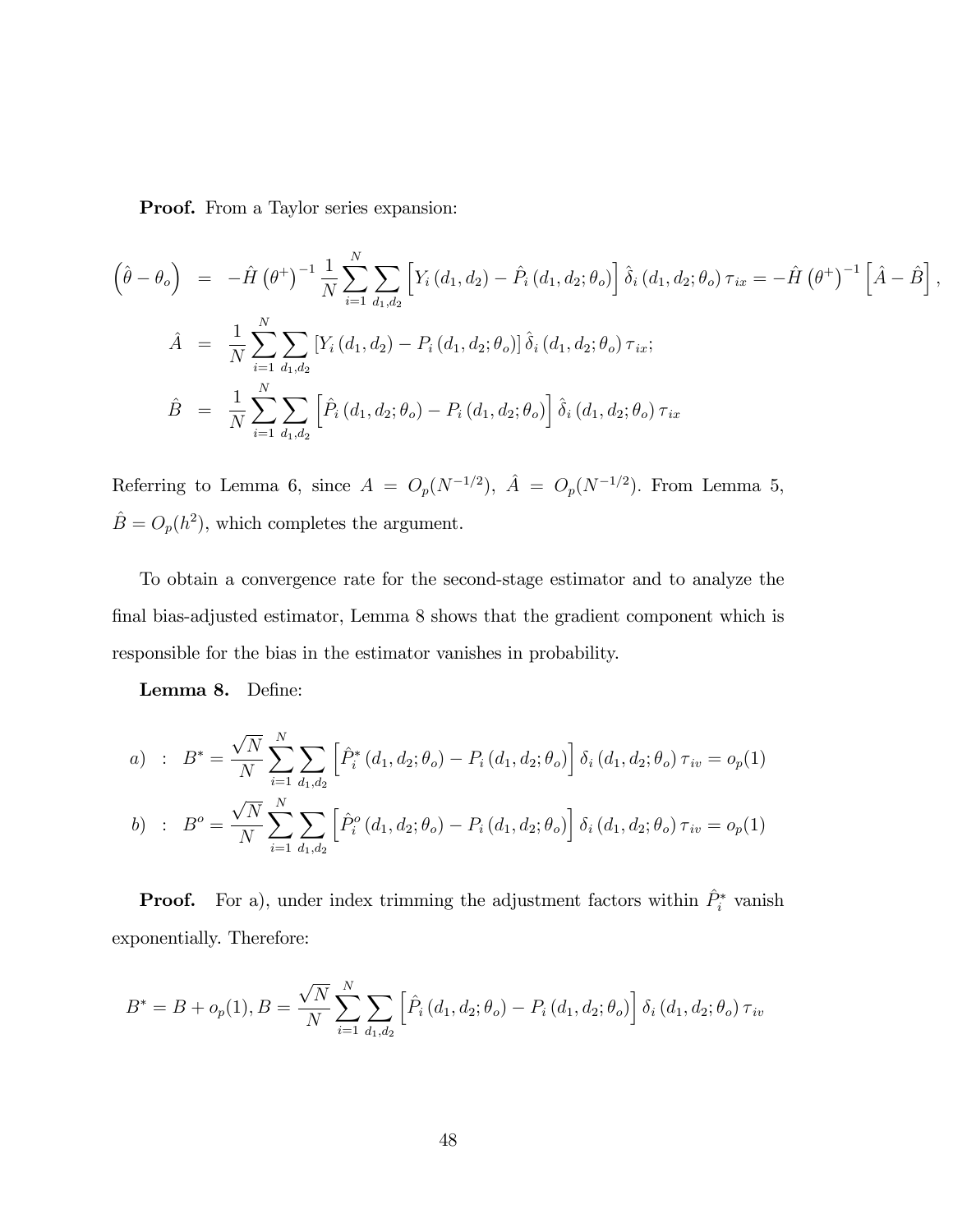Denote:

$$
\hat{P}_m = \hat{P}(Y_{2i} = d_2 | V_{2i} = t_2) \equiv \hat{f}_2(t_2; d_2) / \hat{g}_2(t_2; d_2) \text{ where } \hat{g}_2(t_2; d_2) \equiv \sum_{d_2=0}^1 \hat{f}_2(t_2; d_2);
$$
\n
$$
\hat{P}_c = \hat{P}(Y_{1i} = d_1 | Y_{2i} = d_2, V_i = t) \equiv \hat{f}(t; d_1, d_2) / \hat{g}(t; d_1, d_2) \text{ where } \hat{g}(t; d_1, d_2) \equiv \sum_{d_1=0}^1 \hat{f}(t; d_1, d_2);
$$
\n
$$
P_m \equiv p \lim \hat{P}_m; \ P_c \equiv p \lim \hat{P}_c
$$

then, in the selection model with  $d_2=0$  write:

$$
\hat{P}_i(d_1, d_2; \theta) - P_i(d_1, d_2; \theta) = (\hat{P}_m - P_m)
$$

Otherwise:

$$
\hat{P}_i (d_1, d_2; \theta) - P_i (d_1, d_2; \theta) = \hat{P}_m \hat{P}_c - P_m P_c
$$
  
=  $(\hat{P}_m - P_m)(\hat{P}_c - P_c) + (\hat{P}_m - P_m)P_c + P_m(\hat{P}_c - P_c)$ 

Since the argument for the first case is similar and easier, here we focus on the second case. In that case, we can rewrite  $B$  term as:

$$
B = \frac{\sqrt{N}}{N} \sum_{i=1}^{N} \sum_{d_1, d_2} \left[ (\hat{P}_m - P_m)(\hat{P}_c - P_c) + (\hat{P}_m - P_m)P_c + P_m(\hat{P}_c - P_c) \right] \delta_i (d_1, d_2; \theta_o) \tau_{iv}
$$

For the first term in  $B,$  from Lemma 4, for any given  $d_1, d_2$ :

$$
\sqrt{\frac{1}{N} \sum_{i=1}^{N} (\hat{P}_{m} - P_{m})^{2}} = O_{p}(N^{-2r_{m}}); \sqrt{\frac{1}{N} \sum_{i=1}^{N} (\hat{P}_{c} - P_{c})^{2}} = O_{p}(N^{-2r_{c}})
$$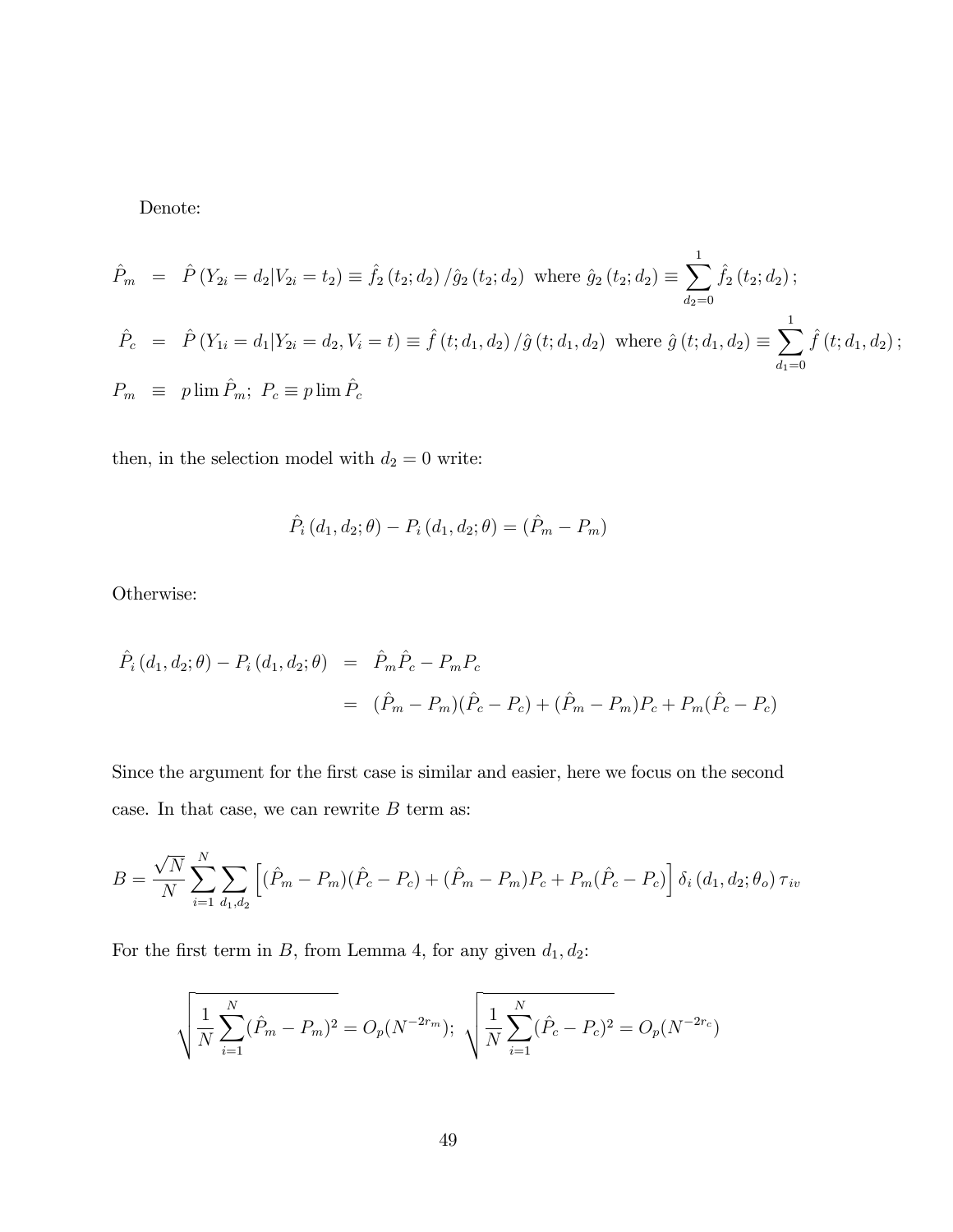From Cauchy's inequality:

$$
\frac{\sqrt{N}}{N} \sum_{i=1}^{N} \sum_{d_1, d_2} \left[ (\hat{P}_m - P_m)(\hat{P}_c - P_c) \right] \delta_i (d_1, d_2; \theta_o) \tau_{iv} = \sqrt{N} O_p(N^{-2(r_m + r_c)})
$$

Recalling that  $r_m = \frac{1}{6+1}$  $\frac{1}{6+\xi}$  and  $r_c = \frac{1}{8+\xi}$  $\frac{1}{8+\xi}$ , set  $\xi$  such that  $r_m + r_c > 1/4$ . Then, the term above vanishes in probability.

The second term in  $B$  is given by:

$$
B_2 = \frac{\sqrt{N}}{N} \sum_{i=1}^{N} \sum_{d_1, d_2} \left[ \left( \frac{\hat{f}_2(t_2; d_2)}{\hat{g}_2(t_2; d_2)} - P_m \right) P_c \right] \delta_i \left( d_1, d_2; \theta_o \right) \tau_{iv}
$$

With:

$$
U = \frac{\sqrt{N}}{N} \sum_{i=1}^{N} \sum_{d_1, d_2} \left[ \left( \frac{\hat{f}_2(t_2; d_2)}{\hat{g}_2(t_2; d_2)} - P_m \right) P_c \right] \left[ \frac{\hat{g}_2(t_2; d_2)}{g_2(t_2; d_2)} \right] \delta_i \left( d_1, d_2; \theta_o \right) \tau_{iv},
$$

employing the same "double-convergence" argument used on the first term it can be shown that:

$$
B_2 = U + o_p(1).
$$

Note that

$$
U = \frac{\sqrt{N}}{N} \sum_{i=1}^{N} \sum_{d_1, d_2} \left[ (\hat{f}_2(t_2; d_2) - \hat{g}_2(t_2; d_2) P_m) P_c \right] \left[ \frac{\delta_i (d_1, d_2; \theta_o) \tau_{iv}}{g_2(t_2; d_2)} \right]
$$

is a centered U-Statistic, which vanishes in probability from standard projection arguments. The third term in  $B$  has the same structure as the second and therefore also vanishes in probability, which completes the proof.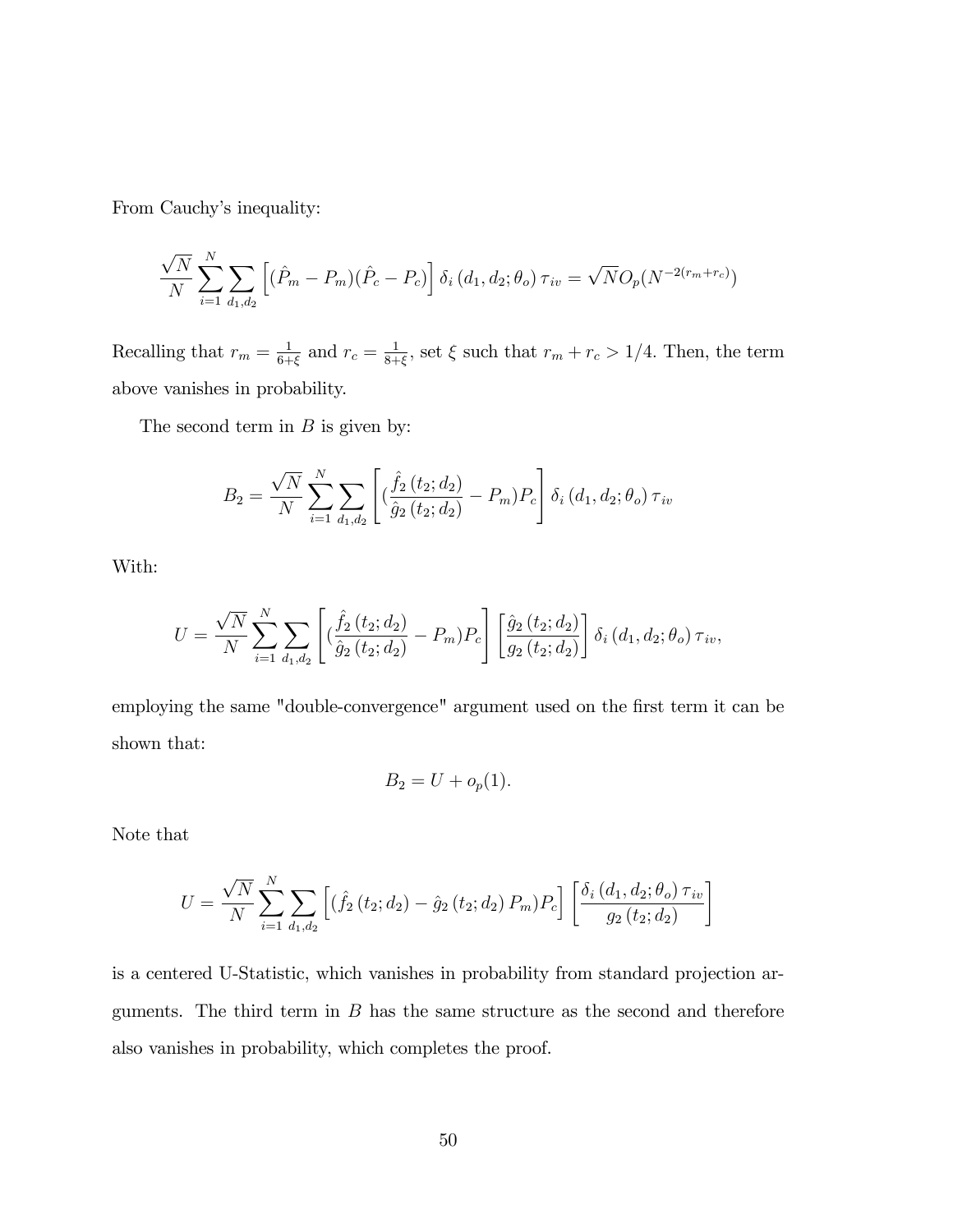Lemma 9. Referring to (D5), for the second stage estimator:

$$
\left|\hat{\theta}^* - \theta_o\right| = O_p\left(N^{-\frac{4}{8+\xi}}\right).
$$

**Proof.** From Lemma 7, the initial estimator satisfies:  $(\hat{\theta} - \theta_o) = O_p (N^{-2r}).$ For the estimator based on index trimming, from a standard Taylor series argument and employing the form for the gradient in (8) with  $\tau_{iv}$  replacing  $\tau_{ix}$ :

$$
\begin{aligned}\n\left(\hat{\theta}^* - \theta_o\right) &= -\hat{H}^* \left(\theta^+\right)^{-1} \left[\hat{A}^* - \hat{B}^*\right], \\
\hat{A}^* &= \frac{1}{N} \sum_{i=1}^N \sum_{d_1, d_2} \left[ Y_i \left(d_1, d_2\right) - P_i \left(d_1, d_2; \theta_o\right) \right] \hat{\delta}^* \left(d_1, d_2; \theta_o\right) \tau_{iv}; \\
\hat{B}^* &= \frac{1}{N} \sum_{i=1}^N \sum_{d_1, d_2} \left[\hat{P}_i^* \left(d_1, d_2; \theta_o\right) - P_i \left(d_1, d_2; \theta_o\right)\right] \hat{\delta}^* \left(d_1, d_2; \theta_o\right) \tau_{iv}.\n\end{aligned}
$$

Referring to Lemma 6, since  $A = O_p(N^{-1/2}), \hat{A}^* = O_p(N^{-1/2}).$ For the  $\hat{B}^*$ -term, with  $\Delta_{Bi} \equiv \left[ \hat{\delta}^* (d_1, d_2; \theta_o) \tau_{iv} - \delta (d_1, d_2; \theta_o) \tau_{iv} \right]$ :

$$
\hat{B}^* = B_1^* + \hat{B}_2^*,
$$
\n
$$
B_1^* = \frac{1}{N} \sum_{i=1}^N \sum_{d_1, d_2} \left[ \hat{P}_i^* (d_1, d_2; \theta_o) - P_i (d_1, d_2; \theta_o) \right] \delta (d_1, d_2; \theta_o) \tau_{iv}
$$
\n
$$
\hat{B}_2^* = \frac{1}{N} \sum_{i=1}^N \sum_{d_1, d_2} \left[ \hat{P}_i^* (d_1, d_2; \theta_o) - P_i (d_1, d_2; \theta_o) \right] \Delta_{Bi}
$$

By showing that  $\hat{B}_1^*$  is close in probability to a centered U-statistic, Lemma 8, part a) proves that  $B_1^* = o_p(N^{-1/2})$ . From Cauchy's inequality, the convergence rates in